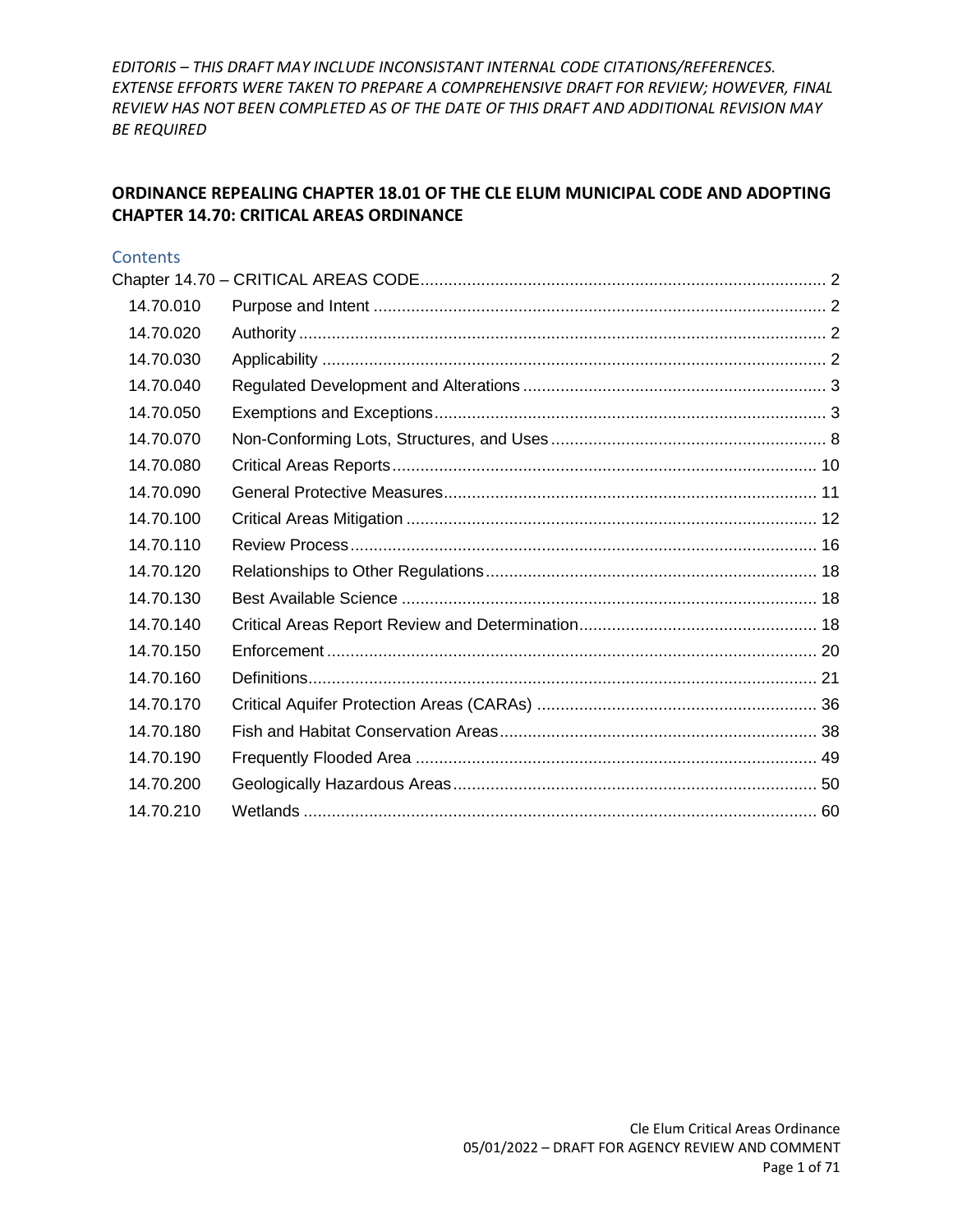### <span id="page-1-0"></span>**Chapter 14.70 – CRITICAL AREAS CODE**

### <span id="page-1-1"></span>**14.70.010 Purpose and Intent**

The purpose of this Title is to establish regulations pertaining to development which protect designated critical areas, as defined by the Washington State Growth Management Act (GMA) (RCW 36.70A). The GMA requires the use of "best available science," also as defined in that law, to establish local regulations which protect critical areas. GMA-designated critical areas, all of which are present in City of Cle Elum, include: Critical aquifer recharge areas, fish and wildlife habitat conservation areas, frequently flooded areas, geologically hazardous areas, and wetlands. The regulations of this Title are intended to:

- 1. Prevent degradation of critical areas;
- 2. Conserve, protect, and; where feasible, restore critical areas and their functions and values;
- 3. Protect unique, fragile and/or valuable elements of the environment, including ground and surface waters, anadromous fish species, and other fish and wildlife and their habitats;
- 4. Protect the public health, safety, and general welfare from hazards associated with critical areas;
- 5. Further the goals and objectives of the City of Cle Elum Comprehensive Plan and all of its elements;
- 6. Implement the goals and requirements of the Washington Growth Management Act (RCW Chapter 36.70A);
- *7.* Allow for reasonable use of all properties in City of Cle Elum.

# <span id="page-1-2"></span>**14.70.020 Authority**

- 1. As provided herein, the City Administrator, Mayor, and/or his/her designee is given the authority to interpret and apply, and the responsibility to enforce this Title to accomplish the stated purpose and is herein referenced as the Designated Official.
- 2. The City may withhold, condition, or deny permits and/or approvals for development and alterations to ensure that the proposed development is consistent with this Title.

# <span id="page-1-3"></span>**14.70.030 Applicability**

- 1. Except as provided in subsection 3 and 4 below, the provisions of this Title shall apply to any alteration or development within the unincorporated portion of City of Cle Elum, and outside of Shoreline jurisdiction, as determined by the Shoreline Master Program (CEMC Chapter 18.02). No development shall be constructed, located, extended, modified, converted, or altered, or land subdivided without full compliance with this Title.
- 2. Compliance with these regulations does not remove an applicant's obligation to comply with applicable provisions of any other Federal, State, or local law or regulation.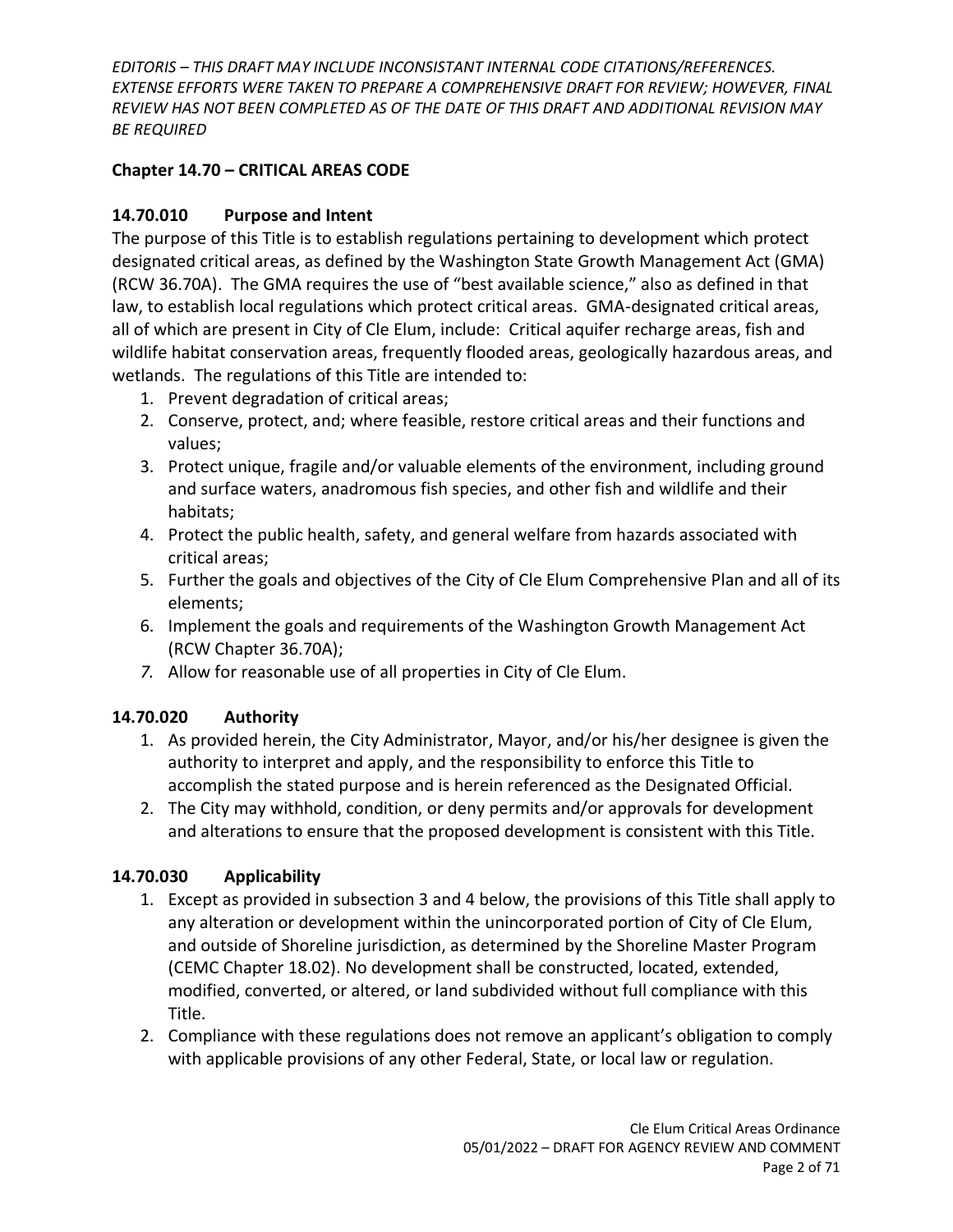3. Any activities, alterations or development located within any Shoreline of the State within the unincorporated portion of City of Cle Elum are subject to the provisions of the Shoreline Master Program (CEMC Chapter 18.02) and not this Title.

### <span id="page-2-0"></span>**14.70.040 Regulated Development and Alterations**

The following development and alterations are regulated within critical areas and their riparian management zones and/or buffers, unless exempt by CEMC 14.70.050:

- 1. Removing, excavating, disturbing, or dredging soil, sand, gravel, minerals, organic matter, or materials of any kind;
- 2. Dumping, discharging, or filling;
- 3. Draining, flooding, or disturbing the water level or water table;
- 4. Driving piling or placing obstructions, including placement of utilities;
- 5. Constructing, reconstructing, demolishing, or altering the size of any structure or infrastructure;
- 6. Altering the character and/or functions and values of a regulated area by destroying or altering vegetation through clearing, harvesting, cutting, intentional burning, shading, or planting;
- 7. The division of land pursuant to CEMC Title 16; and
- 8. The creation of impervious surfaces.

# <span id="page-2-1"></span>**14.70.050 Exemptions and Exceptions**

# **A. Exemptions**

1. **Exemption Request and Review Process.** The proponent of the alteration or development may submit a written request for Determination of exemption eligibility to the Designated Official that describes the alteration or development and states the exemption listed in this section that applies. The purpose of a Determination of exemption eligibility is to provide, at the applicant's request, a written record documenting that a proposed alteration or development is, in fact, an exempt activity under the provisions of this Chapter.

The Designated Official shall review the exemption request to verify that it complies with this chapter and approve, approve with conditions, or deny the exemption. If the exemption is approved, it shall be placed on file with CEMCDS. If the exemption is denied, the proponent may continue in the review process and shall be subject to the requirements of this chapter.

2. **Exempt Alterations and Development and Impacts to Critical Areas**. All exempted alterations or development shall use reasonable methods to avoid potential impacts to critical areas and their buffers. To be exempt from this Title does not give permission to degrade a critical area or its buffer or ignore risk from natural hazards. Any incidental damage to, or alteration of, a critical area or its buffer that is not a necessary outcome of the exempted alteration or development shall be restored, rehabilitated, or replaced at the responsible party's expense.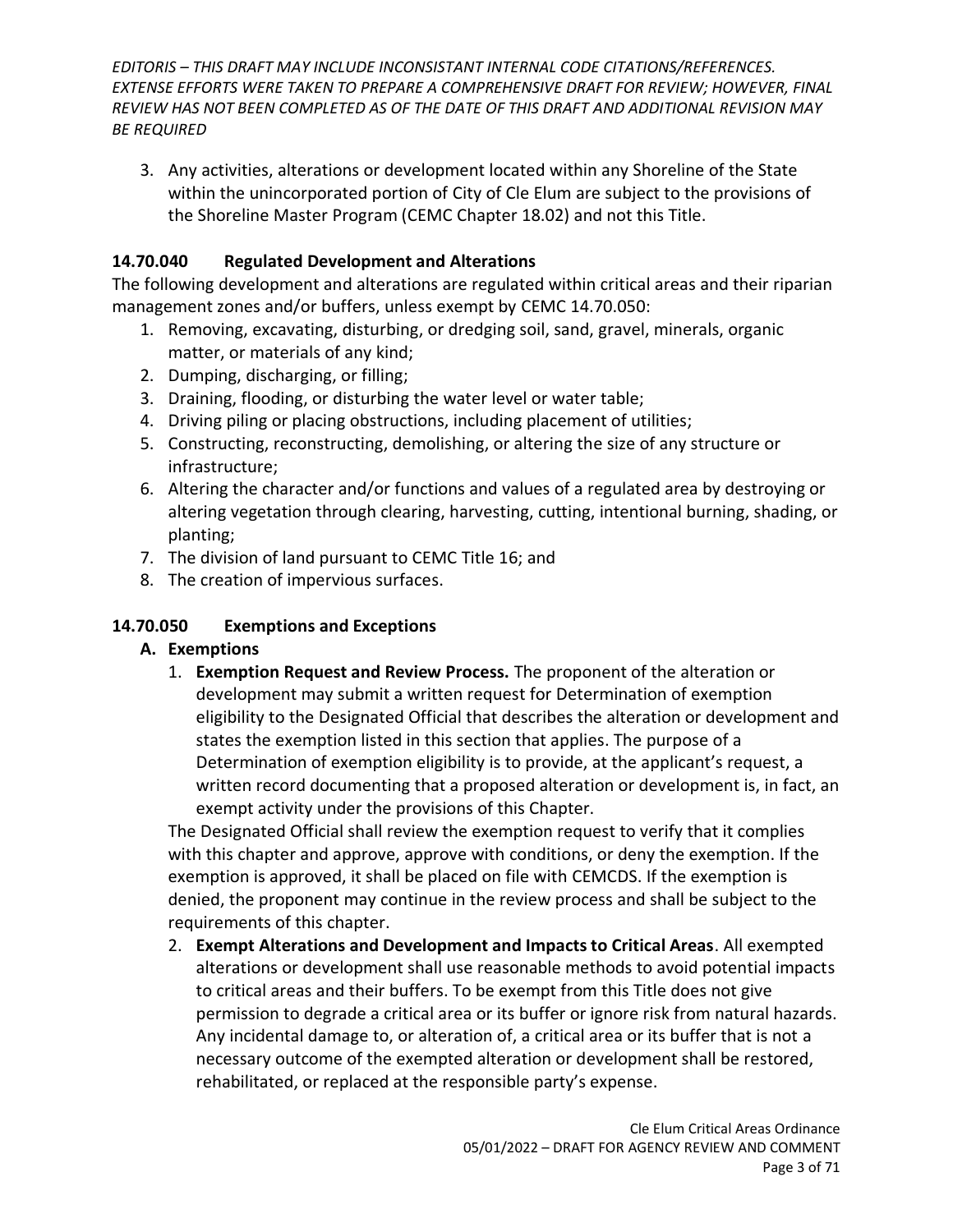- 3. **Exempt Alterations and Development**. The following alterations and developments and uses shall be exempt from the provisions of this Title:
	- a. **Emergencies.** Those alterations or developments necessary to prevent an immediate threat to public

health, safety, or welfare, or that pose an immediate risk of damage to private property and that require remedial or preventive action in a timeframe too short to allow for compliance with the requirements of the critical areas regulations, provided that:

- i. The emergency action shall have the least possible impacts to the critical area and its buffer as is reasonably judged in real time while still adequately addressing the emergency situation;
- ii. The person or authorized representative of the agency undertaking such action shall notify the City within one (1) working day following commencement of the emergency alteration or development. Within thirty (30) days, the Designated Official shall determine if the action taken was within the scope of the emergency actions allowed in this Subsection. If the Designated Official determines that the action taken, or any part of the action, was beyond the scope of an allowed emergency action, then the enforcement provisions of Chapter 8.60 CEMC shall apply; and
- iii. After the emergency, the person or authorized representative of the agency undertaking the action shall fully fund and conduct necessary restoration and/or mitigation for any impacts to the critical area and buffers resulting from the emergency action in accordance with an approved critical areas report and mitigation plan, as described in 14.70.080. The person or authorized representative of the agency undertaking the action shall apply for review, and the alteration, critical areas report, and mitigation plan shall be reviewed by the City in accordance with the review procedures contained herein. Restoration and/or mitigation activities must be initiated within one (1) year of the date of the emergency alteration or development and completed in a timely manner.
- b. **Operation, Maintenance, or Repair.** Operation, maintenance, or repair of existing structures, infrastructure improvements, utilities, public or private roads, dikes, levees, or drainage systems, that do not require construction permits, if the alteration or development does not further change or increase the impact to, or encroach further within, the critical area or buffer and there is no increased risk to life or property as a result of the proposed operation, maintenance, or repair. Operation and maintenance includes vegetation management performed in accordance with best management practices that is part of ongoing maintenance of structures, infrastructure, or utilities,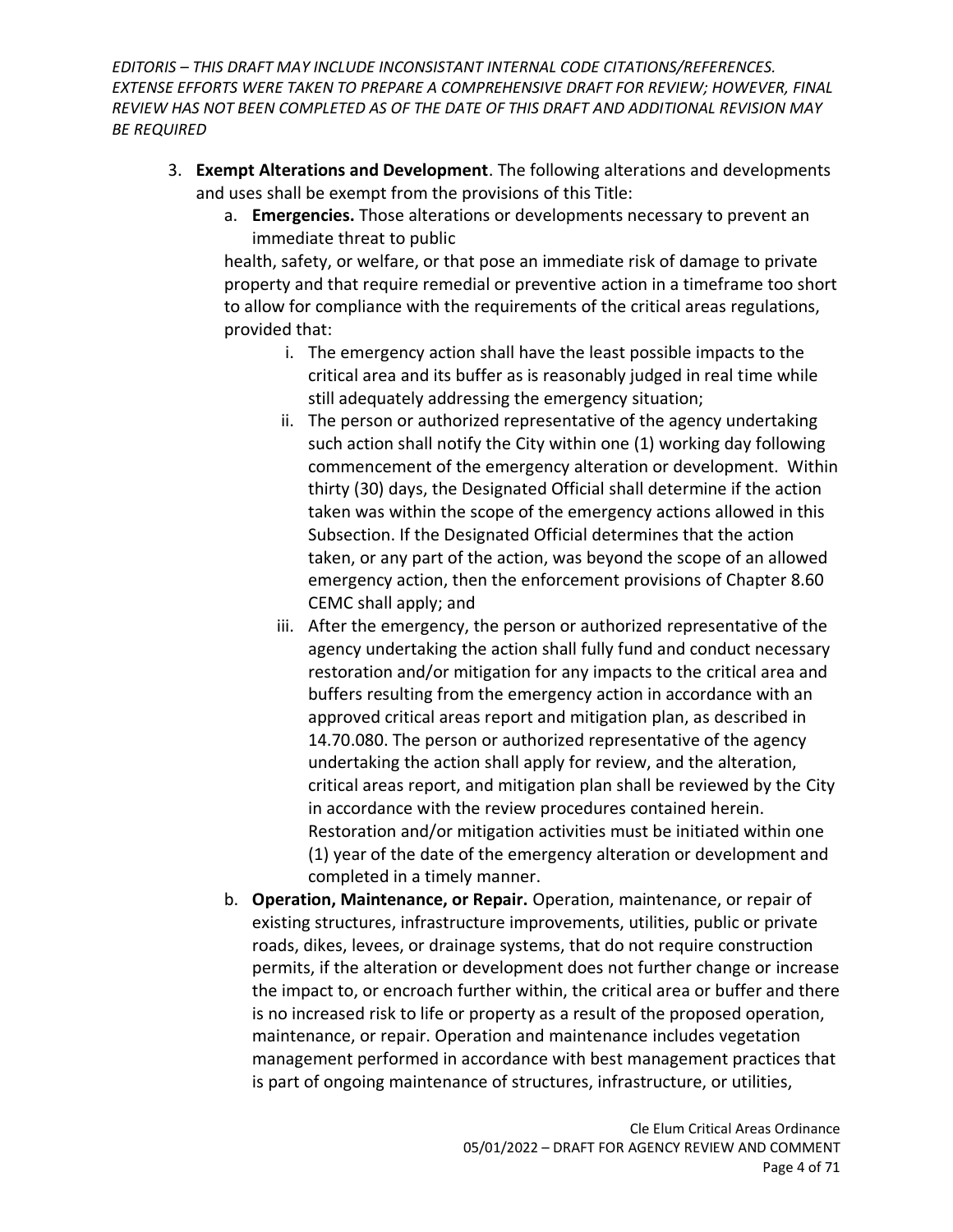> provided that such management actions are part of ongoing maintenance, do not expand further into the critical area or buffer, are not the result of an expansion of the structure or utility, and do not directly impact an endangered or threatened species.

- c. **Passive Outdoor Activities**. Recreation, education, and scientific research activities that do not alter or degrade the critical area or buffer, including fishing, hiking, and bird watching.
- d. **Forest Practices**. Forest practices conducted in accordance with the requirements of the Forest Practice Act (Chapter 76.09 RCW) and its rules, except for the conversion of forest land to a use other than commercial forestry (Class IV conversions).
- e. **Removal or Control of Terrestrial Noxious Weeds**. Removal of terrestrial weeds that are included on the State noxious weed list (WAC 16-750) or other invasive plant species as identified by City of Cle Elum. Control may be conducted by clipping, pulling, over-shading with native tree and shrub species, or non-mechanized removal including herbicide or other methods applicable to weed control.
- f. **Removal or Control of Aquatic Noxious Weeds**. Removal or control of aquatic noxious weeds, as defined in RCW 17.26.020, using an herbicide or other treatment methods applicable to weed control that are recommended by a final environmental impact statement published by the Washington State Department of Agriculture or the Washington State Department of Ecology jointly with other state agencies under RCW Chapter 43.21C.
- g. **Enhancement Actions.** Habitat enhancement actions that do not involve clearing, grading, in-water work or construction activities, such as revegetation with native plants and installation of nest boxes.
- h. **Maintenance of Existing Structures.** Normal maintenance or repair of existing structures or developments, including damage by accident, fire, or elements. "Normal maintenance" includes those usual acts to prevent a decline, lapse, or cessation from a lawfully established condition. "Normal repair" means to restore a development to a state comparable to its original condition including, but not limited to, its size, shape, configuration, location, and external appearance, within a reasonable period after decay or partial destruction, except where repair causes substantial adverse effects to critical areas or their buffers. Replacement of a structure or development may be authorized as repair where such replacement is the common method of repair for the type of structure or development and the replacement structure or development is comparable to the original structure or development including, but not limited to, its size, shape, configuration, location, and external appearance and the replacement does not cause substantial adverse effects to critical areas or their buffers.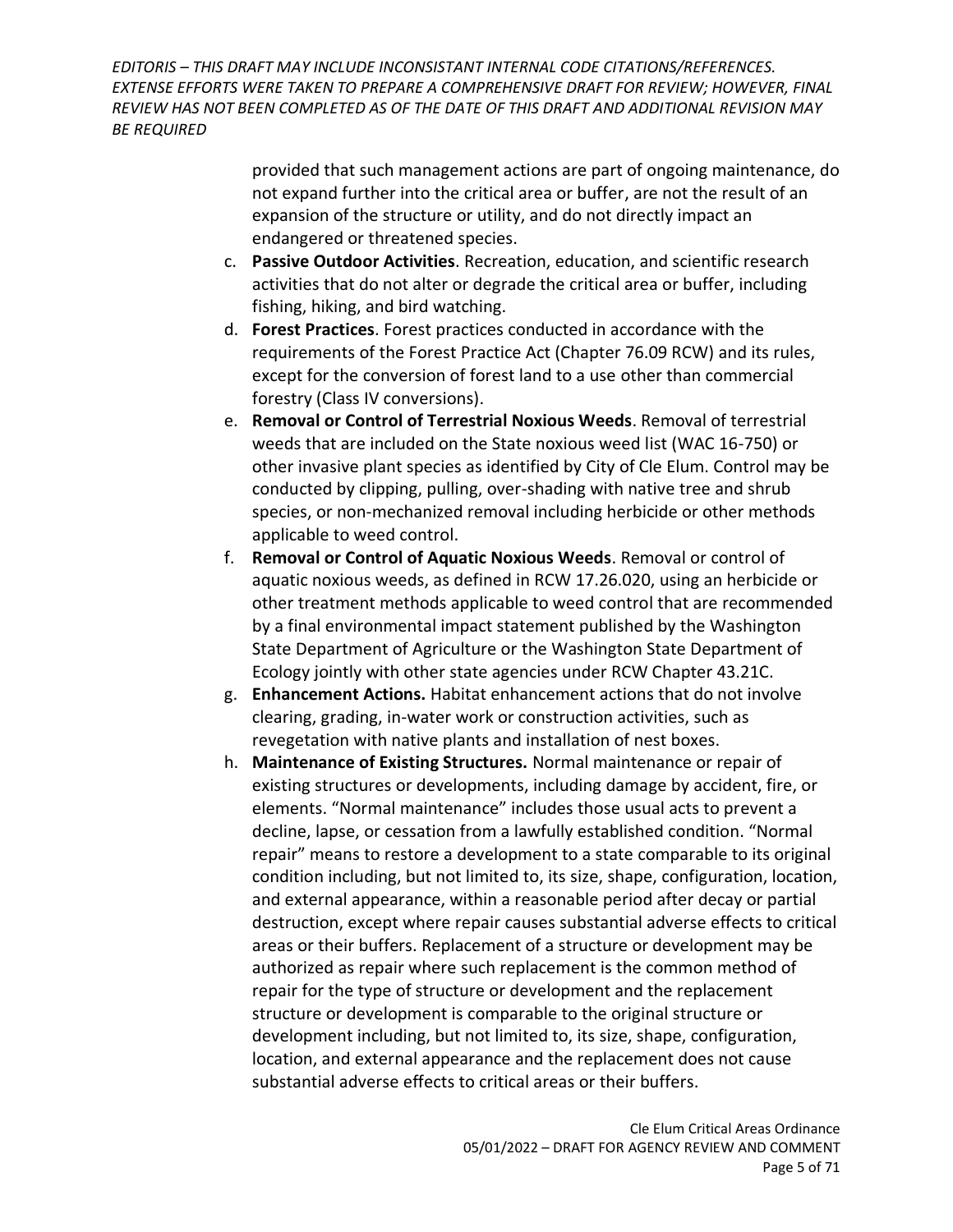- i. **Site Exploration and Investigation Activities.** Site exploration and investigation activities that are prerequisite to preparation of an application for development, when all the following conditions are met:
	- i. The activity will have no significant adverse impact on the environment including, but not limited to, fish; wildlife; fish or wildlife habitat; water quality; and aesthetic values; and
	- ii. The activity does not involve the installation of any structure, and upon completion of the activity, the vegetation and land configuration of the site are restored to conditions existing before the activity.
- j. **Tree Removal**.
	- i. Hazard Tree Removal in Fish and Wildlife Habitat Conservation Areas, Wetlands, Frequently Flooded Areas and Geologically Hazardous Areas.
		- (a) The removal of a hazard tree may be allowed when trimming or topping is not sufficient to address the hazard. If a tree in close proximity to a stream or river qualifies as a hazard tree in accordance to this Title it should be felled in a manner that creates instream habitat, when it is possible to do so while also addressing the original hazardous situation. The removal of nonhazardous trees is not an exempt action in the critical areas listed under, except when regulated under the provisions of the Forest Practice Act (Chapter 76.09 RCW).
	- ii. Tree Removal in Critical Aquifer Recharge Areas.
		- (a) The removal of any tree is an exempt action when the tree is solely within a Critical Aquifer Recharge Area and not also within a different overlapping critical area, riparian management zone, or buffer. This action does not require an exemption request or review by the Designated Official.
- k. **Utility Line Work**. Public and private utility line work (new construction, maintenance, and repair) within improved surfaces (e.g., driveways, parking lots, concrete or asphalt surfaces, gravel roads and road shoulders, and hard surface-earthen rights-of-way or easements).
- l. **Harvesting of Wild Crops**. The harvesting of wild crops in a manner that is not injurious to natural reproduction of such crops and provided the harvesting does not require tilling of soil, planting of crops, chemical applications, or alteration of the critical area or its buffer by changing existing topography, water conditions, or water sources.
- **B. Exceptions**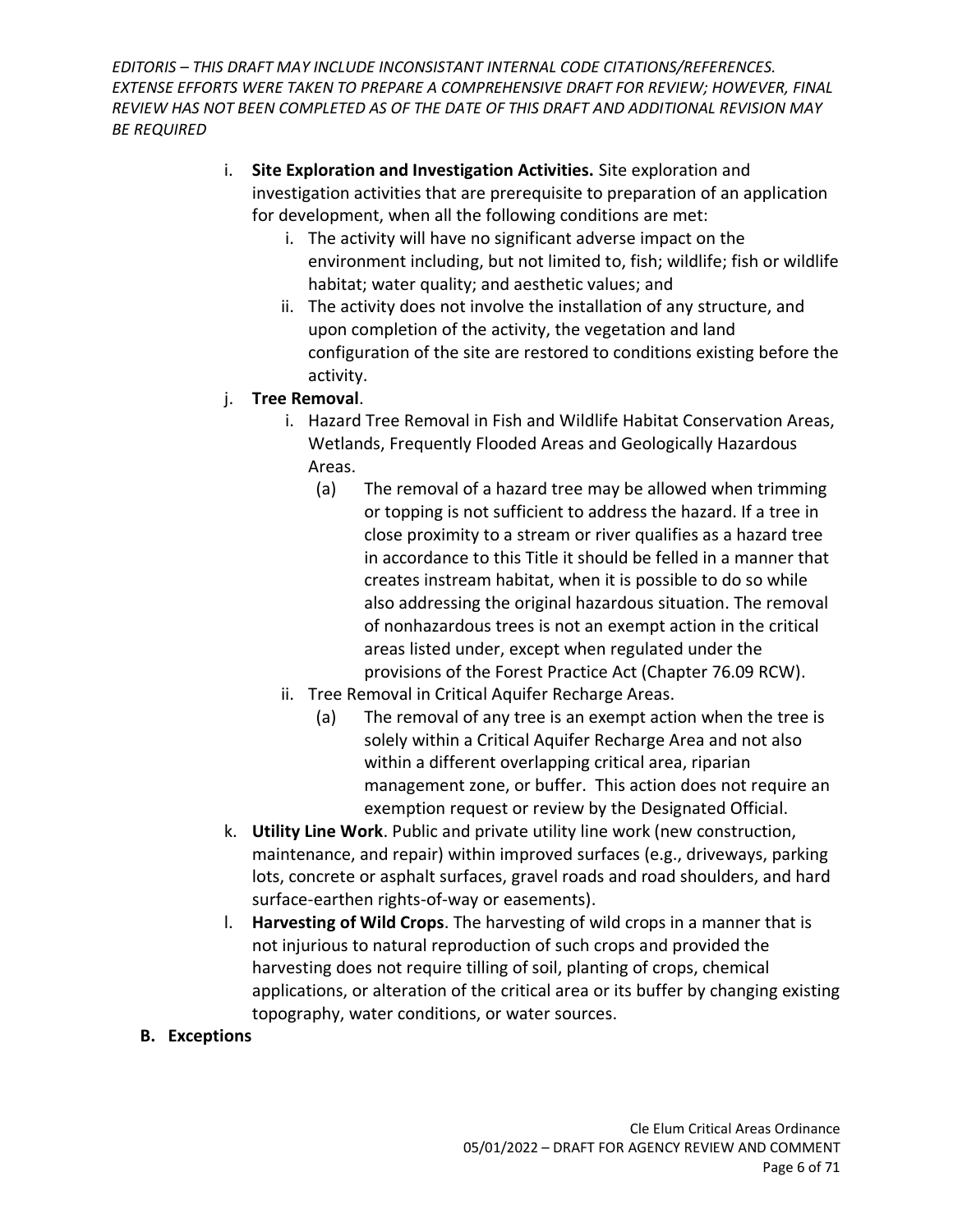- 1. **Public Agency and Utility.** If the application of this Title would prohibit a proposed development by a public agency or public utility, the agency or utility may apply for an exception pursuant to the following:
	- a. **Exception Request and Review Process.** An application for a public agency and utility exception shall be made to the City and shall include a critical areas report, as described in CEMC 14.70.080, including mitigation plan, if necessary; and any other related project documents, such as permit applications to other agencies, special studies, and environmental documents prepared pursuant to the State Environmental Policy Act (Chapter 43.21C RCW). The application shall follow the administrative project permit review process outlined in CEMC 15A.03.
	- b. **Designated Official Review.** The designated official shall approve, approve with conditions, or deny the request based on the proposal's ability to comply with all the reasonable use exception criteria in Subsection 2(c).
	- c. **Public Agency and Utility Review Criteria.** The criteria for review and approval of public agency and utility exceptions are as follows:
		- i. There is no other practical alternative to the proposed development with less impact on the critical area and its buffer;
		- ii. The application of this Title would unreasonably restrict the ability to provide utility and/or agency services to the public;
		- iii. The proposal does not pose an unreasonable threat to the public health, safety, or welfare on or off the development proposal site;
		- iv. The proposal attempts to protect and mitigate impacts to the critical area functions and values consistent with the best available science; and
		- v. The proposal is consistent with other applicable regulations and standards.
	- d. **Burden of Proof.** The burden of proof shall be on the applicant to bring forth evidence in support of the application and to provide sufficient information on which any decision must be made on the application.
- 2. **Reasonable Use.** If the application of this Title would deny all reasonable economic use of the subject property, the City shall determine if the property owner may apply for an exception pursuant to the following:
	- a. **Exception Request and Review Process.** An application for a reasonable use exception shall be made to the City and shall include a critical areas report, as described in CEMC 14.70.080, including mitigation plan, if necessary; and any other related project documents, such as permit applications to other agencies, special studies, and environmental documents prepared pursuant to the State Environmental Policy Act (Chapter 43.21C RCW and rules thereunder in Chapter 197-11 WAC). The application shall follow the administrative project permit review process outlined in CEMC 17.100. In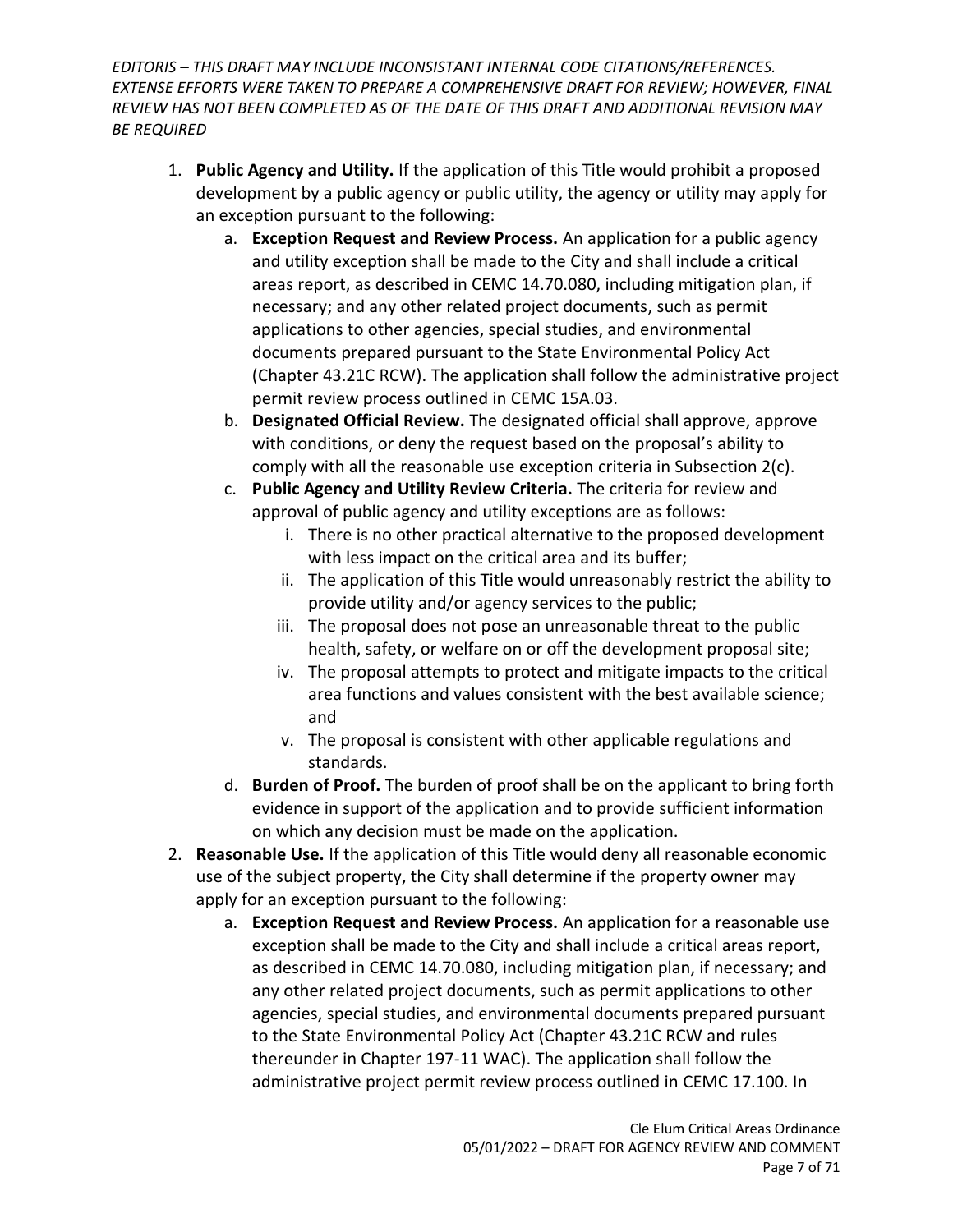> determining what is considered reasonable use of an undeveloped parcel, the Designated Official may consider additional information such as zoning, and comparable structure sizes and land uses of the surrounding area.

- b. **Designated Official Review.** The Designated Official shall approve, approve with conditions, or deny the request based on the proposal's ability to comply with all the reasonable use exception criteria in Subsection 2(c).
- c. **Reasonable Use Review Criteria.** Criteria for review and approval of reasonable use exceptions include:
	- i. The application of this Title would deny all reasonable economic use of the property;
	- ii. No other reasonable economic use of the property has less impact on the critical area and its buffer;
	- iii. The proposed impact to the critical area is the minimum necessary to allow for reasonable economic use of the property;
	- iv. The inability of the applicant to derive reasonable economic use of the property is not the result of actions by the applicant after the effective date of this Title;
	- v. The proposal does not pose an unreasonable threat to the public health, safety, or welfare on or off the development proposal site;
	- vi. The proposal will result in no net loss of critical area functions and values consistent with the best available science;
	- vii. The proposal is consistent with other application regulations and standards.
- d. **Burden of Proof.** The burden of proof shall be on the applicant to bring forth evidence in support of the application and to provide sufficient information on which any decision must be made on the application.

# <span id="page-7-0"></span>**14.70.070 Non-Conforming Lots, Structures, and Uses**

The following provisions apply to lots, structures and uses lawfully established prior to the effective date of this Title, or amendments thereto, which do not conform to the current regulations or standards of this Title. The following provisions do not apply to lots, structures or uses that were unlawfully established.

- 1. Non-conforming lots:
	- a. An undeveloped lot, tract, parcel, site, or division of land located landward of the ordinary high water mark which was established in accordance with local and state subdivision requirements prior to the effective date of this Title but which does not conform to the present lot size standards may be developed as permitted by the land use regulations of the local government so long as such development conforms to all other requirements of this Title and the Act.
- 2. Non-conforming structures: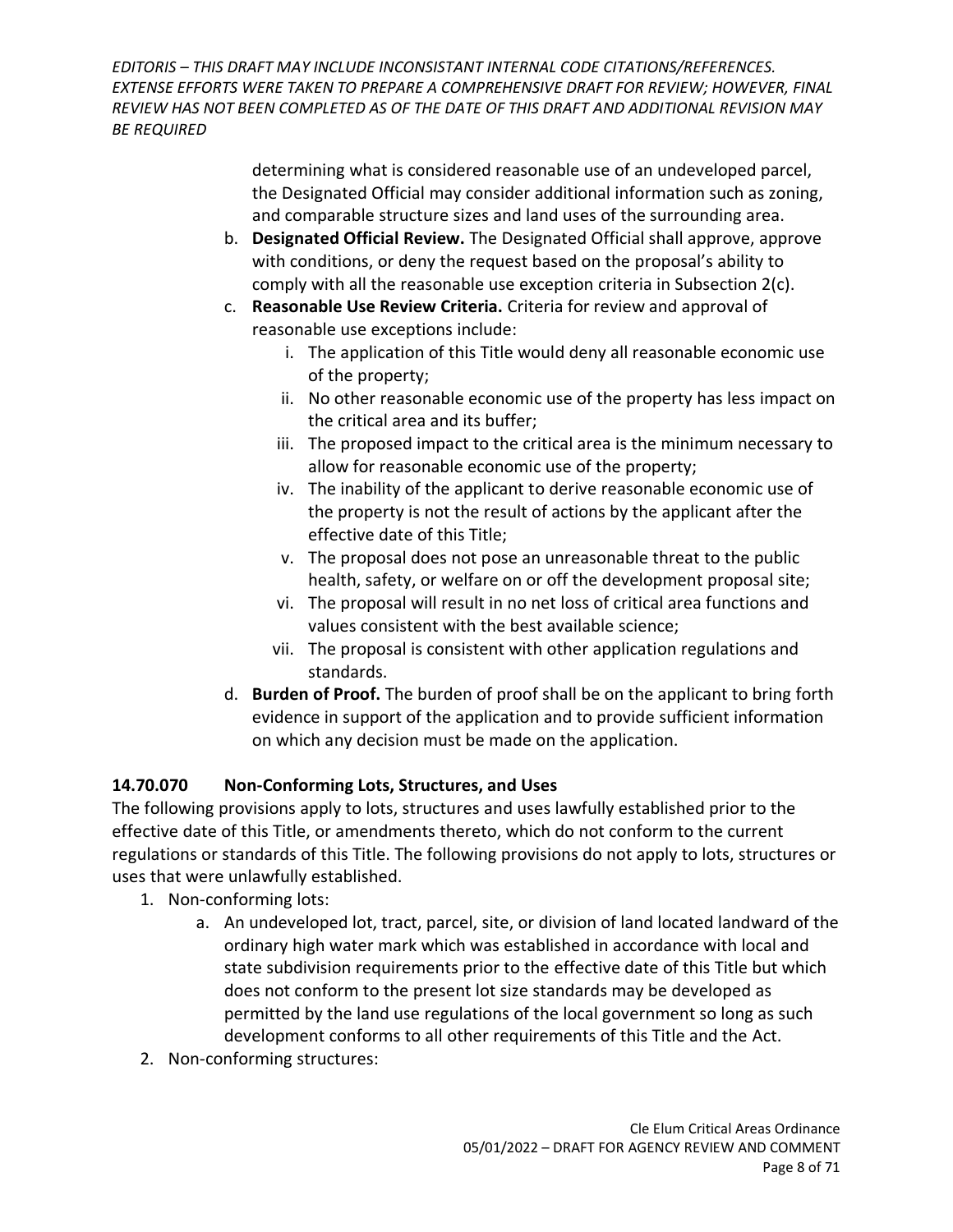- a. Nonconforming structures may be maintained, repaired, renovated, and remodeled, provided such activity does not enlarge or expand the structure beyond the allowances in this section.
- b. Nonconforming structures may be enlarged or expanded one time, provided:
	- i. The enlargement does not extend closer to the critical area than the existing primary structure or farther into the minimum side yard setback;
	- ii. The enlargement does not expand the footprint of the existing structure by more than 200 square feet in a lateral direction;
	- iii. The enlargement does not cause new direct wetland or stream impact; and
	- iv. Mitigation of impacts to disturbed critical areas or buffers is provided in accordance with this title. The City may consult with agencies of expertise to ensure plan adequacy.
- c. Nonconforming single-family residences may increase their height within the existing structural footprint up to maximum of thirty-five (35) feet.
- d. A nonconforming structure which is moved any distance must be brought into conformance with this Title and the Act.
- e. Damaged nonconforming structures outside frequently flooded areas may be reconstructed to those configurations existing immediately prior to the time the development was damaged. Reconstruction of nonconforming development located in frequently flooded areas shall comply with reconstruction regulations contained within the City of Cle Elum Flood Prevention Ordinance (CEMC Chapter 15.24).
- 3. Nonconforming uses:
	- a. Nonconforming uses may be continued consistent with their lawfully established scale and range of uses.
	- b. A structure which is being or has been used for a nonconforming use may be used for a different nonconforming use only upon written approval by the Designated Official and may be approved only upon a finding that:
		- i. No reasonable alternative conforming use is practical because of the configuration of the structure and/or the property;
		- ii. The proposed use will be at least as consistent with the policies and provisions of the Act and this Title and as compatible with the uses in the area as the pre-existing use;
		- iii. The use or development is enlarged, intensified, increased or altered only to the minimum amount necessary to achieve the intended functional purpose;
		- iv. The structure(s) associated with the nonconforming use shall not be expanded in a manner that increases the extent of the non-conformity, including encroachment into areas such as setbacks, and any critical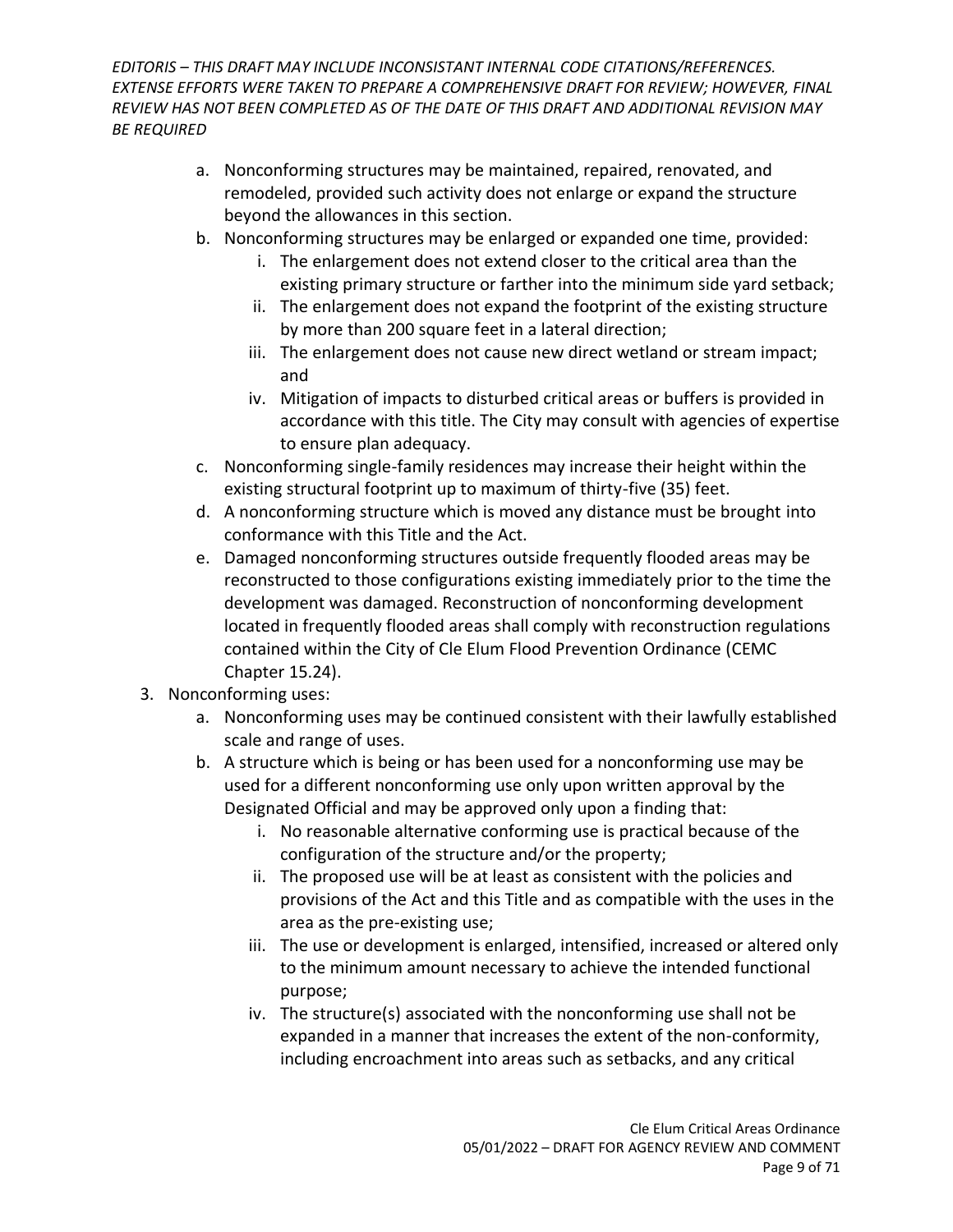> areas and/or associated buffers where new structures, use, or development would not be allowed;

- v. The buffer standards of this Title are met;
- vi. The change in use, remodel, or expansion will not create adverse impacts to critical areas or their associated buffers and riparian management zones;
- vii. Uses which are specifically prohibited or which would thwart the intent of the Act or this Title shall not be authorized; and
- viii. Conditions necessary to assure that the use will not become a nuisance or a hazard have been attached to the development permit and preliminary site analysis.

Redevelopment of nonconforming rights-of-way and associated transportation structures, such as railroad trestles, may be permitted for purposes of facilitating the development of public trails; provided, that such redevelopment shall be otherwise consistent with the provisions of this Title.

#### <span id="page-9-0"></span>**14.70.080 Critical Areas Reports**

- 1. **When Required**. An applicant shall submit a critical areas report when required by 14.70.110.2 and the reporting section of the applicable critical area chapter of this Title. Critical areas reports are valid for five years from the date of completion, or date of the corresponding delineation documentation, if applicable.
- 2. **Preparation by Qualified Professional**. The critical areas report shall be prepared by a qualified professional as defined in CEMC 14.70.080.
- 3. **Incorporation of Best Available Science**. The critical areas report shall use scientifically valid methods and studies in the analysis of critical area data and field reconnaissance to evaluate the proposed development and all probable impacts to critical areas in accordance with the provisions of this Title. The report shall reference the source(s) of science used.
- 4. **Minimum Report Contents**. At a minimum, the report shall contain the following:
	- a. The name and contact information of the applicant and a description of the proposal;
	- b. The site plan for the proposed development, including a map drawn to scale depicting critical areas, buffers and/or setbacks, the proposed development, and any areas to be cleared or altered;
	- c. The names and qualifications of the persons preparing the report;
	- d. Documentation of any fieldwork performed on the site;
	- e. Documentation that consultation, when deemed appropriate, was initiated with agencies of expertise;
	- f. Field identification and characterization of all critical areas and buffers on and adjacent to the proposed development;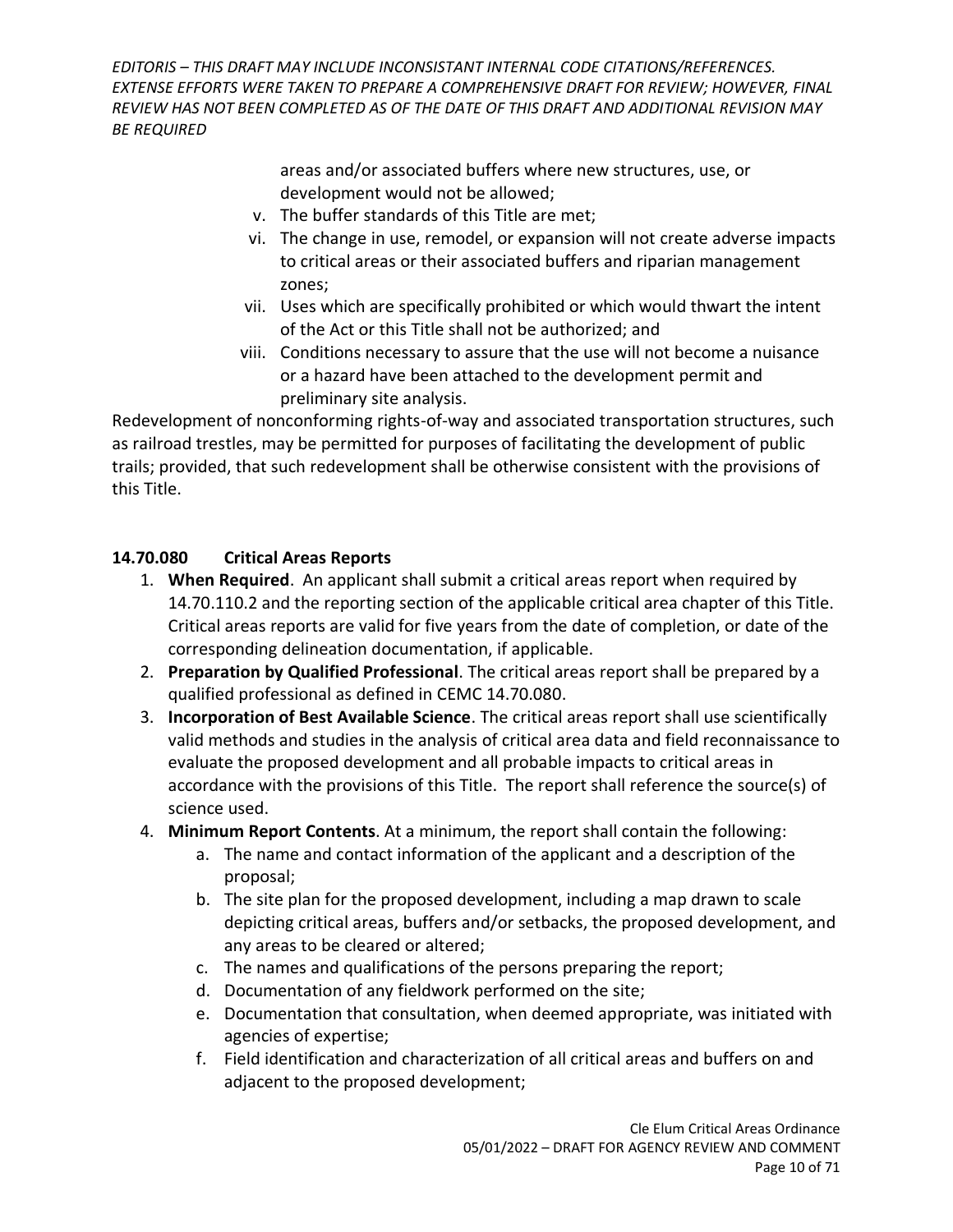- g. A statement specifying the accuracy of the report, and all assumptions made and relied upon;
- h. A discussion of the performance standards applicable to the critical area and proposed development;
- i. A mitigation plan in accordance with CEMC 14.70.100(2) if mitigation is required; and
- j. Any additional report information required for the critical area as specified in CEMC 14.70.090 through CEMC 14.70.130.

### <span id="page-10-0"></span>**14.70.090 General Protective Measures**

- 1. **Land Divisions**. All the following shall apply to the creation of new lots or parcels:
	- a. All critical areas and their buffers and/or riparian management zones and any associated setbacks shall be mapped prior to the approval of a land division.
	- b. All new lots or parcels shall contain sufficient area outside of the wetland and/or wetland buffer, fish and wildlife habitat conservation area and/or fish and wildlife habitat conservation area riparian management zones or buffers, floodway, channel migration zone, or landslide hazard area and/or landslide hazard area buffer to accommodate the use or development.
	- c. Open space or conservation area lots may be established without a site that is suitable for development provided there is a note on the face of the plat or other recorded document which indicates the purpose of the lot.

#### **2. Native Growth Protection Areas**

- a. Native growth protection areas shall be used in development proposals for land division to delineate and protect those contiguous critical areas and buffers listed below:
	- i. All landslide hazard areas and buffers;
	- ii. All wetlands and buffers;
	- iii. All floodways;
	- iv. All fish and wildlife habitat conservation areas and associated riparian management zones and buffers; and
	- v. All other lands to be protected from alterations as conditioned by project approval.
- b. Native growth protection areas shall be recorded on all documents of title of record for all affected lots.
- c. Native growth protection areas shall be designated on the face of the plat or recorded drawing in a format approved by the City assessor. The designation shall include the following restrictions:
	- i. An assurance that native vegetation will be preserved for the purpose of preventing harm to property and the environment, including, but not limited to, controlling surface water and erosion, maintaining slope stability, buffering, and protecting plants, fish, and animal habitat; and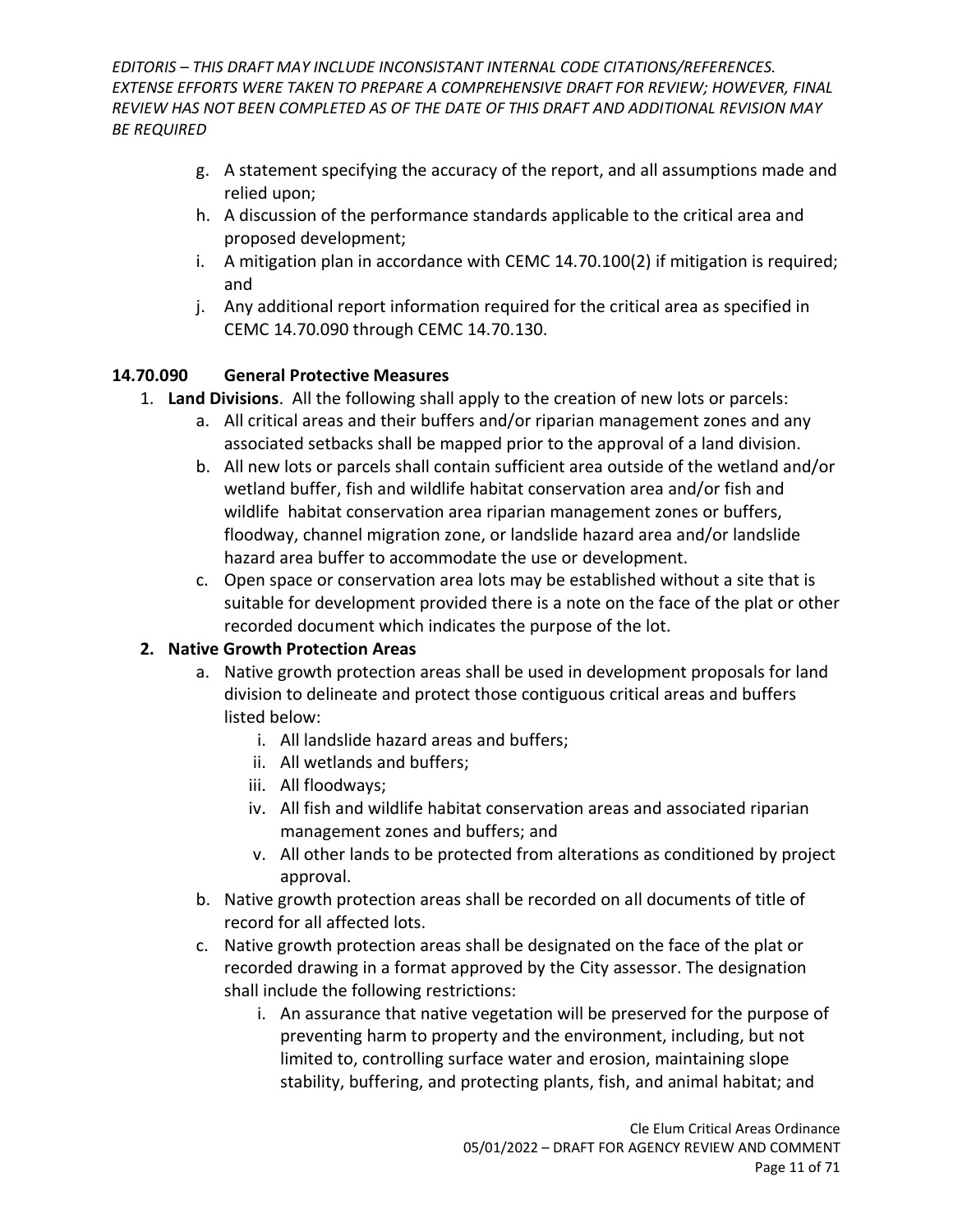- ii. The right of the City to enforce the terms of the restriction.
- 3. **Temporary or Permanent Field Identification***.* Prior to a regulated alteration or development taking place within or adjacent to a critical area, the City may require temporary or permanent field markers delineating the critical area boundary and associated buffer. The type of field markers to be used will be agreed to by the applicant and the Designated Official depending on site conditions and inspection requirements. Field markers shall be spaced at a minimum of every fifty (50) feet, unless alternative placement or spacing is authorized by the Designated Official. The location of field markers must be shown on all site plans and final plats associated with the proposed development. Field markers shall remain in place until any required final inspections are completed and approved. Field markers may be waived by the Designated Official if an alternative to field marking achieves the same objective, or if the development and construction activity(ies) is located at a sufficient distance so that impacts to the critical area and its buffer are unlikely to occur. The Designated Official may require permanent, wildlife-passable fencing and/or signage if necessary to protect a critical area and its buffer from adjacent land uses.
- 4. **Building Setbacks**. Unless otherwise provided, buildings and other structures shall be set back a distance of fifteen (15) feet from the edges of all critical area buffers, RMZs, or from the edges of all critical areas, except CARAs, if no buffers are required. The following are allowed in the building setback area:
	- a. Landscaping;
	- b. Uncovered decks;
	- c. Building overhangs, if such overhangs do not extend more than eighteen (18) inches into the setback area; and
	- d. Impervious ground surfaces, such as driveways and patios.
- 5. **Notice on Title**. Any property on which a development proposal requiring a critical areas report is submitted shall have filed with the City of Cle Elum Auditor:
	- a. A notice on title of the presence and location of the critical area and/or buffer;
	- b. A statement as to the applicability of this Title to the property; and
	- c. A statement describing possible limitations on action in or affecting critical areas or buffer as approved by the Designated Official. The Applicant shall record such documents and will provide a copy of the recorded notice to the City. Development proposals which are defined as normal repair and maintenance of existing structures or developments, including, but not limited to, roof repair, interior remodeling, wood stove permits, and on-site sewage disposal systems repairs, are exempt from this requirement.

# <span id="page-11-0"></span>**14.70.100 Critical Areas Mitigation**

1. **Mitigation Sequence**. Adverse impacts caused by new alterations and developments shall be mitigated using the following actions in order of priority: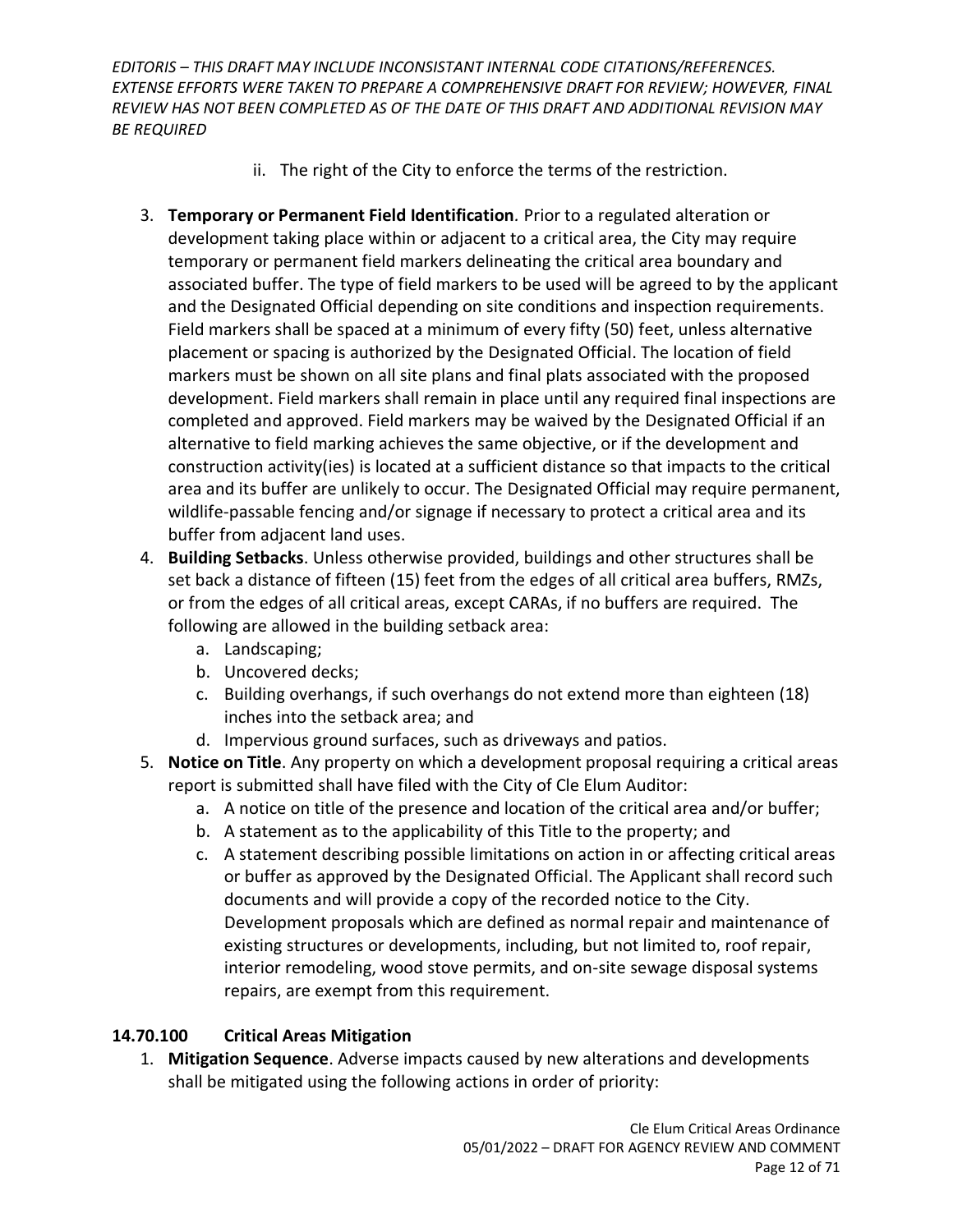- a. Avoiding the impact altogether by not taking a certain action or parts of an action;
- b. Minimizing impacts by limiting the degree or magnitude of the action and its implementation, by using appropriate technology, or by taking affirmative steps, such as project redesign, relocation, or timing, to avoid or reduce impacts;
- c. Rectifying the impact by repairing, rehabilitating, or restoring the affected environment;
- d. Reducing or eliminating the impact over time by preservation and maintenance operations;
- e. Compensating for the impact by replacing, enhancing, or providing substitute resources or environments; and
- f. Monitoring the impact and the compensation project and taking appropriate corrective measures.
- 2. **Mitigation Plans**. When mitigation is required, the applicant shall submit a mitigation plan. The mitigation plan shall include all the following:
	- a. Mitigation Sequencing. A description of reasonable efforts made to apply mitigation sequencing pursuant to CEMC 14.70.100(2)(a) to avoid, minimize, and mitigate impacts to critical areas and buffers;
	- b. Mitigation Details.
		- i. Documentation of consultation/coordination with appropriate agencies of expertise, as applicable;
		- ii. A description of the anticipated impacts to the critical area and buffer, including impacts to critical area functions and values;
		- iii. The mitigating actions proposed, including: type of mitigation proposed (e.g., on-site or off-site); site selection criteria; identification of compensation goals; and identification of critical area functions.
		- iv. The environmental goals and objectives of the mitigation, together with specific measurable criteria and performance standards for evaluating whether or not the goals and objectives of the mitigation project have been successfully attained;
		- v. An analysis of the likelihood of success of the mitigation project based on best available science.
	- c. Construction Details. The mitigation plan shall include written specifications, descriptions, and drawings of the mitigation proposed, including:
		- i. Construction sequence, timing, and duration;
		- ii. Grading and excavation details;
		- iii. Erosion and sediment control features; and
		- iv. Planting plan specifying plant species, quantities, locations, size, spacing, density, and measures to protect and maintain plants until established. All plant species must be native to the region.
	- d. Monitoring Details.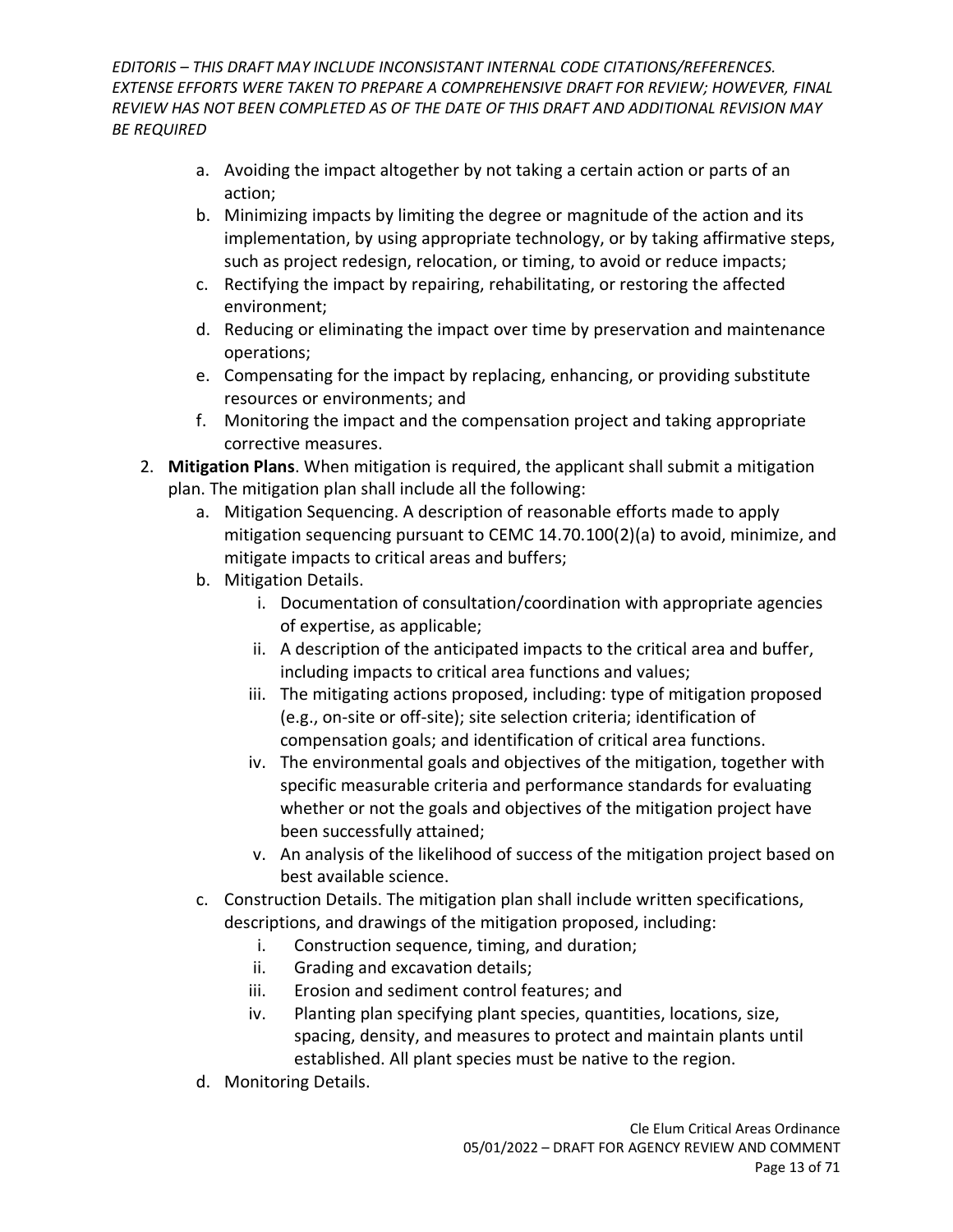- i. A program for monitoring construction and assessing the outcome of the mitigation project, including the schedule for site monitoring (for example, describe how monitoring may occur in years 1, 2, 3, 5, 7 and 10 after site construction), and how the monitoring data will be evaluated to determine if the performance standards are being met. Monitoring reports shall be submitted to the City to document milestones, successes, problems, and contingency actions of the compensation project. The mitigation project shall be monitored for a period necessary to establish that performance standards have been met, but not for a period less than ten (10) years. Mitigation monitoring shall be the responsibility of the applicant, and monitoring reports will be reviewed by City staff to ensure that performance standards are being met.
- ii. A contingency plan with courses of action and corrective measures to be taken if monitoring or evaluation indicates project performance standards are not being met, including a possible extension of the monitoring period until it can be shown that performance standards are being met.
- iii. The mitigation plan shall include financial guarantees ensuring fulfillment of the compensation project, monitoring program, and any contingency measures in accordance with CEMC 14.70.100(3)
- iv. The mitigation plan shall address any additional mitigation requirements relevant to the specific critical area as specified in the following chapters.

### 3. **Financial Guarantees**.

- a. When mitigation is required for a proposed development but is not completed prior to the City's final permit approval, such as final plat approval or final building inspection, the applicant shall post a financial guarantee to ensure work will be completed and meet the stated environmental objectives. Where financial guarantees are required by other state or federal agencies for specific mitigation features, additional financial guarantees for those features are not required under this provision.
- b. The financial guarantee shall be, at a minimum, in the amount of one hundred and twenty-five percent (125%) of the estimated cost of the uncompleted actions and/or the estimated cost of restoring the functions and values of the critical area(s) that is at risk. The guarantee amount shall be based on an itemized cost estimate of the mitigation activity including clearing and grading, plant materials, plant installation, irrigation, weed management, monitoring, and other costs, and shall be determined at the City's discretion in consideration of market trends, inflation, and other decision making criterion that may increase costs between the establishment of the financial guarantee and the release of the guarantee.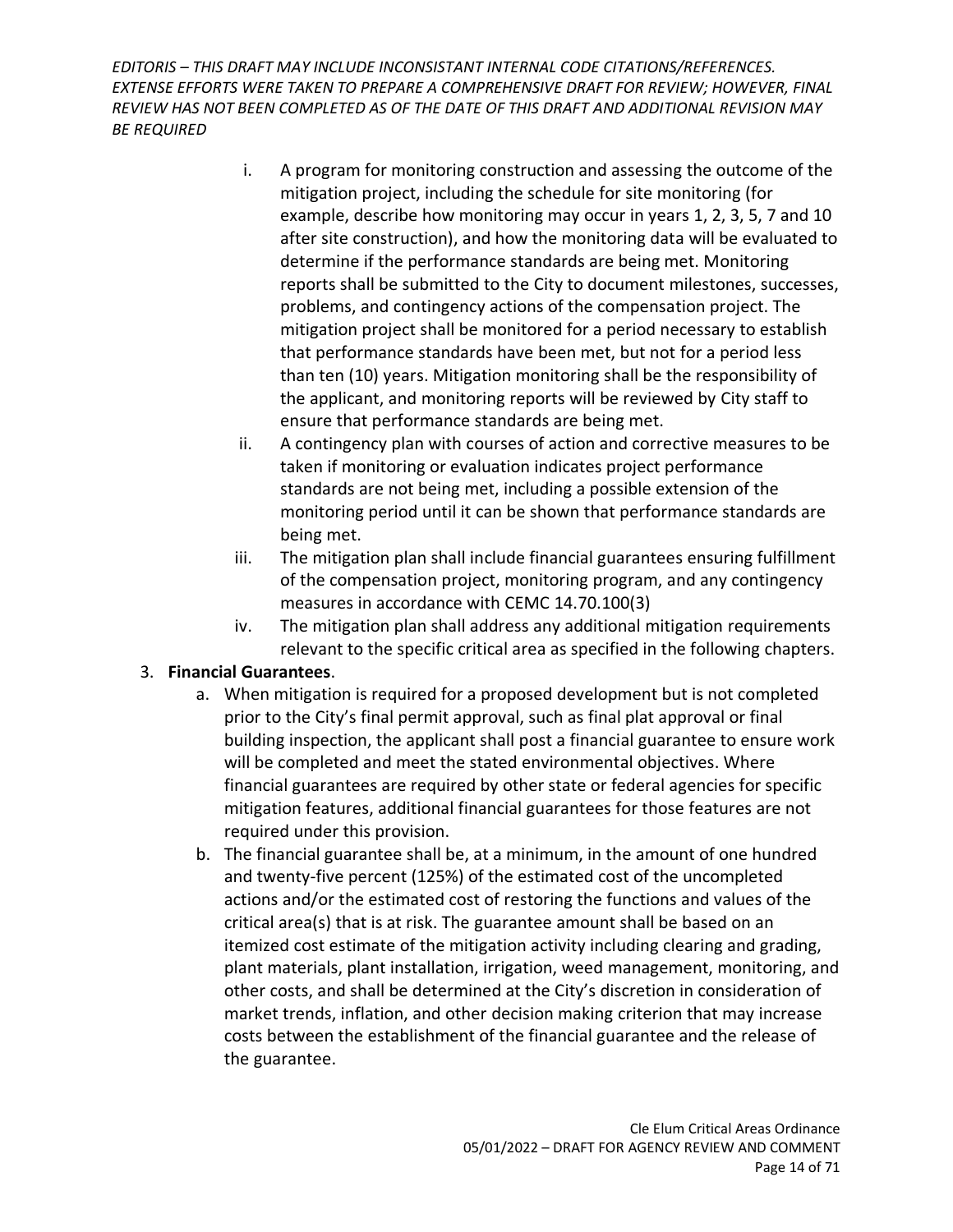- c. The financial guarantee may be in the form of a surety bond, performance bond, assignment of savings account, an irrevocable letter of credit guaranteed by an acceptable financial institution, or other form acceptable to the Designated Official, with terms and conditions acceptable to the City of Cle Elum attorney.
- d. The financial guarantee shall remain in effect until the Designated Official determines, in writing, that the standards bonded for have been met. Financial guarantees for wetland or stream compensatory mitigation shall be held for a minimum of five (5) years after completion of the work to ensure that the required mitigation has been fully implemented and demonstrated to function and may be held for longer periods when necessary.
- e. Public development proposals shall be relieved from having to comply with the bonding requirements of this Section if public funds have previously been committed for mitigation, maintenance, monitoring, or restoration.
- f. Any failure to satisfy critical area requirements established by law or condition, including but not limited to the failure to provide a monitoring report within thirty (30) days after it is due or comply with other provisions of an approved mitigation plan, shall constitute a default, and the Designated Official may demand payment of any financial guarantees or require other action authorized by City of Cle Elum code or any other law.
- g. Any funds recovered pursuant to this Section shall be used to complete the required mitigation. Such funds shall not be deposited in the City General Fund, but rather provided with a separate account. The City will use such funds to arrange for completion of the project or mitigation, and follow-up corrective actions.
- h. Depletion, failure, or collection of financial guarantees shall not discharge the obligation of an applicant or violator to complete required mitigation, maintenance, monitoring, or restoration.
- 4. **Mitigation Banking and In-Lieu Fee Mitigation**. The City may approve mitigation banking and/or in-lieu fee mitigation as a form of compensatory mitigation for wetland and fish and wildlife habitat conservation area impacts when the provisions of this Title require mitigation and when the use of a mitigation bank/in-lieu fee program will provide equivalent or greater replacement of critical area functions and values when compared to conventional permittee-responsible mitigation. Mitigation banks and inlieu fee program shall only be used when it can be demonstrated that they provide significant ecological benefits including long-term conservation of critical areas, important species, habitats and/or habitat linkages, and when they are documented to provide a viable alternative to the piecemeal mitigation for individual project impacts to achieve ecosystem-based conservation goals. Mitigation banks and in-lieu fee programs shall not be used unless they are certified in accordance with applicable federal and state mitigation rules and expressly authorized through City legislative action.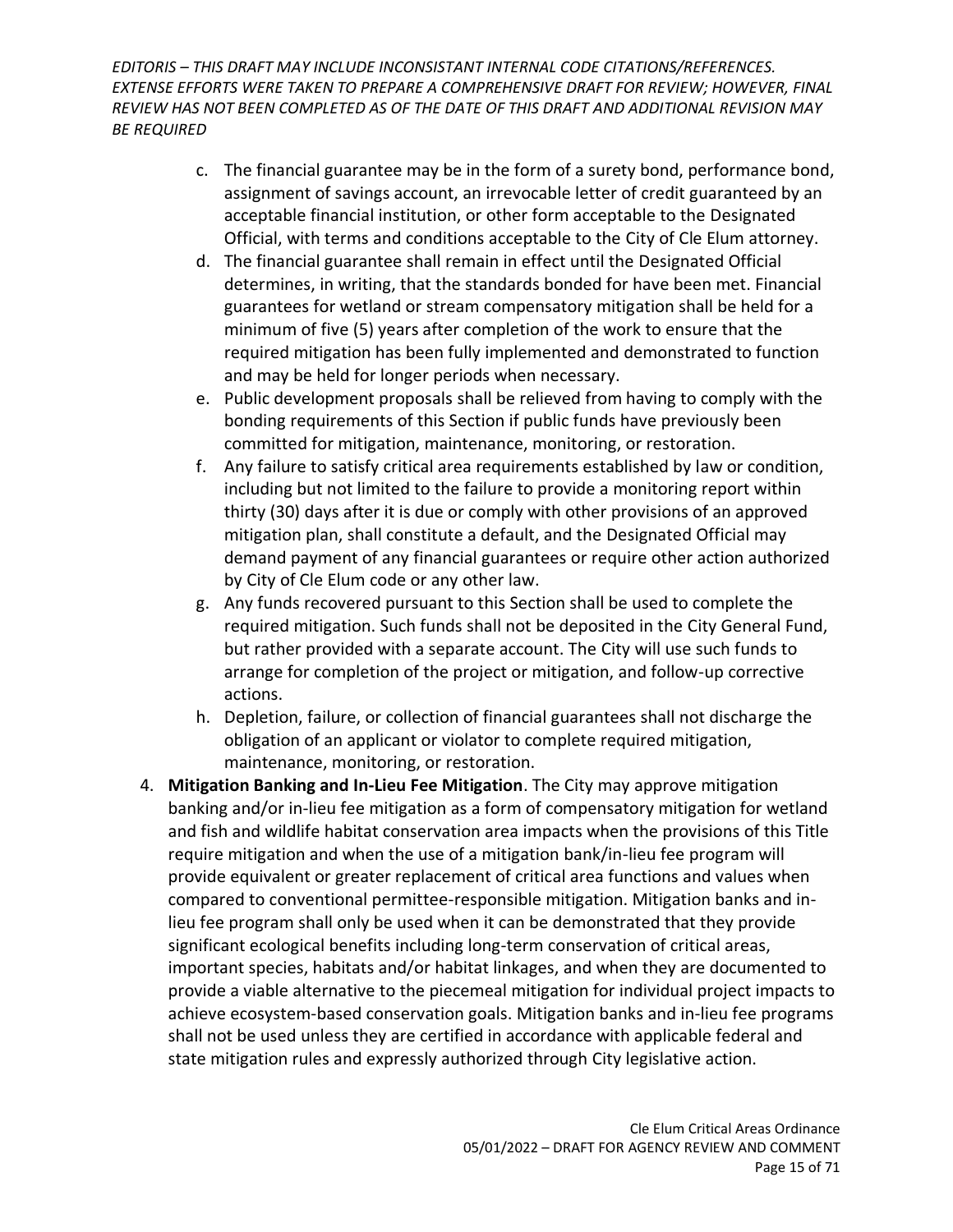#### <span id="page-15-0"></span>**14.70.110 Review Process**

1. **Administrative Procedures and Rules.** The administrative procedures followed during the critical area review process shall conform to the standards and requirements of all development and alterations. This shall include, but not be limited to, timing, appeals, and fees associated with applications covered by this Title.

#### 2. **General Requirements**

- a. Submittal. Prior to the City's consideration of any proposed alteration or development not found to be exempt under CEMC 14.70.050, the applicant shall submit to the City complete information regarding the critical area on the application for the underlying development, on forms provided by the City.
- b. Checklist. As part of the application packaged described within X14.70X.2(a). project proponents are required to submit a completed critical areas checklist. The purpose of this checklist is to provide critical areas information to City staff to determine potential impacts of a project or action regulated within the City's Critical Areas Ordinance as described herein. City staff will review this checklist along with critical areas information available to the City through this Title and make a determination of impacts. This checklist should be utilized for all development activities as defined within this Title.
- c. As part of critical areas review, the City shall:
	- i. Verify the information submitted by the applicant;
	- ii. Evaluate the project area and vicinity for critical areas and buffers;
	- iii. Determine whether the applicant is required to seek additional critical area consultation with qualified professionals and/or agencies, which may include a joint site visit with City staff, agency staff, and/or qualified professionals;
		- (1) This additional consultation may be required for, but is not limited to, areas which contain unmapped critical areas and/or difficult mitigation circumstances.
	- iv. Determine whether the proposed development is likely to impact the functions or values of critical areas; and
	- v. Determine if the proposed development avoids impacts or adequately addresses the impacts to the critical area and buffer associated with the alteration or development.
- d. Make a review determination:
	- i. No Critical Areas Present. If after a site visit the Designated Official's analysis indicates that the project area is not within or adjacent to a critical area or buffer and that the proposed alteration or development is unlikely to degrade the functions or values of a critical area, then the Designated Official shall rule that the critical area review is complete and note on the underlying application the reasons that no further review is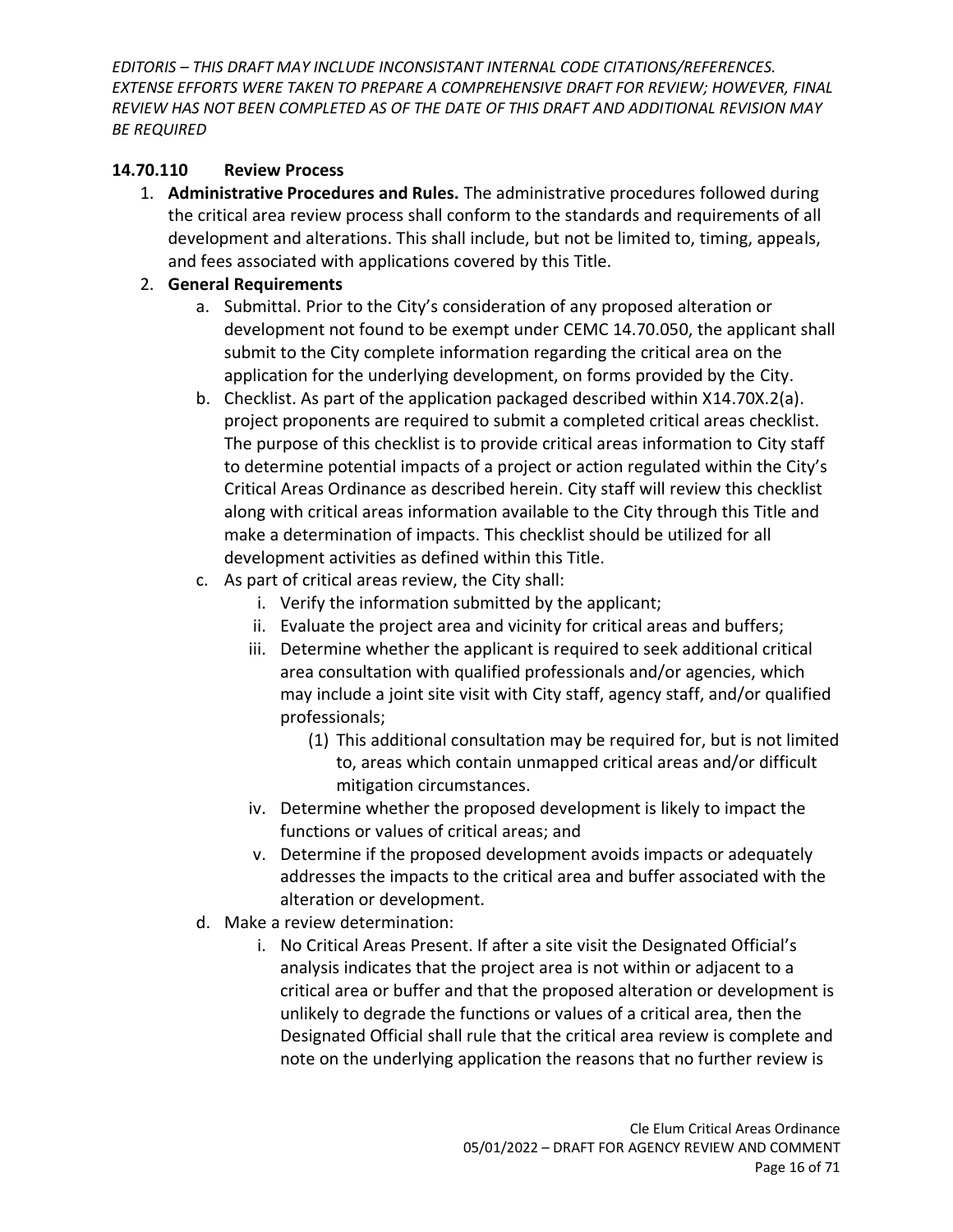> required. A summary of this information shall be included in any staff report or decision on the underlying permit.

- ii. Critical Areas Present, but No Impact Waiver. If the Designated Official determines there are critical areas within or adjacent to the project area, but that the best available science shows that the proposed alteration or development is unlikely to degrade the functions or values of the critical area(s) or buffer(s), the Designated Official may waive the requirement for a critical areas report. A waiver may be granted if there is substantial evidence that all of the following requirements will be met:
	- (1) There will be no alteration of the critical area or associated riparian management zone or buffer;
	- (2) The development proposal will not negatively impact a critical area or buffer.
- iii. Critical areas may be affected by proposal. If the Designated Official determines that a critical area or areas or buffer(s) may be affected by the proposal, then the Designated Official shall notify the applicant that a critical areas report must be submitted prior to further review of the project, as described in CEMC 14.70.080. The Designated Official may use the following indicators to assist in determining the need for a critical areas report:
	- (1) Indication of a critical area on the City critical areas maps that may be impacted by the proposed alteration or development;
	- (2) Information and scientific opinions from appropriate agencies, including but not limited to the Washington State Departments of Fish and Wildlife and Ecology;
	- (3) Documentation, from a scientific or other reasonable source, of the possible presence of a critical area; or
	- (4) A finding by a qualified professional, or a reasonable belief by the Designated Official, that a critical area may exist on or adjacent to the site of the proposed alteration or development.
- e. Effect of Designated Official's Determination. A determination regarding the apparent absence of one or more critical areas by the Designated Official is not an expert certification regarding the presence of critical areas and the determination is subject to possible reconsideration and reopening if new information is received. If the applicant wants greater assurance of the accuracy of the critical area review determination, the applicant may choose to hire a qualified professional to provide such assurances.
- 3. **Request for Technical Assistance.** The Designated Official may engage technical consultants or agencies with expertise to provide third party review and interpret critical area data and findings submitted by or on behalf of the applicant in instances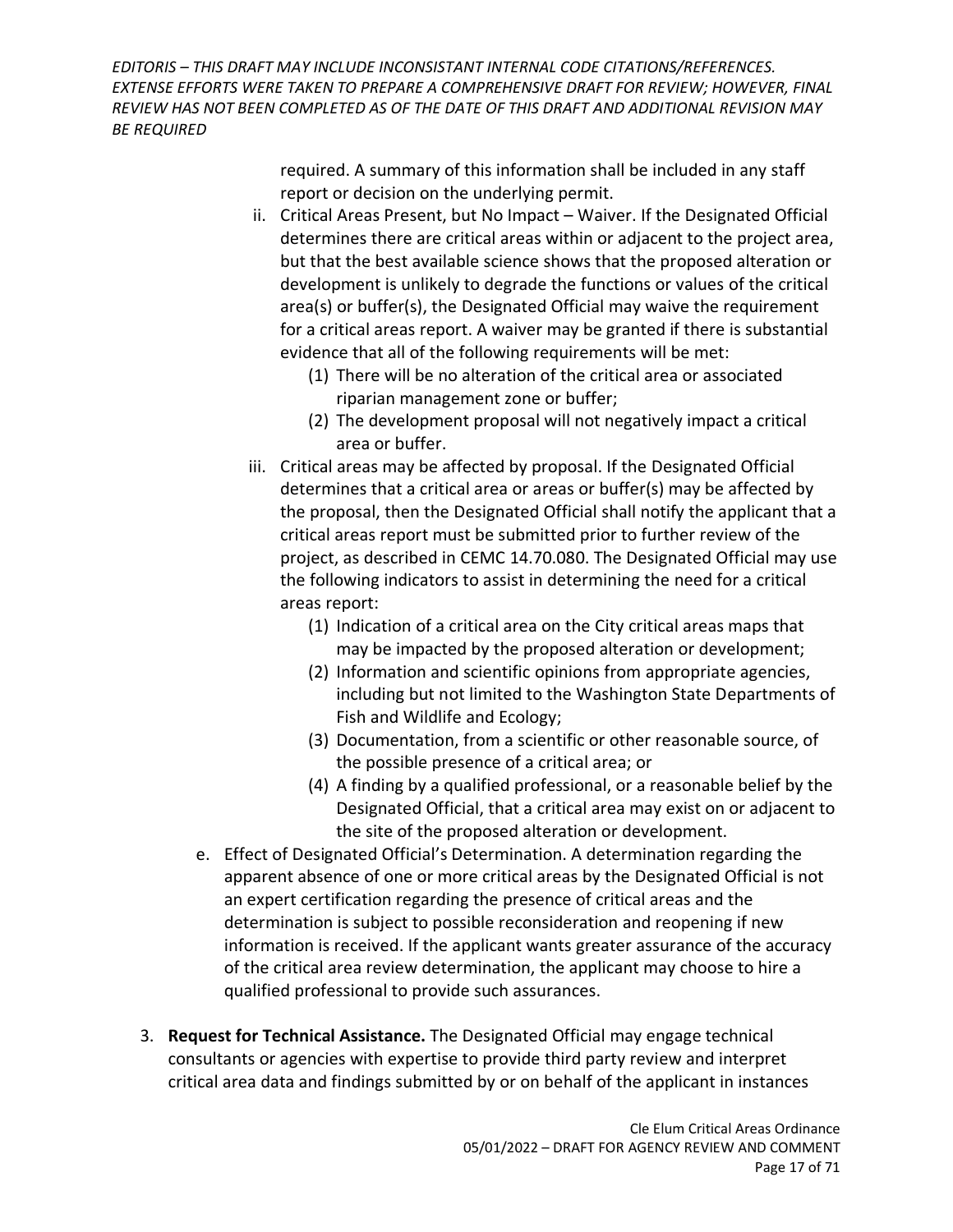where City staff lack the resources or expertise to review these materials. Costs incurred by the City to enable third party review and technical assistance is to be borne by the applicant. The applicant will be billed post-consultation.

4. **Pre-Qualification of Consultants.** The Designated Official may prepare and maintain a list of qualified technical consultants and firms that meet the qualified professional standards detailed in CEMC 14.70.080. Any proposed consultant whose name is not on the list may submit a statement of qualifications including information on experience in the preparation of critical area studies, years of experience, and sample work. Upon approval of the submitted qualifications, the Designated Official shall add the name to the list of qualified consultants. The Designated Official may reject data and findings from non-pre-qualified consultants or require a third-party review per CEMC 14.70.110(3).

### <span id="page-17-0"></span>**14.70.120 Relationships to Other Regulations**

- 1. This Title shall apply as an overlay and in addition to zoning and other regulations adopted by the City.
- 2. Any individual critical area adjoined by another type of critical area shall have the buffer and meet the requirements that provide the most protection to the critical areas involved. When any existing regulations, easement, covenant, or deed restriction conflicts with this Title that which provides more protection to the critical area shall apply.
- 3. These critical areas regulations shall apply concurrently with review conducted under the State Environmental Policy Act (SEPA), as locally adopted.
- 4. Compliance with the provisions of this Title does not constitute compliance with other federal, state, and local regulations and permit requirements that may be required (for example, Hydraulic Project Approval [HPA] permits, Section 106 of the National Historic Preservation Act, U.S. Army Corps of Engineers Section 404 permits, National Pollution Discharge Elimination System permits). The applicant is responsible for complying with these requirements, apart from the process established in this Title.

### <span id="page-17-1"></span>**14.70.130 Best Available Science**

Critical areas reports and decisions to alter critical areas shall be based on the most current best available science to protect the functions and values of critical areas in City of Cle Elum.

#### <span id="page-17-2"></span>**14.70.140 Critical Areas Report Review and Determination**

- 1. The Designated Official shall make a determination as to whether the proposed alteration or development and associated mitigation, if any, is consistent with the provisions of this Title. The Designated Official's determination shall be based on the following criteria:
	- a. The proposal minimizes the impact on critical areas in accordance with CEMC 14.70.100, Critical Areas Mitigation;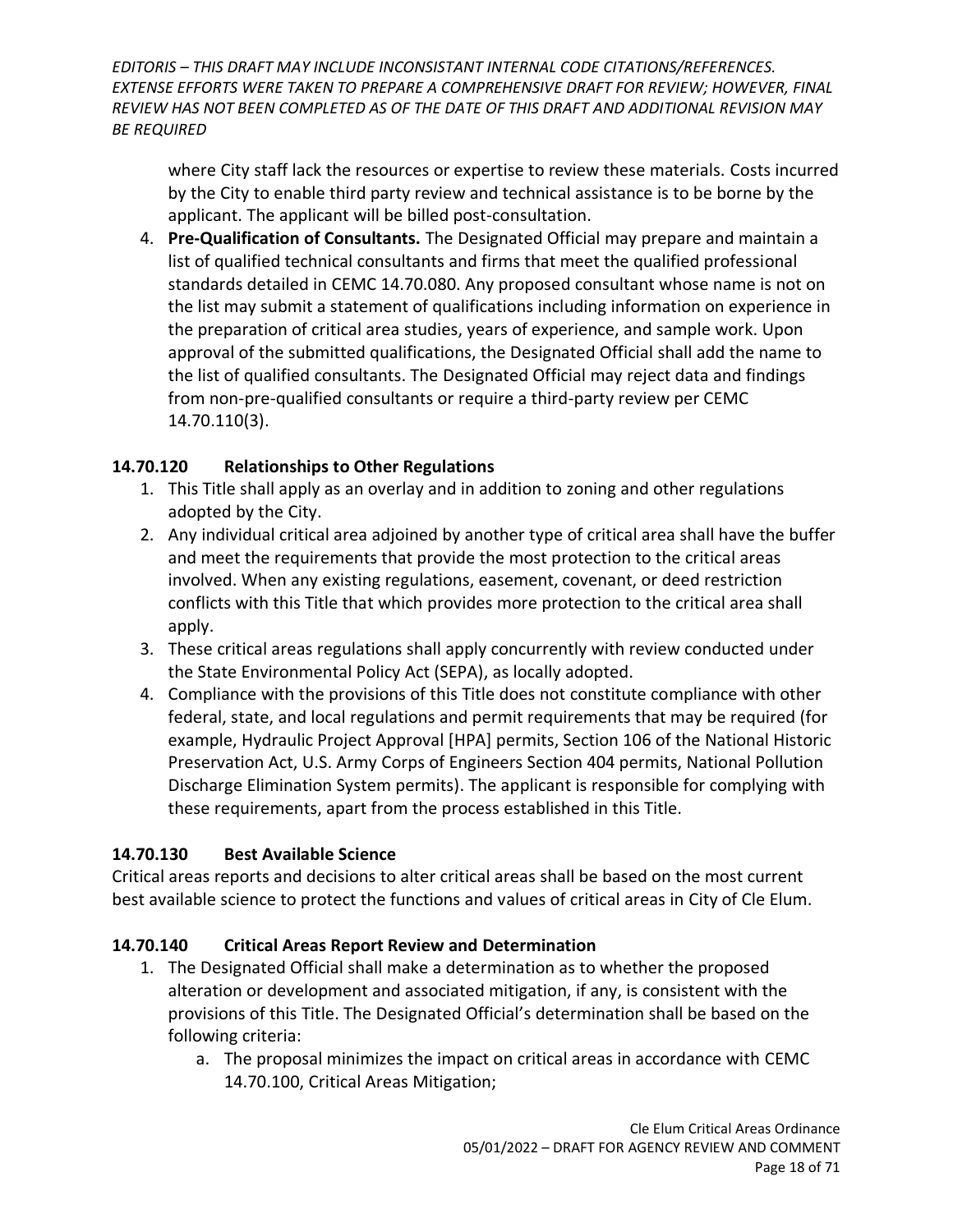- b. The proposal is consistent with the general purposes of this Title;
- c. Any alterations permitted to the critical area(s) are mitigated in accordance with this Title's mitigation requirement sections depending on the type of critical area(s) impacted;
- d. The proposal protects the critical area functions and values consistent with the best available science and results in no net loss of critical area functions and values; and
- e. The proposal is consistent with other applicable regulations and standards.
- 2. The City may condition the proposed alteration or development as necessary to mitigate impacts to critical areas and to conform to the standards required by this Title.

### 3. **Determination**.

The Designated Official will determine if the proposed alteration or development meets the criteria in CEMC 14.70.150(1) and complies with the applicable provisions of this Title. The Designated Official shall prepare a written notice of determination and identify any required conditions of approval.

- a. If a proposed alteration or development is approved under this Title a notice of determination and conditions of approval shall be included in the project file, be considered in the next phase of the City's review of the proposed alteration or development in accordance with any other applicable codes and regulations, and shall be attached to the underlying permit or approval.
	- i. Any subsequent changes to the conditions of approval shall void the previous determination pending re-review of the proposal and conditions of approval by the Designated Official.
	- ii. A favorable determination should not be construed as endorsement or approval of any underlying permit or approval.
- b. If a proposed alteration or development is rejected due to not adequately mitigating its impacts on the critical area(s) and/or does not comply with the criteria in CEMC 14.70.150(1), and the provisions of this Title, the Designated Official shall prepare a written notice of the determination that includes findings of noncompliance.
	- i. No proposed alteration, development, or permit shall be approved or issued if it is determined that the proposed activity does not adequately mitigate its impacts on the critical area(s) and/or does not comply with the provisions of this Title.
	- ii. Upon receiving a notice of determination that includes findings of noncompliance, the applicant may request consideration of a revised critical areas report.
	- iii. If the revision is found to be substantial and relevant to the critical area review, the Designated Official may reopen the critical area review and make a new determination based on the revised report.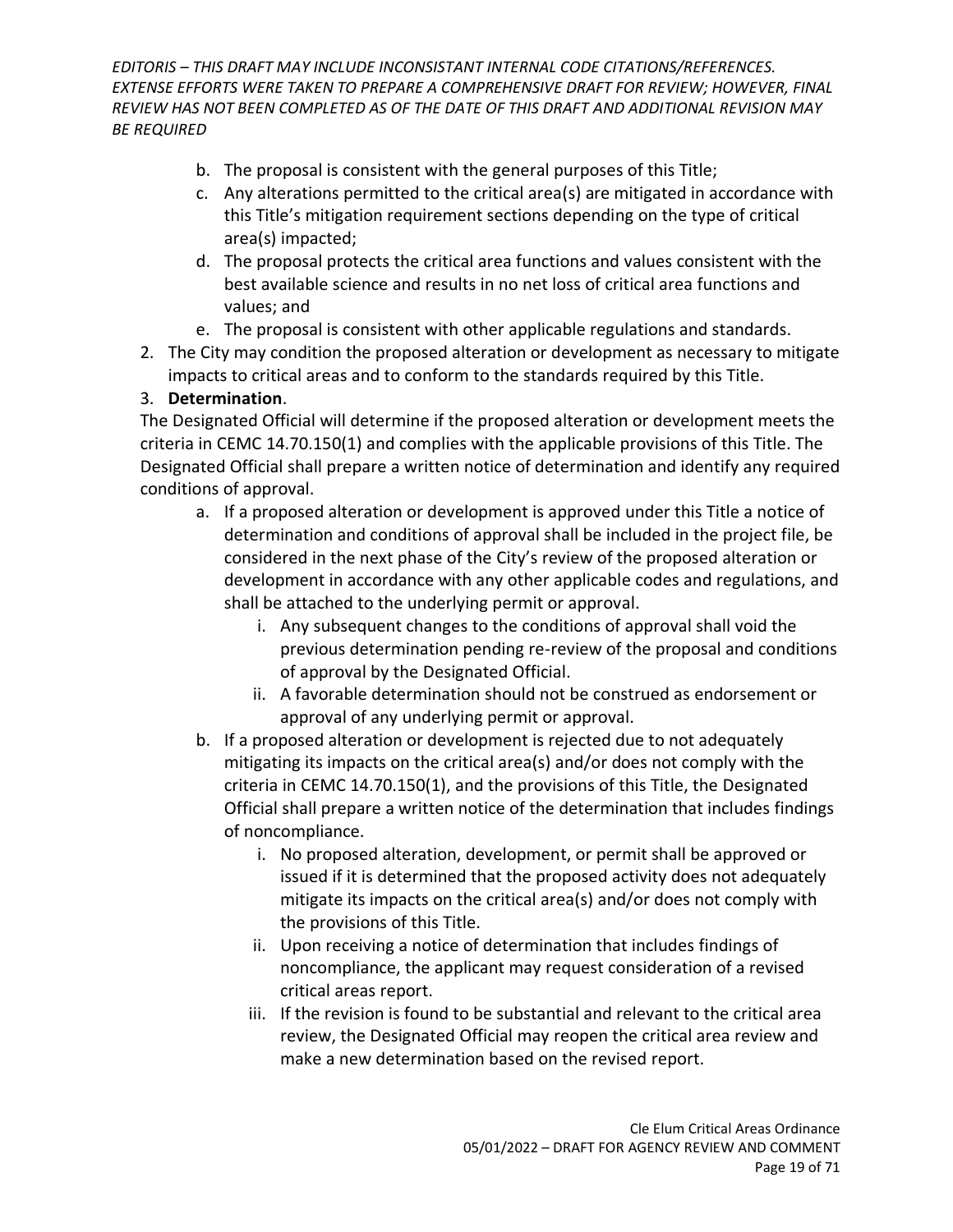4. The City's determination regarding critical areas pursuant to this Title shall be concurrent with the final decision to approve, condition, or deny the development proposal or other alteration involved.

### <span id="page-19-0"></span>**14.70.150 Enforcement**

- 1. **Generally.** When a critical area or its buffer has been altered in violation of this Title, all ongoing development work shall stop, and the critical area and buffer shall be restored. The City shall have the authority to issue a stop work order to cease all ongoing development work, and order restoration, rehabilitation, or replacement measures at the owner's or other responsible party's expense to compensate for violation of provisions of this Title.
- 2. **Requirement for Restoration Plan.** All development work shall remain stopped until a restoration plan is prepared and approved by the City. Such a plan shall be prepared by a qualified professional using best available science and shall describe how the actions proposed meet the minimum requirements described below. Inadequate plans shall be returned to the applicant or violator for revision and resubmittal. The City may consult with agencies of expertise to ensure plan adequacy.

#### 3. **Minimum Performance Standards for Restoration**

- a. For alterations to critical aquifer recharge areas, frequently flooded areas, wetlands, and fish and wildlife habitat conservation areas, the following minimum performance standards shall be met for the restoration of a critical area, provided that if the violator can demonstrate that greater functional and habitat values can be obtained, these standards may be modified:
	- i. The pre-violation structural and functional values shall be restored, including water quality, hydrology and habitat functions;
	- ii. The historic soil types and configuration of the altered area shall be replicated;
	- iii. The critical area and buffers shall be replanted with native vegetation that replicates the vegetation historically found on the site in species type and densities. The historic functions and values should be replicated at the location of the alteration; and
	- iv. Information demonstrating compliance with the requirements in CEMC 14.70.100 shall be submitted to the Designated Official.
- b. For alterations to frequently flooded areas and geologically hazardous areas, the following minimum performance standards shall be met for the restoration of a critical area, provided that, if the violator can demonstrate that greater safety can be obtained, these standards may be modified:
	- i. The hazard shall be reduced to a level equal to, or less than, the predevelopment hazard;
	- ii. Any risk of personal injury resulting from the alteration shall be eliminated or minimized; and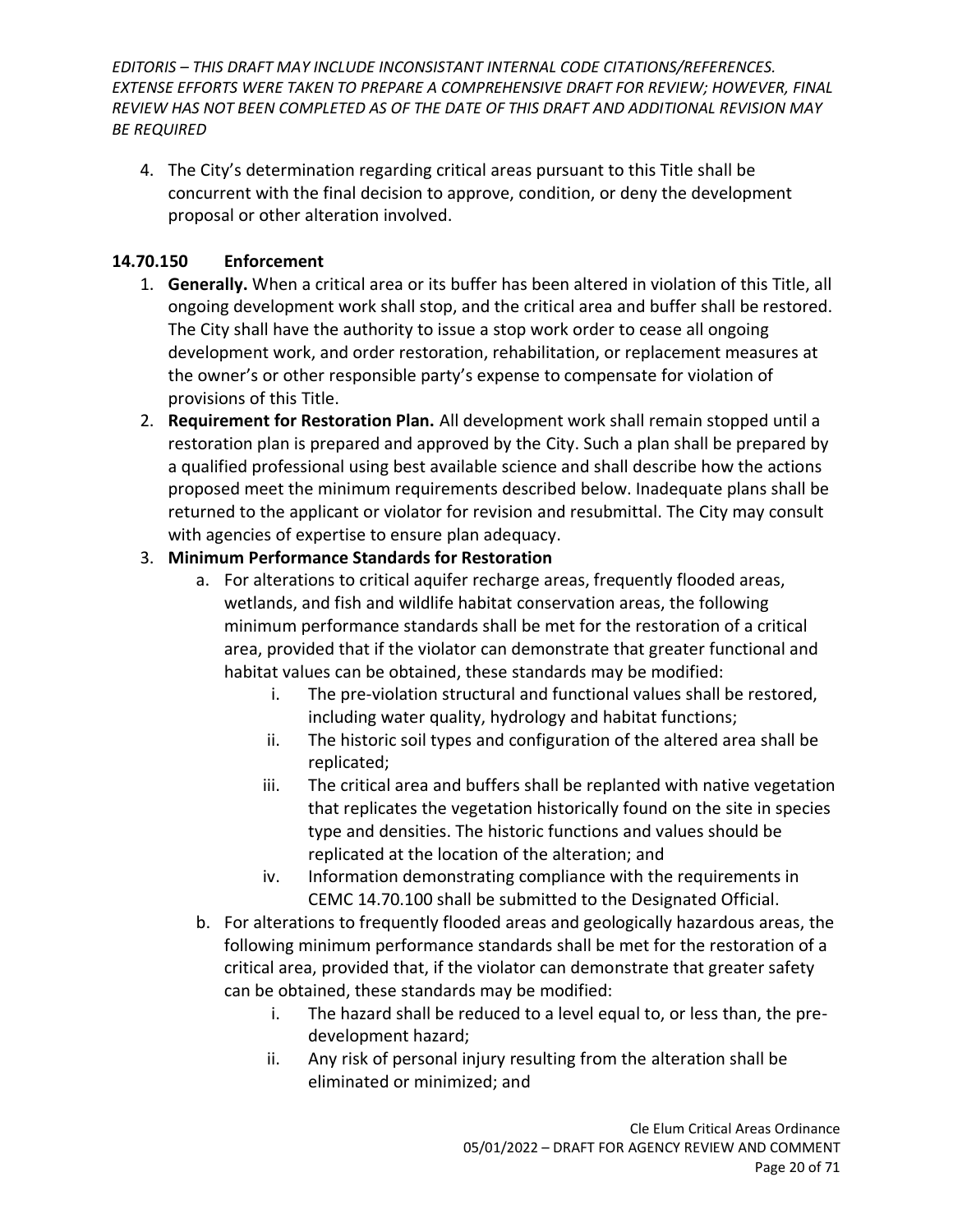- iii. The hazard area and buffers shall be replanted with native vegetation sufficient to minimize the hazard.
- 4. **Site Investigations.** The Designated Official is authorized to make site inspections and take such actions as are necessary to enforce this Title.
- 5. **Penalties.** Penalties for violating the provisions of this Title are specified in CEMC 14.70.

### <span id="page-20-0"></span>**14.70.160 Definitions**

Certain terms and words used in this title are defined in the following sections. Words used in the present tense include the future; words in the singular number include the plural number; and words in the plural number include the singular number. The word "shall" is mandatory.

*"Adjacent"* to a critical area means the project area is located:

1. anywhere within the standard critical area buffer and/or standard building setback; 2. anywhere within three hundred (300) feet from a fish and wildlife habitat conservation area or wetland; or

3. anywhere within two hundred (200) feet from a critical aquifer recharge area.

*"Agricultural activities"* means agricultural uses and practices including, but not limited to: Producing, breeding, or increasing agricultural products; rotating and changing agricultural crops; allowing land used for agricultural activities to lie dormant; allowing land used for agricultural activities to lie dormant as a result of adverse agricultural market conditions; allowing land used for agricultural activities to lie dormant because the land is enrolled in a local, state, or federal conservation program, or the land is subject to a conservation easement; maintaining, repairing, and replacing agricultural equipment; maintaining, repairing, and replacing agricultural facilities, provided that the replacement facility is no closer to the shoreline and/or critical area than the original facility; and maintaining agricultural lands under production or cultivation.

*"Agricultural activities, high intensity"* are defined as: dairies, animal feed lots, nurseries, greenhouses, and like uses which are commercially operated.

*"Agricultural land"* means land primarily devoted to the commercial production of horticultural, viticultural, floricultural, dairy, apiary, vegetable, or animal products or of berries, grain, hay, straw, turf, seed, Christmas trees not subject to the excise tax imposed by \*RCW [84.33.100](http://apps.leg.wa.gov/rcw/default.aspx?cite=84.33.100) through [84.33.140,](http://apps.leg.wa.gov/rcw/default.aspx?cite=84.33.140) finfish in upland hatcheries, or livestock, and that has long-term commercial significance for agricultural production.

*"Alluvial fan"* or "Alluvial fan hazard area" means a low, outspread, relatively flat-to- gentle sloping landscape surface composed of eroded alluvial materials deposited by a stream at the transitional area between valley floodplains and steep mountain slopes. Channel pattern in the alluvial fan is highly variable, often dependent on substrate size and age of the landform.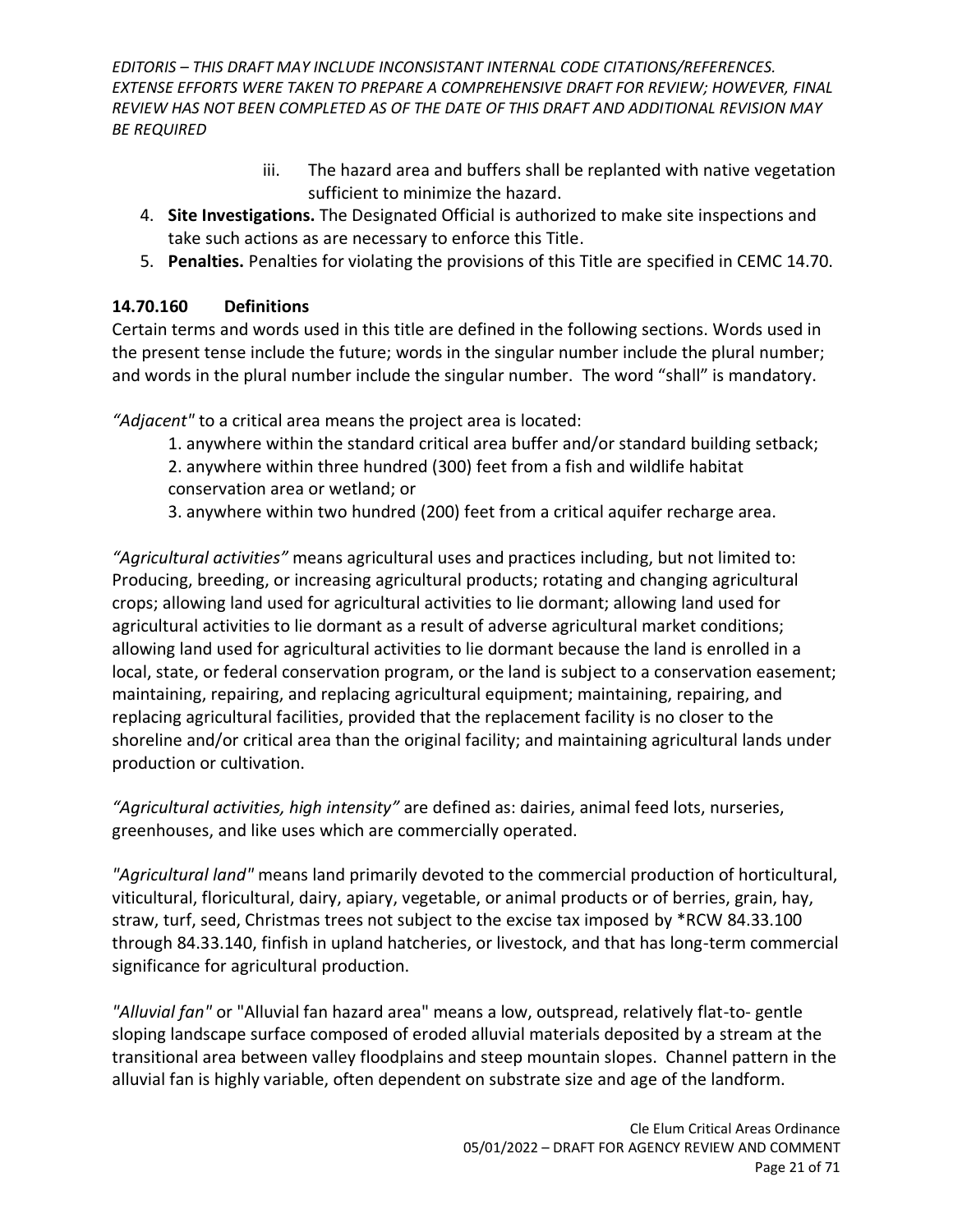Channels may change course frequently, resulting in a multi-branched stream network. Channels can also be deeply incised within highly erodible alluvial material.

*"Alteration"* means any human induced change in an existing condition of a critical area or its buffer. Alteration includes, but is not limited to, grading, filling, channelizing dredging, clearing (vegetation), construction, compaction, excavation, or any other activity that changes the character of the critical area.

*"Anadromous Fish"* means fish that spawn and rear in fresh water and migrate to the ocean to mature in the marine environment until returning to freshwater to spawn. In City of Cle Elum, these include Pacific salmon, steelhead, bull trout, and Pacific lamprey.

*"Applicant"* means person who files an application for permit under this Title and who is either the owner of the land on which that proposed development would be located, a contract purchaser, or the authorized agent of such a person.

*"Aquifer"* means geological formation, group of formations, or part of a formation that is capable of yielding a significant amount of water to a well or spring.

*"Arborist"* is defined as a person with a minimum 2-year degree in arboriculture or equivalent discipline such as forestry, horticulture, or biology. Membership and certifications from International Society of Arboriculture as well as documented work experience may be substituted for formal degrees at the discretion of the Designated Official.

*"Area of Special Flood Hazard"* is defined as the land in the floodplain within a community subject to a one percent or greater chance of flooding in any given year. Designation on maps always includes the letter A. Also referred to as "100-year floodplain" and "special flood hazard area."

*"Avalanche Hazard"* means an area susceptible to a large mass of snow or ice, sometimes accompanied by other material, moving rapidly down a mountain slope.

*"Avulsion"* means a sudden cutting off or separation of land by a flood breaking through a meander or by a sudden change in current whereby the stream deserts its old channel for a new one, such as occurs in Channel Migration Zones.

*"Bank"* means any land surface landward of the ordinary high water line next to a body of water and constrains the water except during floods. The term "bank" also includes all land surfaces of islands within a body of water that are below the flood elevation of the surrounding body of water.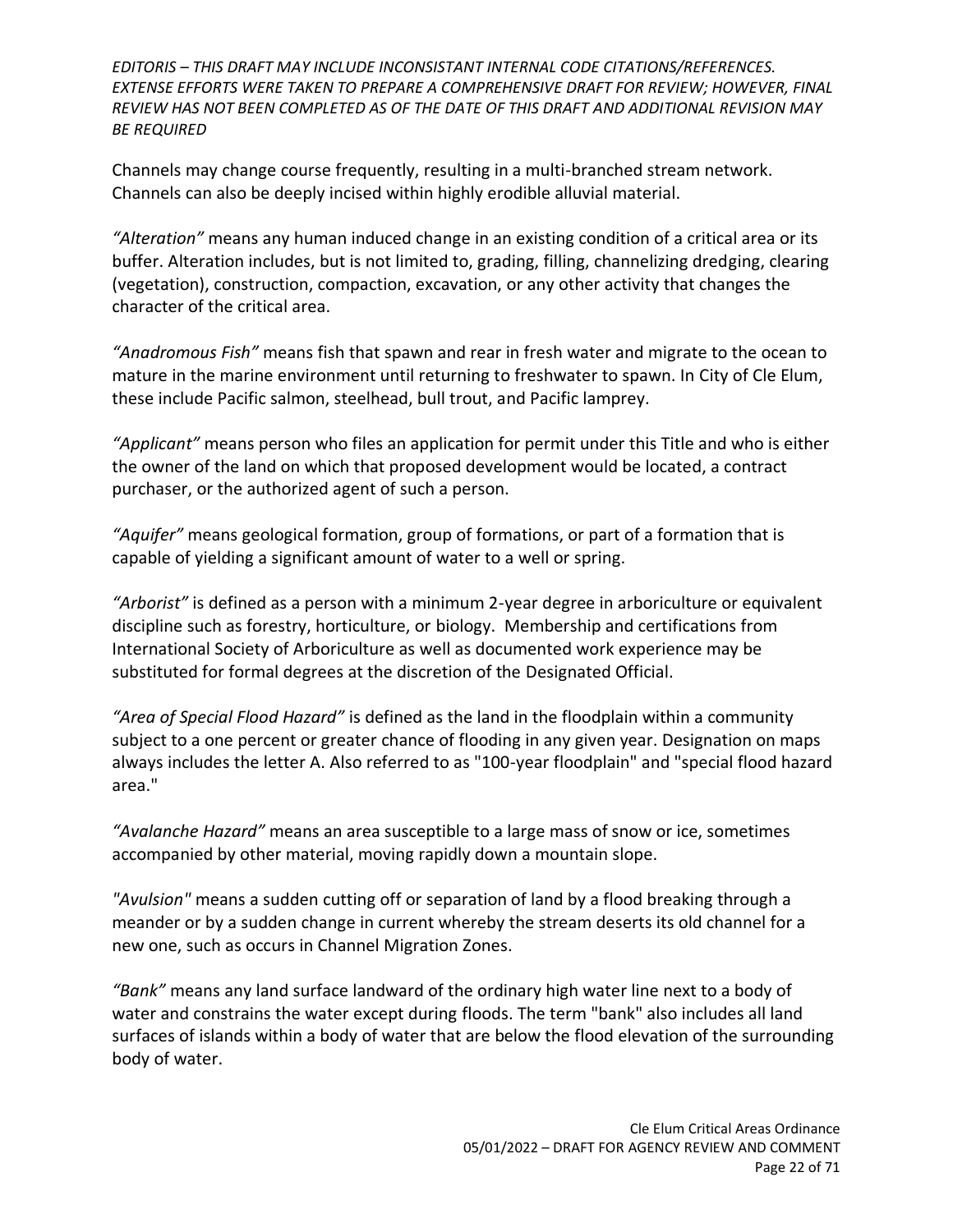*"Best Available Science*" means scientific information applicable to the critical area prepared by local, state, or federal natural resource agencies, a qualified scientific professional, or team of qualified scientific professionals that is consistent with criteria established in WAC 365-195-900 through WAC 365-195-925.

*"Buffer"* means an area that is contiguous to and protects a critical area, and which is required for the continued maintenance, function, and/or structural stability of a critical area. 14.70.150

*"Channel migration zone"* (CMZ) means the area along a watercourse, but not always within the flood zone, within which the channel(s) can be reasonably predicted to migrate over time as a result of natural and normally occurring hydrological and related processes when considered with the characteristics of the river and its surroundings.

*"Clearing"* means significant vegetation removal including the removal or alteration of trees, shrubs, and/or ground cover by grading, cutting, burning, chemical means, or other activity that causes significant ecological impacts to functions provided by such vegetation. The removal of invasive or noxious weeds does not constitute significant vegetation removal. Tree pruning, not including tree topping, where it does not affect ecological functions, does not constitute significant vegetation removal.

*"Critical aquifer recharge areas"* are areas with a critical recharging effect on aquifers used for potable water, including areas where an aquifer that is a source of drinking water is vulnerable to contamination that would affect the potability of the water, or is susceptible to reduced recharge.

*"Critical areas"* include the following areas and ecosystems: (a) wetlands; (b)critical aquifer recharge areas; (c) fish and wildlife habitat conservation areas; (d) frequently flooded areas; and (e) geologically hazardous areas.

*"Cumulative Impacts"* or "cumulative effects" means the combined, incremental effects of human activity on ecological or critical areas functions and values. Cumulative impacts result when the effects of an action are added to or interact with other effects in a particular place and within a particular time. It is the combination of these effects, and any resulting environmental degradation, that should be the focus of cumulative impact analysis and changes to policies and permitting decisions.

*"Dam"* means a barrier or controlling and appurtenant works across a stream or river that does or can confine, impound or regulate flow, or raise water levels for purposes such as flood or irrigation water storage, erosion control, power generation, or collection of sediment or debris.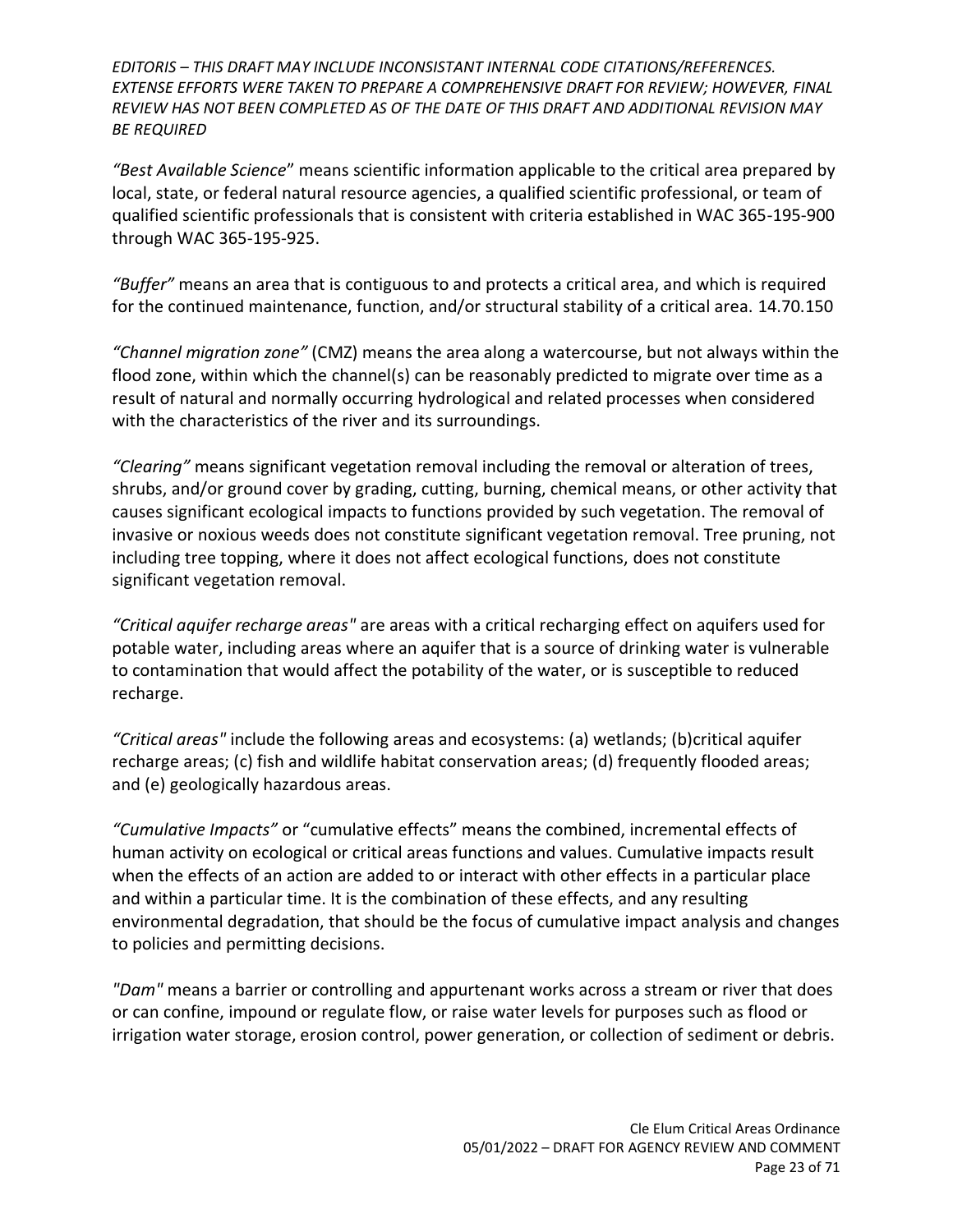*"Development"* means any action that would require land use review or other approval from the city or other local, state or federal jurisdiction. Development includes, but is not limited to: land division, construction, reconstruction, structural alternation, relocation, or enlargement of any structure; clearing or grading; and changes to surface or groundwaters.

*"Development area"* means the area of land disturbing activity on a site.

*"Designated Official"* means the Designated Official of the City of Cle Elum Community Development Services or designee.

*"Dry well"* means a hole in the ground filled with gravel or rubble intended to receive treated or otherwise unpolluted drainage water and allow it to percolate into the ground. A dry well is typically engineered and designed to infiltrate individual home roof runoff in a subdivision.]

*"Ecological functions"* means the work performed or role played by the physical, chemical, and biological processes that contribute to the maintenance of aquatic and terrestrial environments that constitute the natural ecosystem.

*"Emergency activities"* means activities necessary to prevent an immediate threat to public health, safety, or welfare – or an immediate risk of damage to private property – that require remedial or preventative action in a timeframe too short to allow for compliance with the requirements of this Title.

*"Enhancement"* means actions performed within an existing degraded critical area and/or buffer to intentionally increase or augment one or more ecological functions or values of the existing area. Enhancement actions include, but are not limited to, increasing plant diversity and cover; increasing wildlife habitat and structural complexity (snags, woody debris); installing environmentally compatible erosion controls; removing non-indigenous plant or animal species; or removing human-made structures or fill that are degrading ecological functions or values.

*"Erosion"* means the process whereby wind, rain, water, and other natural agents mobilize and transport particles of soil or rock.

*"Erosion hazard areas"* are areas containing soils that may experience significant erosion, including any or all of the following:

- 1. Soil areas identified by the Natural Resources Conservation Service as having "severe" or "very severe" erosion hazard; or
- 2. Slopes forty percent (40%) or steeper with a vertical relief of ten (10) or more feet, except areas composed of consolidated rock; or
- 3. Concave slope forms equal to or greater than fifteen percent (15%) with a vertical relief of ten (10) or more feet, except areas composed of consolidated rock; or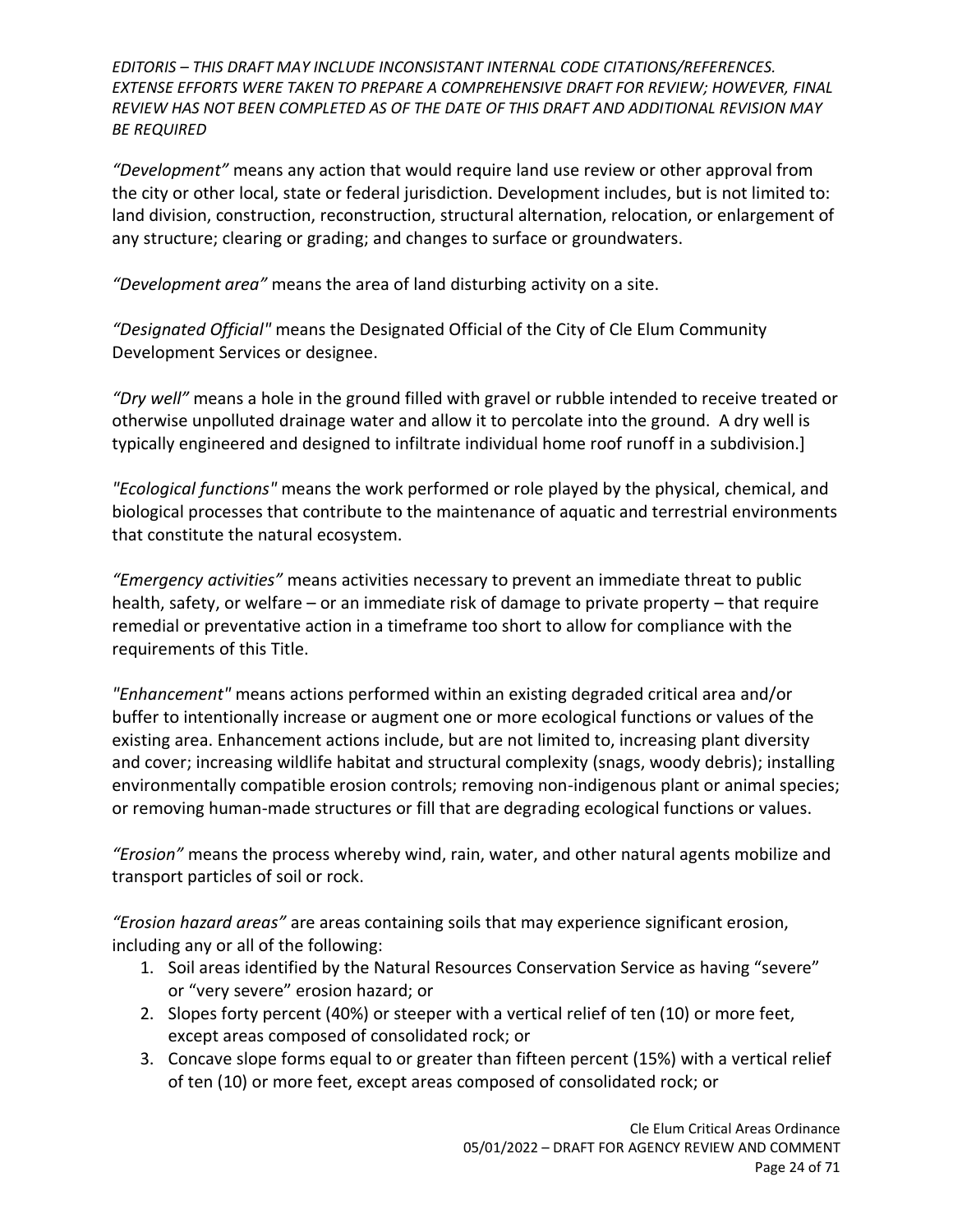4. Channel migration zones.

*"Feasible"* means, for the purpose of this Title, that an action, such as a development activity, mitigation, or preservation requirement, meets all of the following conditions:

- 1. The action can be accomplished with technologies and methods that have been used in the past in similar circumstances, or studies or tests have demonstrated in similar circumstances that such approaches are currently available and likely to achieve the intended results;
- 2. The action provides a reasonable likelihood of achieving its intended purpose;
- 3. The action does not physically preclude achieving the activity's primary intended legal use; and
- 4. In cases where these guidelines require certain actions unless they are infeasible, the burden of proving infeasibility is on the applicant. In determining an action's infeasibility, the reviewing agency may weigh the action's relative public costs and public benefits, considered in the short- and long-term time frames.

*"Feedlot"* means the use of structures or pens for the concentrated feeding or holding of animals or poultry including, but not limited to, horses, cattle, sheep or swine. This definition includes dairy confinement areas, slaughterhouses, shipping terminal holding pens, poultry and/or egg production facilities and fur farms, but does not include animal husbandry and normal farming practices.

*"Fill"* means any solid or semi-solid material that when placed, changes the grade or elevation of the receiving site, including the addition of soil, sand, rock, gravel, sediment, earth retaining structure, or other material to an area waterward of the ordinary high water mark (OHWM), in wetlands, or on shorelands in a manner that raises the ground surface elevation or creates dry land.

*"Fish and wildlife habitat conservation areas"* are areas that serve a critical role in sustaining needed habitats and species for the functional integrity of the ecosystem, and which, if altered, may reduce the likelihood that the species will persist over the long term. These areas may include, but are not limited to, rare or vulnerable ecological systems, communities, and habitat or habitat elements including seasonal ranges, breeding habitat, winter range, and movement corridors; areas with high relative population density or species richness; and also, locally important habitats and species designated by the City, and state priority habitats and species as identified by the WA Department of Fish and Wildlife. "Fish and wildlife habitat conservation areas" do not include artificial features or constructs created in what were originally upland areas, such as irrigation delivery systems, irrigation infrastructure, irrigation canals, or drainage ditches that lie within the boundaries of and are maintained by a port district or an irrigation district or company.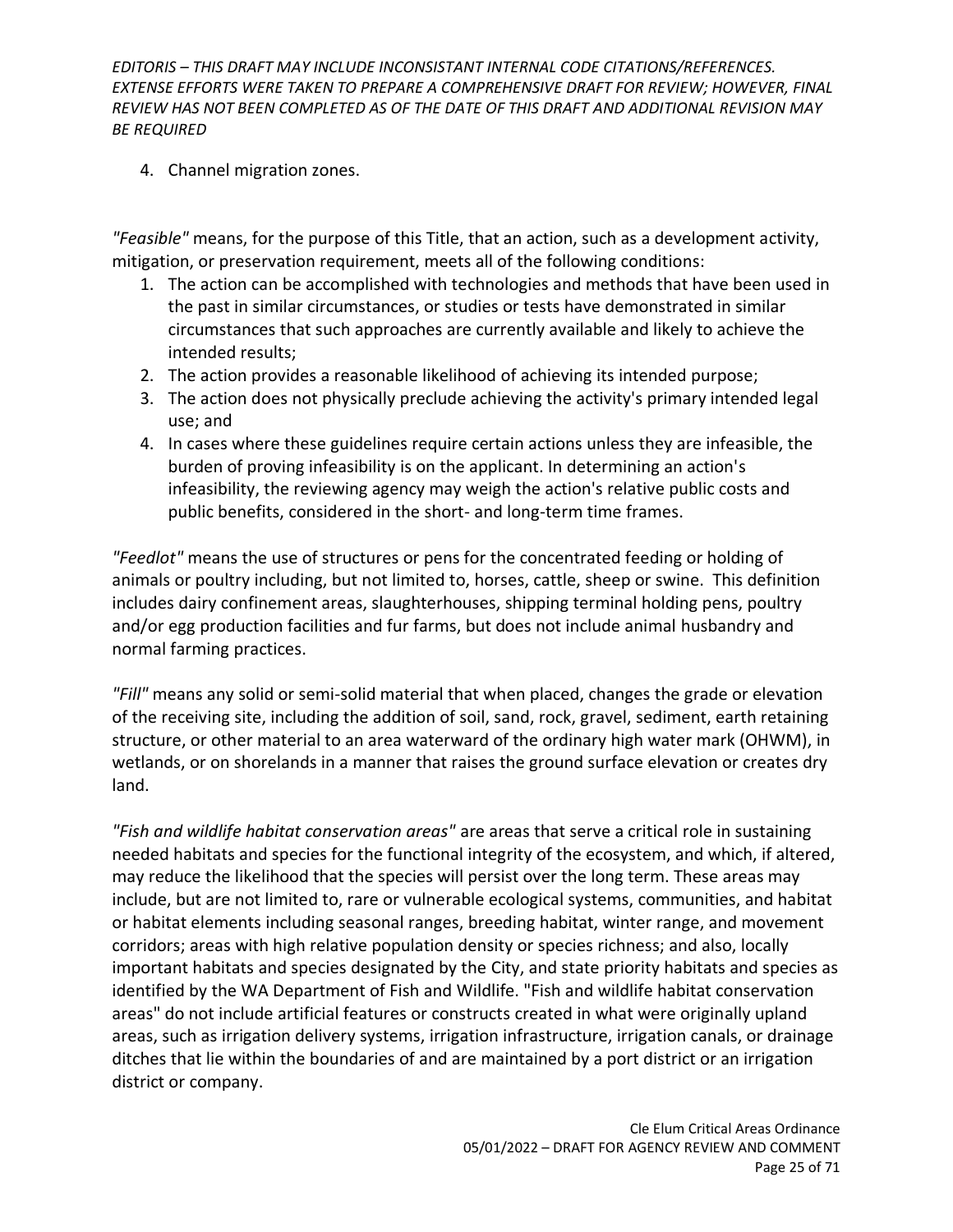*"Forester"* is defined as a person with a minimum 2-year degree in forestry or equivalent discipline such as arboriculture, horticulture, or biology. Membership and certifications from International Society of American Foresters as well as documented work experience may be substituted for formal degrees at the discretion of the Designated Official.

*"Forest land"* means all land which is capable of supporting a merchantable stand of timber and is not being actively used for a use which is incompatible with timber growing. Forest land does not include agricultural land that is or was enrolled in the conservation reserve enhancement program by contract if such agricultural land was historically used for agricultural purposes and the landowner intends to continue to use the land for agricultural purposes in the future.

*"Frequently flooded areas"* means lands in the floodplain subject to a one percent (1%) or greater chance of flooding in any given year, or within areas subject to flooding due to high groundwater and those lands that provide important flood storage, conveyance, and attenuation functions. These areas include, but are not limited to, streams, rivers, lakes, wetlands, and areas where high groundwater forms ponds on the ground surface. As designated and classified determined by a local government in accordance with [WAC 365-190-](http://app.leg.wa.gov/wac/default.aspx?cite=365-190-110) [110.](http://app.leg.wa.gov/wac/default.aspx?cite=365-190-110) Classifications of frequently flooded areas include, at a minimum, the one hundred-(100) year floodplain designations of the Federal Emergency Management Agency and the National Flood Insurance Program.

*"Geologically hazardous areas"* means areas that because of their susceptibility to erosion, sliding, earthquake, or other geological events, are not suited to the siting of commercial, residential, or industrial development consistent with public health or safety concerns.

*"Geotechnical analysis" or "geotechnical report"* means a scientific study or evaluation conducted by a qualified expert that includes a description of the ground and surface hydrology and geology, the affected land form and its susceptibility to mass wasting, erosion, and other geologic hazards or processes, conclusions and recommendations regarding the effect of the proposed development on geologic conditions, the adequacy of the site to be developed, the impacts of the proposed development, alternative approaches to the proposed development, and measures to mitigate potential site-specific and cumulative geological and hydrological impacts of the proposed development, including the potential adverse impacts to adjacent and down-current properties. Geotechnical reports shall conform to accepted technical standards and must be prepared by qualified professional engineers or geologists who have professional expertise about the regional and local shoreline geology and processes.

*"Grading"* means the movement or redistribution of the soil, sand, rock, gravel, sediment, or other material on a site in a manner that alters the existing contour of the land.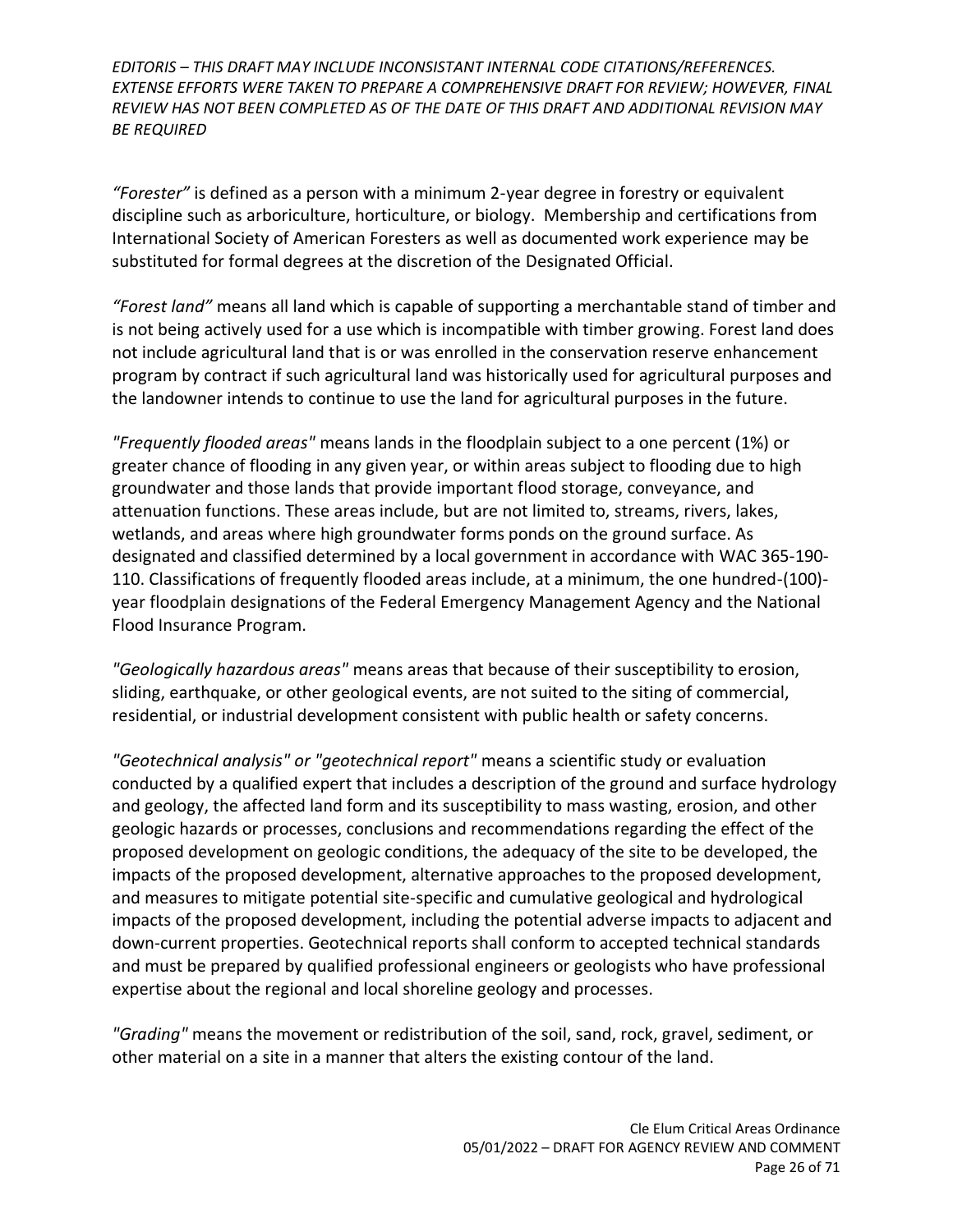*"Groundwater"* means all the water that exists beneath the land surface or beneath the bed of any stream, lake or reservoir, or other body of surface water, whatever may be the geological formation or structure in which such water stands or flows, percolates or otherwise moves.

*"Habitats of local importance"* designated as fish and wildlife habitat conservation areas include those areas found and/or designated to be locally important by the City.

*"Hazard Tree"* means a tree with a structural defect, combination of defects or disease resulting in a structural defect that, under the normal range of environmental conditions at the site, will result in the loss of a major structural component of the tree in a manner that will:

- 1. Damage a residential structure or accessory structure, or a place of employment or public assembly;
- 2. Damage an approved road, utility, or public facility;
- 3. Prevent emergency access in the case of medical hardship; or
- 4. Endanger pedestrians or users of a recreational area

*"Hazard Tree Determination Report"* means a written document prepared by an arborist or forester containing the following elements:

- 1. Parcel, address, and name of landowner of site where tree(s) are located,
- 2. Description of size, health, and species of tree(s) evaluated,
- 3. Description of factors related to potential impacts to human health or structures posed by evaluated tree(s),
- 4. Alternative methods (pruning, cabling, etc.) considered,
- 5. Location of nearby critical areas (wetlands, streams, steep slopes, landslides, floodplains, shorelines, etc.),
- 6. Proposed methods for removal,
- 7. Size and species of replacement trees, if any,
- 8. Site map showing parcel lines, structures, evaluated trees, critical areas, utilities, and other pertinent information described in the report,
- 9. Date of field evaluation and signature of arborist or forester,
- 10. Qualifications of arborist or forester authoring the report.

*"Hazardous Substances"* means any liquid, solid, gas, or sludge, including any material, substance, product, commodity, or waste, regardless of quantity, that exhibits any of the physical, chemical, or biological properties described in WAC 173-303-090 or 173-303-100.

*"Hydric soil"* means a soil that is saturated, flooded, or ponded long enough during the growing season to develop anaerobic conditions in the upper part.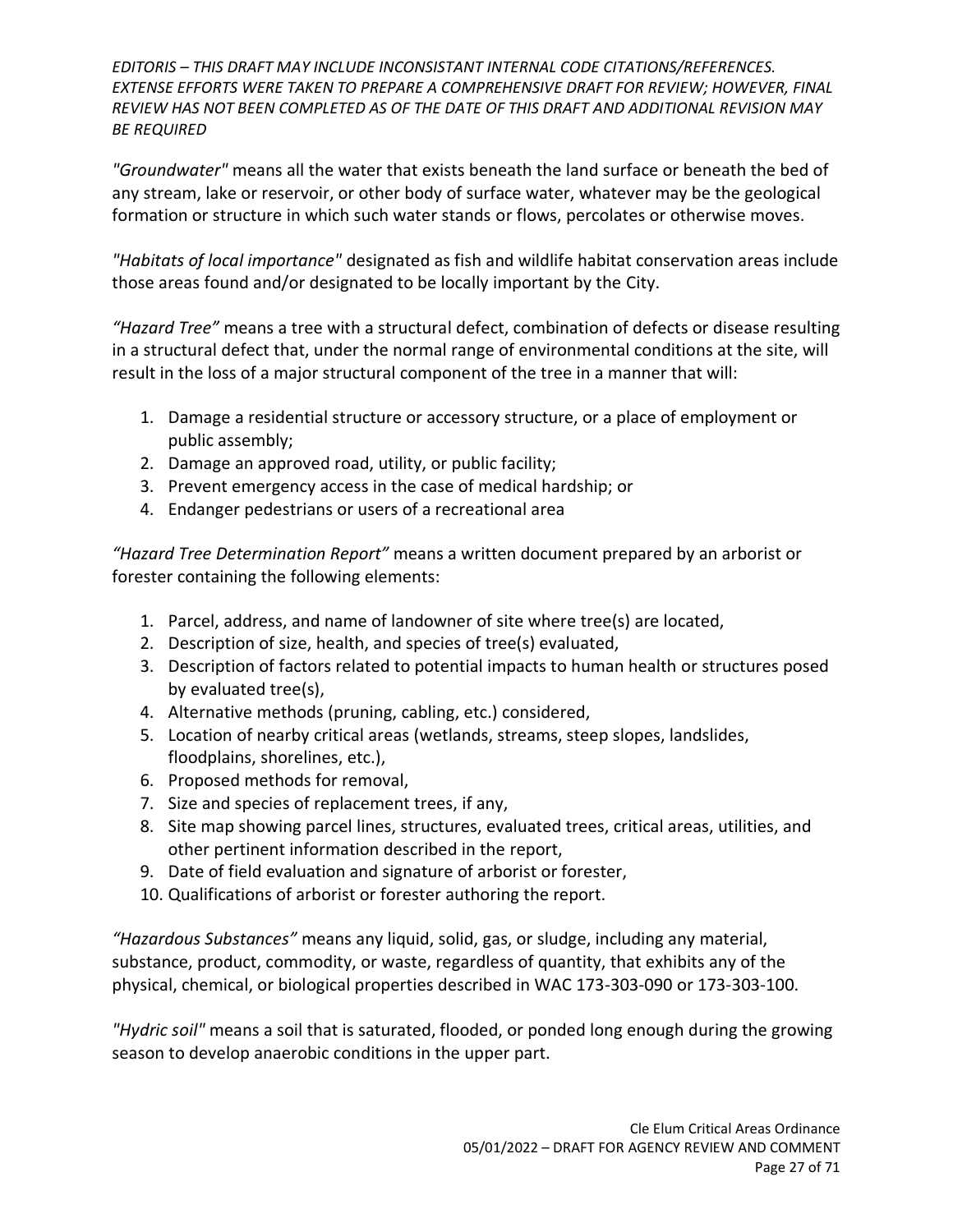*"Hyporheic zone"* means the saturated zone located beneath and adjacent to streams that contains some portion of surface waters, serves as a filter for nutrients, and maintains water quality.

*"Impervious Surface"* means a hard surface area which either prevents or retards the entry of water into the soil surface and subsoils, such as would occur under natural conditions prior to development, or which causes water to run off the surface in greater quantities or at an increased rate of flow relative to natural conditions prior to development. Common impervious surfaces include, but are not limited to: rooftops, walkways, patios, driveways, parking lots, storage areas, concrete or asphalt paving, gravel roads, packed earthen materials, and oiled macadam, or other surfaces which similarly impede the natural infiltration of stormwater.

*"In-stream structure"* is a human-made structure placed within a stream or river waterward of the ordinary high water mark that either causes or has the potential to cause water impoundment, or the diversion, obstruction, or modification of water flow. In-stream structures may include those for hydroelectric generation, irrigation, water supply, flood control, transportation, utility service transmission, fish habitat enhancement, or other purpose.

*"Landslide hazard areas"* are areas potentially subject to landslides based on a combination of geologic, topographic, and hydrologic factors. They include any areas susceptible because of any combination of bedrock, soil, slope (gradient), slope aspect, structure, hydrology, or other factors. A slope is delineated by establishing its toe and top and measured by averaging the inclination over at least ten (10) feet of vertical relief. Potential landslide hazard areas include but are not limited to the following areas:

- 1. Areas designated as quaternary slumps, earth-flows, mudflows, or landslides on maps published by the U.S. Geological Survey or Washington State Department of Natural Resources.
- 2. Areas with all three (3) of the following characteristics:
	- a. Slopes steeper than fifteen percent (15%);
	- b. Hillsides intersecting geologic contacts with a relatively permeable sediment overlying a relatively impermeable sediment or bedrock; and
	- c. Springs or groundwater seepage.
- 3. Areas that have shown movement and/or are underlain or covered by mass wastage debris;
- 4. Slopes that are parallel or sub-parallel to planes of weakness (which may include but not be limited to bedding planes, soft clay layers, joint systems, and fault planes) in subsurface materials;
- 5. Slopes having gradients steeper than eighty percent (80%) subject to rock fall during seismic shaking;
- 6. Areas that show evidence of, or are at risk from snow avalanches; and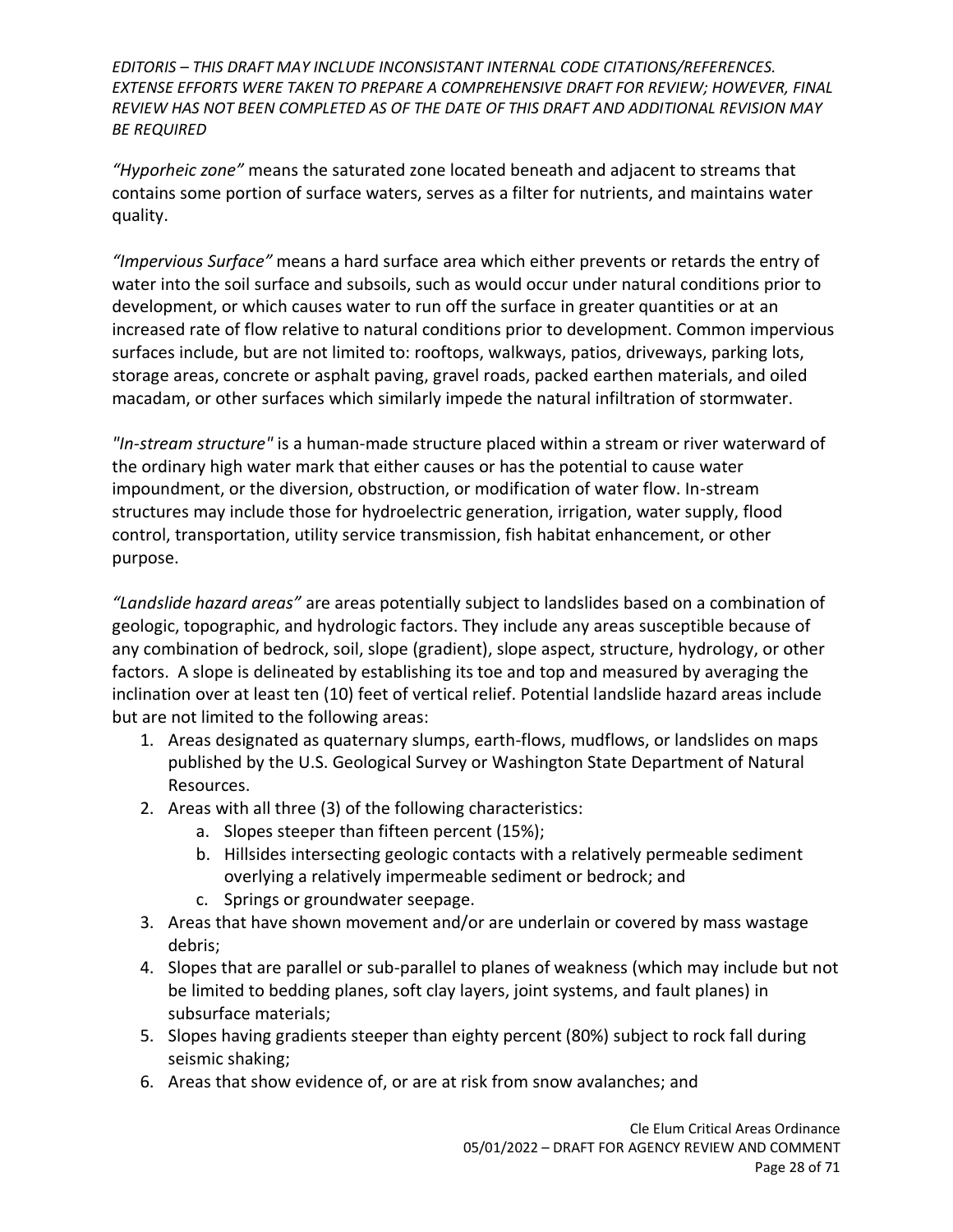- 7. Any area with a slope of forty percent (40%) or steeper and with a vertical relief of ten (10) or more feet except areas composed of competent bedrock.
- 8. Potentially unstable slopes resulting from river erosion or undercutting.
- 9. Areas that show past sloughing or calving of sediment or rocks resulting in a steep slope that is poorly vegetated.
- 10. Deep-seated landslide areas characterized by one or more of the following features, which may be evident in aerial images, topographic maps, LiDAR imagery or on the ground:
	- a. scalloped ridge crests at the top of the slope,
	- b. crescent shaped depressions,
	- c. head scarps,
	- d. side scarps,
	- e. ponds or sag areas on mid slopes,
	- f. benches and scarps on mid slope areas,
	- g. hummocky ground,
	- h. linear fractures in the ground.
- 11. Areas below unstable slopes or that have been identified as landslide hazard areas that could be impacted by landslide run out.
- 12. Areas above or adjacent to unstable slopes that could be impacted if the landslide area expands.

*"Mine hazard areas"* are areas underlain by abandoned mine shafts, secondary passages between shaft tunnels, or air vents. Mine hazards include subsidence, which is the uneven downward movement of the ground surface caused by underground workings caving in; contamination to ground and surface water from tailings and underground workings; concentrations of lethal or noxious gases; and underground fires.

*"Mining"* means the removal of sand, gravel, soil, minerals, and other earth materials for commercial and other uses. Mining does not include mineral prospecting conducted according to the most current WAC for mineral prospecting under the hydraulic code.

*"Mitigation Sequencing"* means a process used to guide mitigation decisions and determine the type and level of mitigation required. It follows a three (3) step process, described in 14.70.100:

- 1. Avoiding the impact altogether by not taking a certain action or parts of an action;
- 2. Minimizing impacts by limiting the degree or magnitude of the action and its implementation, by using appropriate technology, or by taking affirmative steps to avoid or reduce impacts;
- 3. Rectifying the impact by repairing, rehabilitating, or restoring the affected environment;
- 4. Reducing or eliminating the impact over time by preservation and maintenance operations during the life of the action;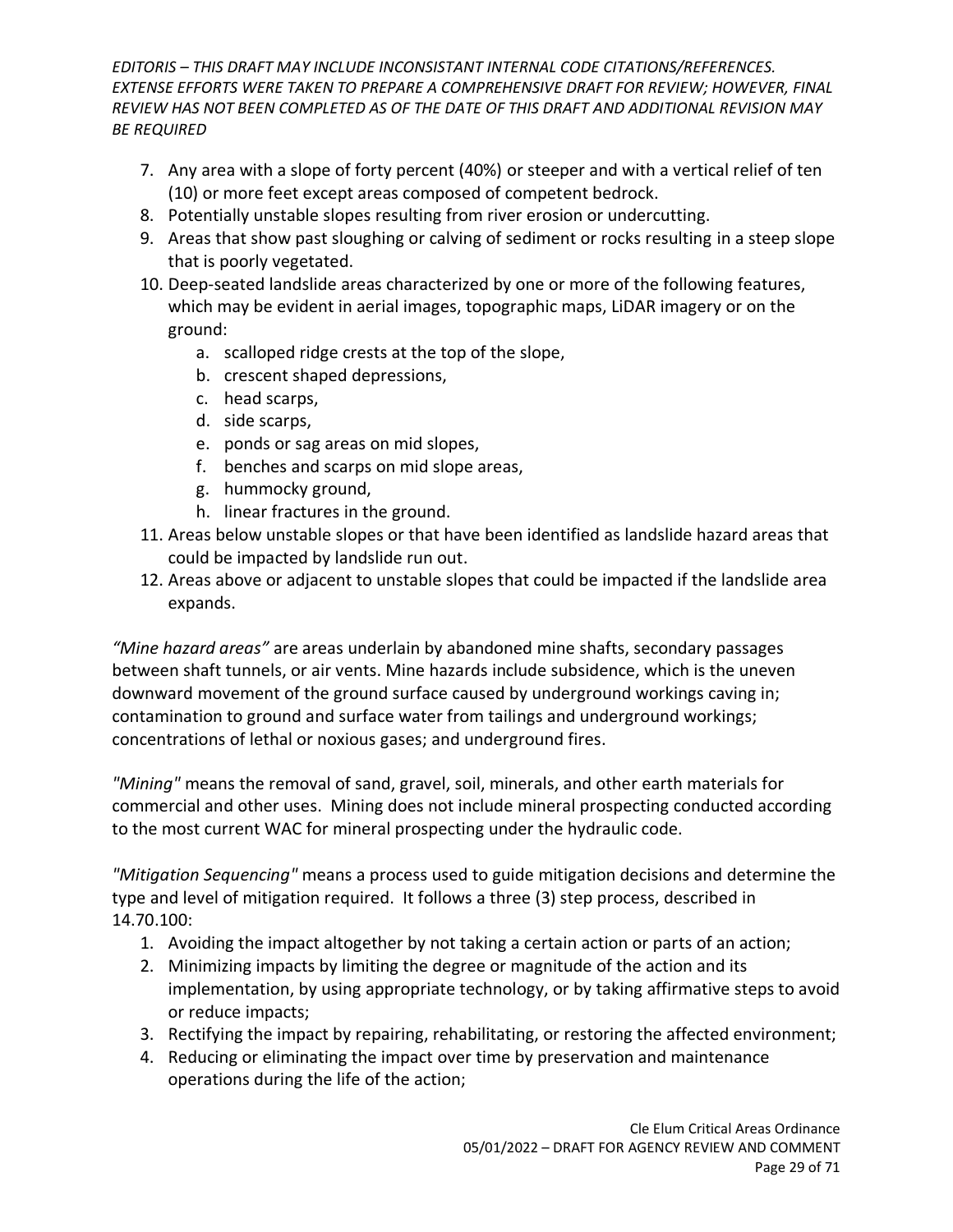- 5. Compensating for the impact by replacing, enhancing, or providing substitute resources or environments; and/or
- 6. Monitoring the impact and taking appropriate corrective measures.

*"Monitoring"* means evaluating the impacts of proposed developments on the biological, hydrological, and geological elements of such systems, and assessing the performance of required mitigation measures throughout the collection and analysis of data by various methods for the purpose of understanding and documenting changes in natural ecosystems and features, including gathering baseline data.

*"Native growth protection area"* means an area where native vegetation is preserved for the purpose of preventing harm to property and the environment, including, but not limited to, controlling surface water runoff and erosion, maintaining slope stability, buffering, and protecting plant and animal habitat.

*"Native Vegetation"* means plant species that are indigenous to the area in question.

*"Naturally occurring ponds*" means those ponds and their submerged aquatic beds that provide fish or wildlife habitat, including those artificial ponds intentionally created in upland areas for mitigation purposes. Naturally occurring ponds do not include ponds deliberately designed and created in upland sites for purposes other than mitigation, such as irrigation canals, detention facilities, wastewater treatment facilities, farm ponds, temporary construction ponds, and landscape amenities.

*"Nonconformity"* means a legally established existing use or legally constructed structure that is not in compliance with the current regulations.

*"Ordinary high water mark (OHWM)"* on all lakes, streams, and tidal water means that mark that will be found by examining the bed and banks and ascertaining where the presence and action of waters are so common and usual, and so long continued in all ordinary years, as to mark upon the soil a character distinct from that of the abutting upland, in respect to vegetation as that condition exists on June 1, 1971, as it may naturally change thereafter, or as it may change thereafter in accordance with permits issued by a local government or the Washington State Department of Ecology; provided that in any area where the OHWM cannot be found, the OHWM adjoining salt water shall be the line of mean higher high tide and the OHWM adjoining freshwater shall be the line of mean high water.

*"Permeability"* means the capacity of an aquifer or confining bed to transmit water. It is a property of the aquifer or confining bed and is independent of the force causing movement.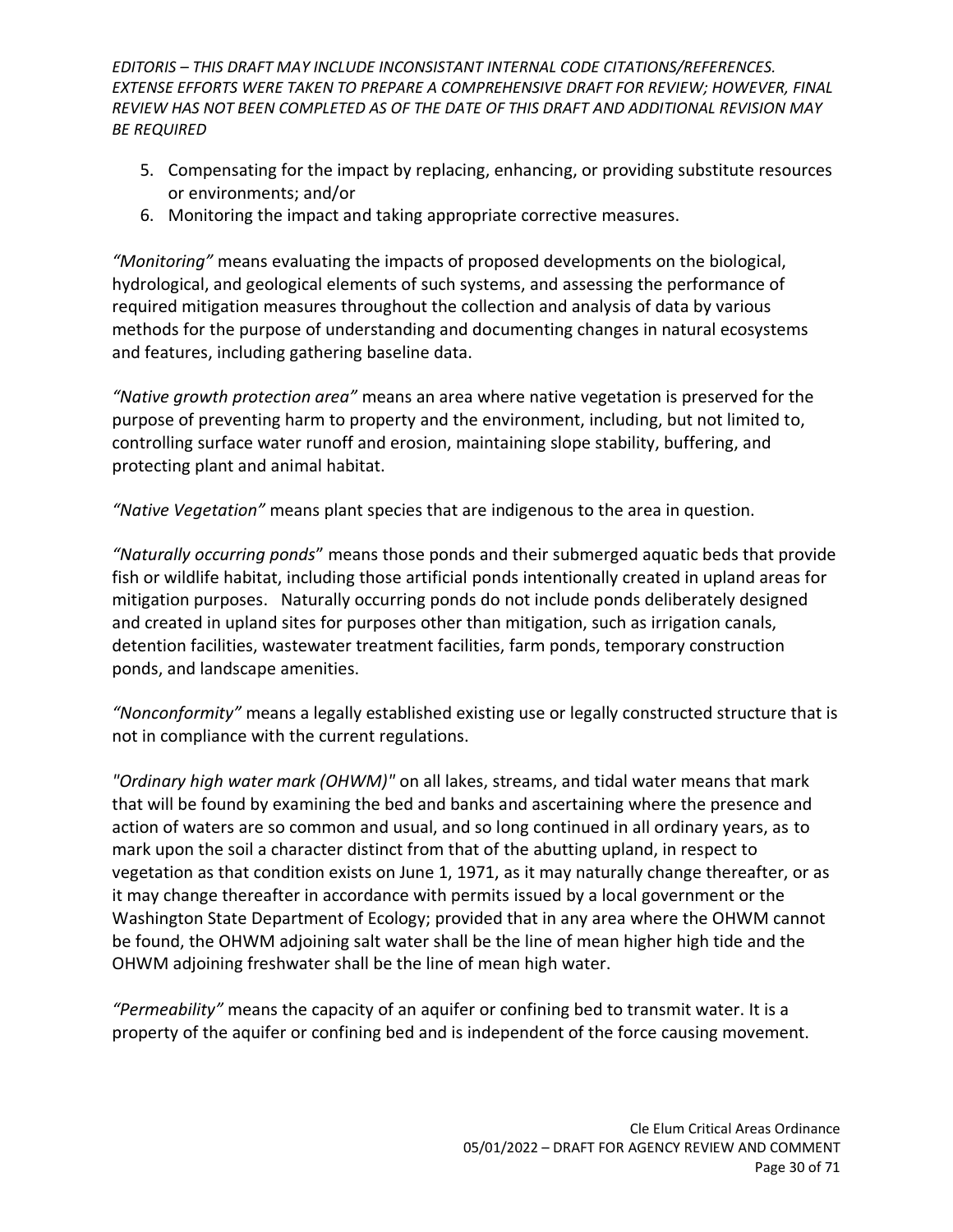*"Priority habitat"* means a habitat type or elements with unique or significant value to one or more species as classified by the state Department of Fish and Wildlife. A priority habitat may be described by a unique vegetation type or by a dominant plant species that is of primary importance to fish and wildlife (e.g., oak woodlands, juniper savanna). A priority habitat may also be described by a successional stage (e.g., old growth and mature forests). Alternatively, a priority habitat may consist of a specific habitat feature (e.g., talus slopes, caves, snags) of key value to fish and wildlife.

*"Priority species"* means species requiring protective measures and/or management guidelines to ensure their persistence at genetically viable population levels. Priority species include State Endangered, Threatened, Sensitive, and Candidate species; animal aggregations (e.g., heron colonies, bat colonies) considered vulnerable; and species of recreational, commercial, or tribal importance that are vulnerable. A species identified and mapped as priority species fit one or more of the following criteria:

1. Criterion 1. State-Listed and Candidate Species:

State-listed species are native fish and wildlife species legally designated as Endangered (WAC 232-12-014), Threatened (WAC 232-12-011), or Sensitive (WAC 232-12-011). State Candidate species are fish and wildlife species that will be reviewed by the department (POL-M-6001) for possible listing as Endangered, Threatened, or Sensitive according to the process and criteria defined in WAC-232-12-297.

2. Criterion 2. Vulnerable Aggregations:

Vulnerable aggregations include species or groups of animals susceptible to significant population declines, within a specific area or statewide, by virtue of their inclination to aggregate. Examples include heron rookeries, seabird concentrations, marine mammal haulouts, shellfish beds, and fish spaning and rearing areas.

3. Criterion 3. Species of Recreational, Commercial, and/or Tribal Importance:

Native and non-native fish and wildlife species of recreational or commercial importance, and recognized species used for tribal ceremonial and subsistence purposes, whose biological or ecological characteristics make them vulnerable to decline in Washington or that are dependent on habitats that are highly vulnerable or are in limited availability.

*"Public facilities"* include streets, roads, highways, sidewalks, street and road lighting systems, traffic signals, domestic water systems, storm and sanitary sewer systems, parks and recreational facilities, and schools.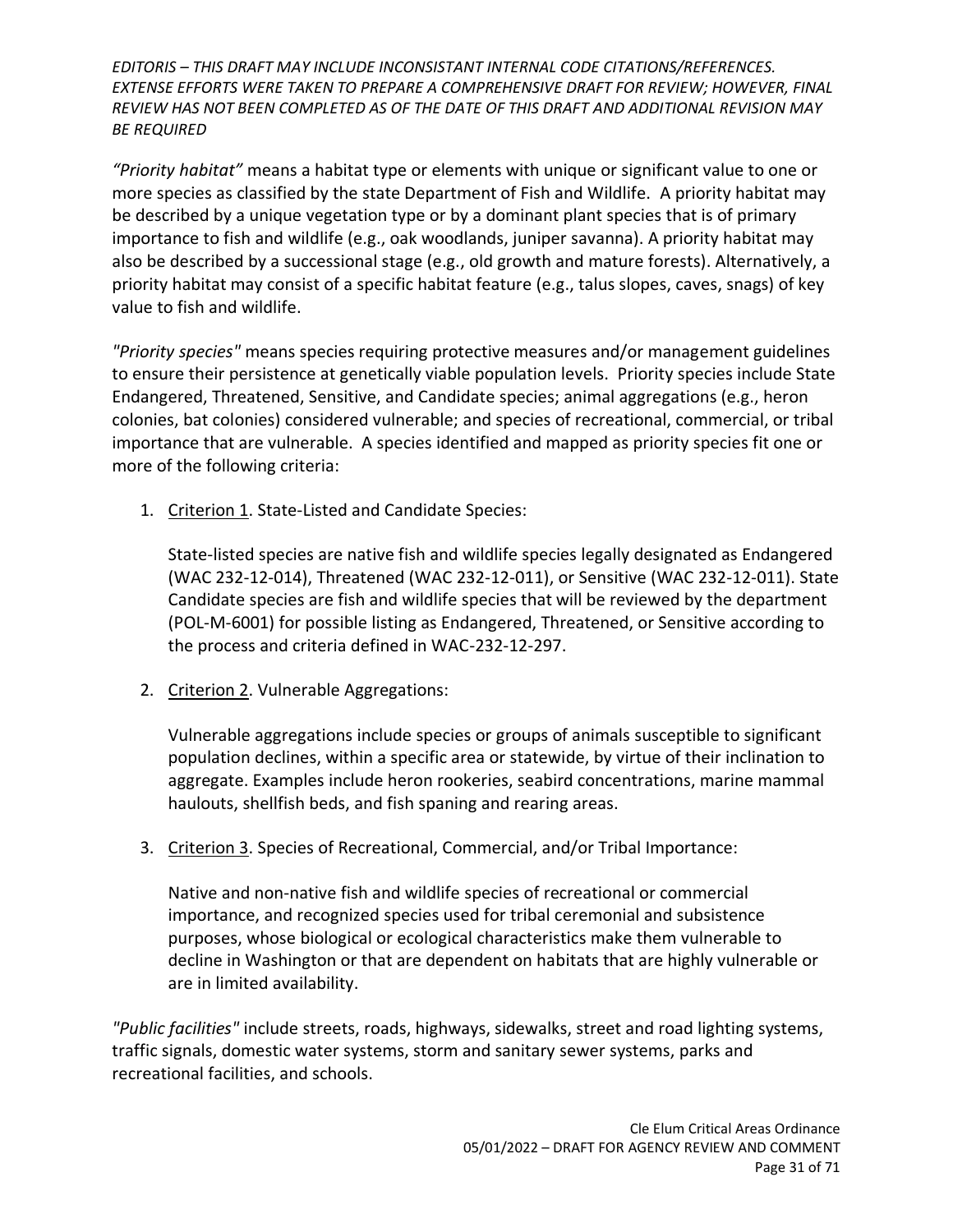*"Qualified professional"* means a person with experience and training in the applicable field or critical area. A qualified professional must have obtained a B.S. or B.A. or equivalent degree in biology, soil science, botany, engineering, environmental studies, fisheries, geology or related field, and a minimum of 2 years of related work experience. Other equivalently qualified professionals may be approved by the Designated Official on a case by case basis.

- 1. A qualified professional for wetlands and fish and wildlife habitat conservation areas must have a degree in biology, soil science, botany or related fields and relevant professional experience or professional certification (Professional Wetland Scientist Certification) that documents capability in functional assessment and mitigation techniques. For wetlands, Professional Wetland Scientist Certification, or other documentation of expertise, is required.
- 2. A qualified professional for preparing Geologically Hazardous Area Assessments must be a professional geologist or engineering geologist licensed in the State of Washington.
- 3. Engineered structures for mitigation of geologic hazards must be designed by a qualified professional engineer or engineering geologist, licensed in the State of Washington.
- 4. A qualified professional for critical aquifer recharge areas must be a professional hydrogeologist licensed in the State of Washington, who is trained and qualified to analyze geologic, hydrologic, and groundwater flow systems.

*"Rehabilitation"* means a type of restoration action intended to repair natural or historic functions and processes. Rehabilitation activities could involve breaching a dike to reconnect wetlands to a floodplain or other activities that restore the natural water regime.

*"Repair or maintenance"* means an activity that restores the character, scope, size, and design of a serviceable area, structure, or land use to its previously authorized and undamaged condition. Activities that change the character, size, or scope of a project beyond the original design and/or which drain, dredge, fill, flood, or otherwise alter critical areas are not included in this definition.

*"Restore," "restoration" or "ecological restoration"* means repairing environmental damage to a condition equivalent to the pre-impact condition, or upgrading of impaired critical area processes or functions. This may be accomplished through measures including, but not limited to, re-vegetation, removal of intrusive stream bank structures, or removal or treatment of toxic materials. Restoration does not imply a requirement for returning the critical area to aboriginal or pre-European settlement conditions.

*"Riparian"* areas are transitional between terrestrial and aquatic ecosystems and are distinguished by gradients in biophysical conditions, ecological processes, and biota. They are areas through which surface and subsurface hydrology connect waterbodies with their adjacent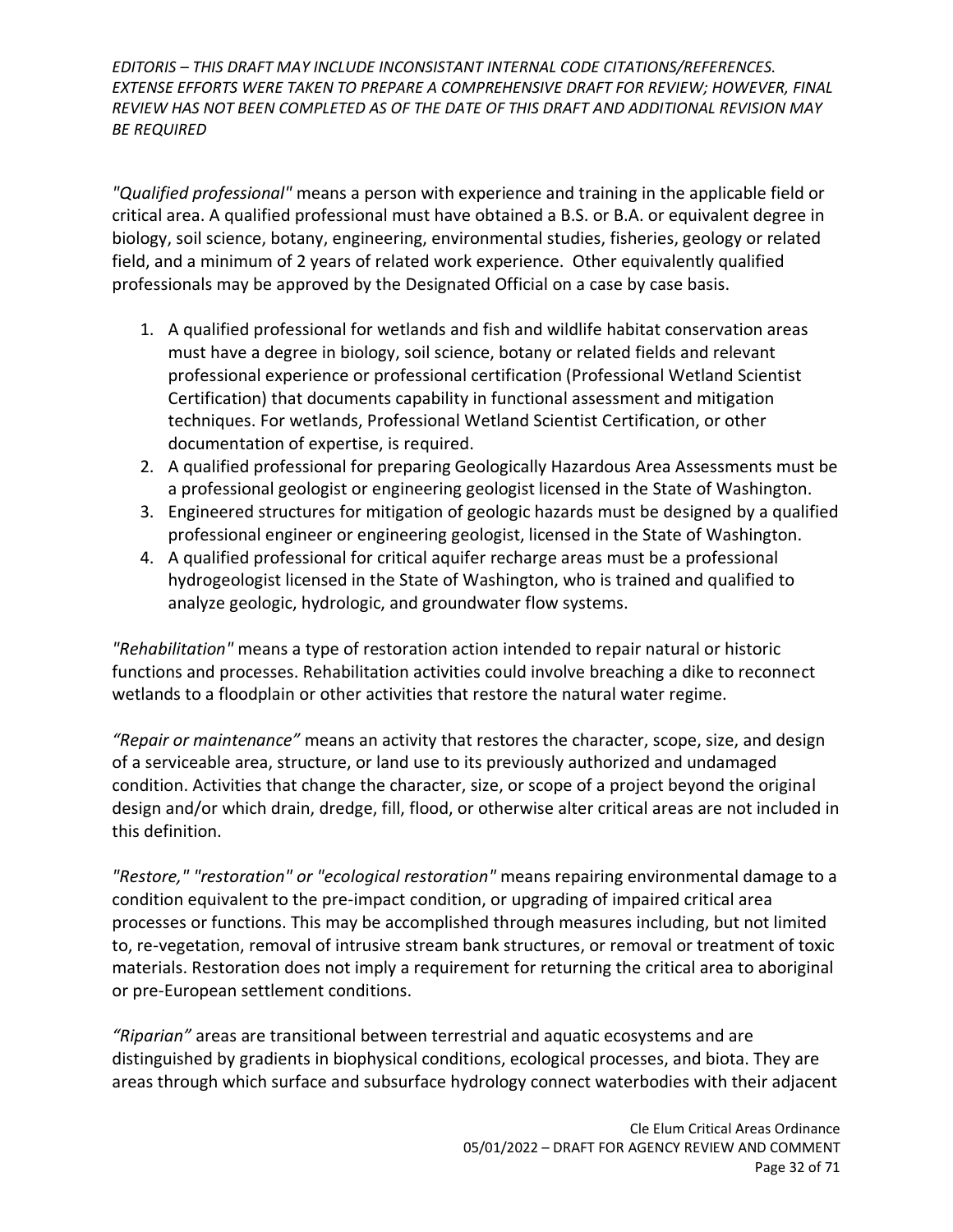uplands. They include those portions of terrestrial ecosystems that significantly influence exchanges of energy and matter with aquatic ecosystems (i.e., a zone of influence).

*"Riparian management zone(s)" or "RMZ(s)"* is a scientifically based description of the area adjacent to rivers and streams (see "riparian") based on the site potential tree height conceptual framework. It is the area that has the potential to provide full ecological function for bank stability, shade, pollution removal, contributions of detrital nutrients, and recruitment of large woody debris.

*"Seismic hazard areas"* are areas subject to severe risk of damage as a result of earthquake induced ground shaking, slope failure, settlement, soil liquefaction, lateral spreading, or surface faulting.

*"Setback"* means the distance a building or structure is placed from a specified limit such as a lot line or a critical area buffer.

*"Shorelines"* means all of the water areas of the state, including reservoirs, and their associated shorelands, together with the lands underlying them; except (i) shorelines of statewide significance; (ii) shorelines on segments of streams upstream of a point where the mean annual flow is twenty cubic feet per second (20 cfs) or less and the wetlands associated with such upstream segments; and (iii) shorelines on lakes less than twenty (20) acres in size and wetlands associated with such small lakes.

*"Shorelines of statewide significance"* means the shorelines identified in RCW 90.58.030 which because of their elevated status require the optimum implementation of the Shoreline Management Act's policies. This includes all rivers with a mean annual flow of greater than two hundred cubic feet per second (200 cfs) and lakes with surface areas of one thousand (1,000) acres or more.

*"Shrub-Steppe"* is a nonforested vegetation type consisting of one or more layers of perennial bunchgrasses and a conspicuous but discontinuous layer of shrubs (see Eastside Steppe for sites with little or no shrub cover). Although Big Sagebrush (Artemisia tridentata) is the most widespread shrub-steppe shrub, other dominant (or co-dominant) shrubs include Antelope Bitterbrush (Purshia tridentata), Threetip Sagebrush (A. tripartita), Scabland Sagebrush (A. rigida), and Dwarf Sagebrush (A. arbuscula). Dominant bunchgrasses include (but are not limited to) Idaho fescue (Festuca idahoensis), Bluebunch Wheatgrass (Pseudoroegneria spicata), Sandberg Bluegrass (Poa secunda), Thurber's Needlegrass (Achnatherum thurberianum), and Needle-and-Thread (Hesperostipa comata). In areas with greater precipitation or on soils with higher moisture-holding capacity, shrub-steppe can also support a dense layer of forbs (i.e., broadleaf herbaceous flora). Shrub-steppe contains various habitat features, including diverse topography, riparian areas, and canyons. Another important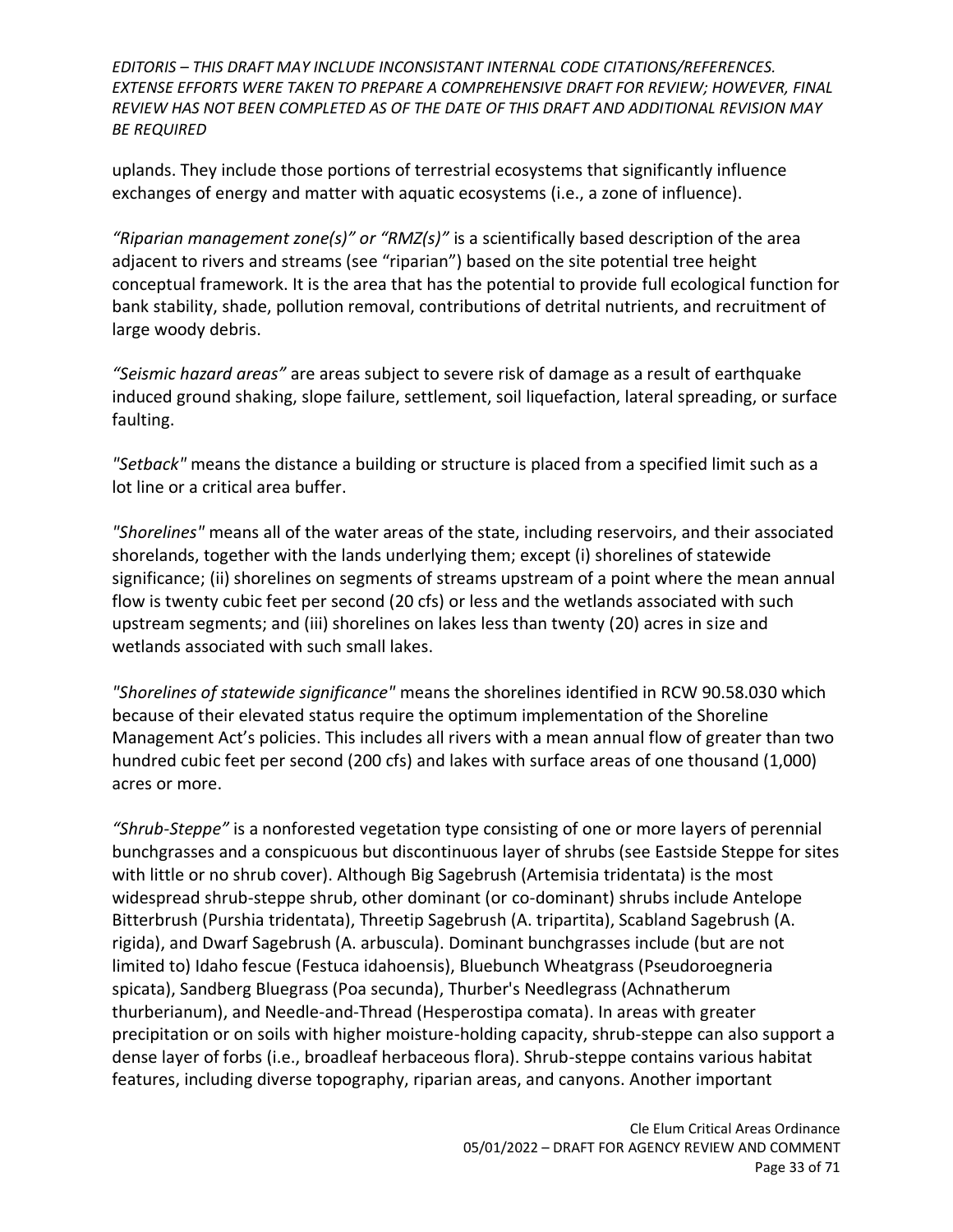component is habitat quality (i.e., degree to which a tract resembles a site potential natural community), which may be influenced by soil condition and erosion; and the distribution, coverage, and vigor of native shrubs, forbs, and grasses. Sites with less disturbed soils often have a layer of algae, mosses, or lichens. At some more disturbed sites, non-natives such as Cheatgrass (Bromus tectorum) or Crested Wheatgrass (Agropyron cristatum) may be codominant species. Fire disturbance is an ecological component of shrub-steppe. Shrub-steppe disturbed by fire may lack the aforementioned habitat components during periods of post-fire recovery

*"Site Potential Tree Height" or "SPTH"* is the average maximum height of the tallest dominant trees (200 years or more in age) for a given area.

*"Soft armoring"* means stream bank erosion control practices using predominantly natural materials in a design that minimizes impacts to natural processes. This term is frequently used in reference to bioengineering.

*"Species of local importance"* are those species that are of local concern due to their population status or their sensitivity to habitat alteration or that are game species.

*"Streams"* see definition for "Watercourse"

*"Stream or Water Types"* are fully defined in WAC 222-16-030. An abbreviated definition is provided below, but the full WAC definition is adopted and applies:

- 1. "Type S Water" means all designated "shorelines of the state".
- 2. "Type F Water" means streams other than Type S Waters that contain fish habitat or are diverted for certain kinds of domestic use or for use by fish hatcheries.
- 3. "Type Np Water" means streams that are perennial nonfish habitat streams.
- 4. "Type Ns Water" means streams that are seasonal, nonfish habitat streams, which are physically connected by an above-ground channel system to Type S, F, or Np Waters.

*"Structure"* means a permanent or temporary edifice or building, or any piece of work artificially built or composed of parts joined together in some definite manner, whether installed on, above, or below the surface of the ground or water, except for vessels.

*"Unavoidable"* means adverse impacts that remain after all appropriate and practicable avoidance and minimization have been achieved.

*"Volcanic hazard areas"* are subject to pyroclastic flows, lava flows, debris avalanche, inundation by debris flows, mudflows, or related flooding resulting from volcanic activity. There are no active or dormant volcanoes located within City of Cle Elum; however, Mount Rainer and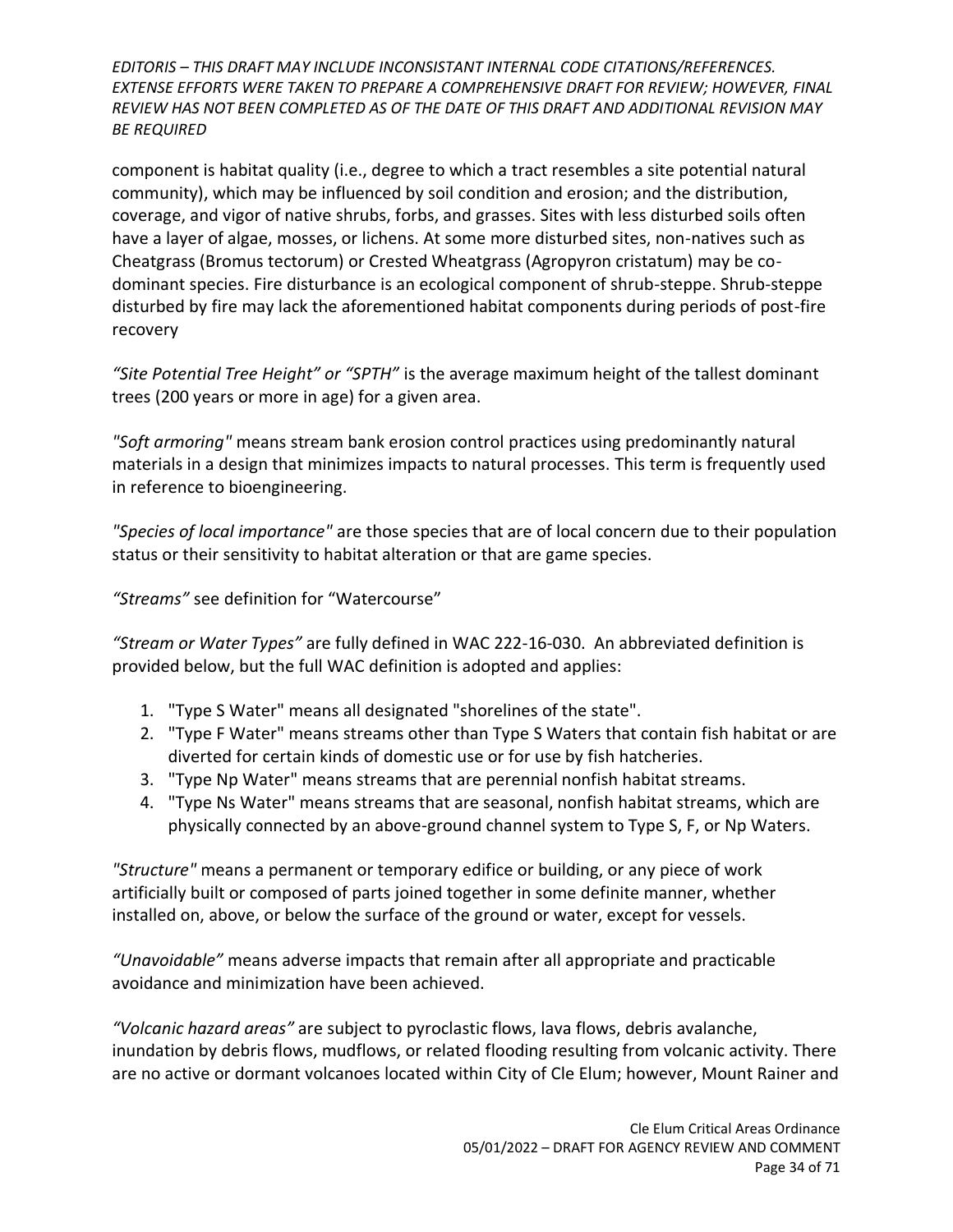Mount St. Helens are relatively near. Hazards to City of Cle Elum residents from these volcanoes are limited to ash deposition.

*"Watercourse," "river" or "stream"* means any portion of a stream or river channel, bed, bank, or bottom waterward of the ordinary high water line of waters of the state. Watercourse also means areas in which fish may spawn, reside, or pass, and tributary waters with defined bed or banks that influence the quality of habitat downstream. Watercourse also means waters that flow intermittently or that fluctuate in level during the year, and the term applies to the entire bed of such waters whether or not the water is at peak level. A watercourse includes all surface-water-connected wetlands that provide or maintain habitat that supports fish life. This definition does not include irrigation ditches, canals, stormwater treatment and conveyance systems, or other entirely artificial watercourses, except where they exist in a natural watercourse that has been altered by humans..

*"Water quality"* means the physical characteristics of water, including water quantity, hydrological, physical, chemical, aesthetic, recreation-related, and biological characteristics.

*"Water system"* means any system providing water intended for, or used for, human consumption, domestic uses, or commercial businesses. It includes, but is not limited to, the source, purification, storage, transmission, pumping, irrigation, and distribution facilities.

*"Waters of the state"* means lakes, rivers, ponds, streams, inland waters, underground waters, and all other surface watercourses within the jurisdiction of the state of Washington, as classified in WAC 222-16-030.

*"Wellhead protection area"* means the portion of a well's, wellfield's, or spring's zone of contribution within the ten-year time of travel boundary, or boundaries established using alternate criteria approved by the state Department of Health in those settings where groundwater time of travel is not a reasonable delineation criteria.

*"Wetland" or "wetlands"* means areas that are inundated or saturated by surface water or groundwater at a frequency and duration sufficient to support, and that under normal circumstances do support, a prevalence of vegetation typically adapted for life in saturated soil conditions. Wetlands generally include swamps, marshes, bogs, and similar areas. Wetlands do not include those artificial wetlands intentionally created from nonwetland sites, including, but not limited to, irrigation and drainage ditches, grass-lined swales, canals, detention facilities, wastewater treatment facilities, farm ponds, and landscape amenities, or those wetlands created after July 1, 1990, that were unintentionally created as a result of the construction of a road, street, or highway. Wetlands may include those artificial wetlands intentionally created from nonwetland areas created to mitigate conversion of wetlands.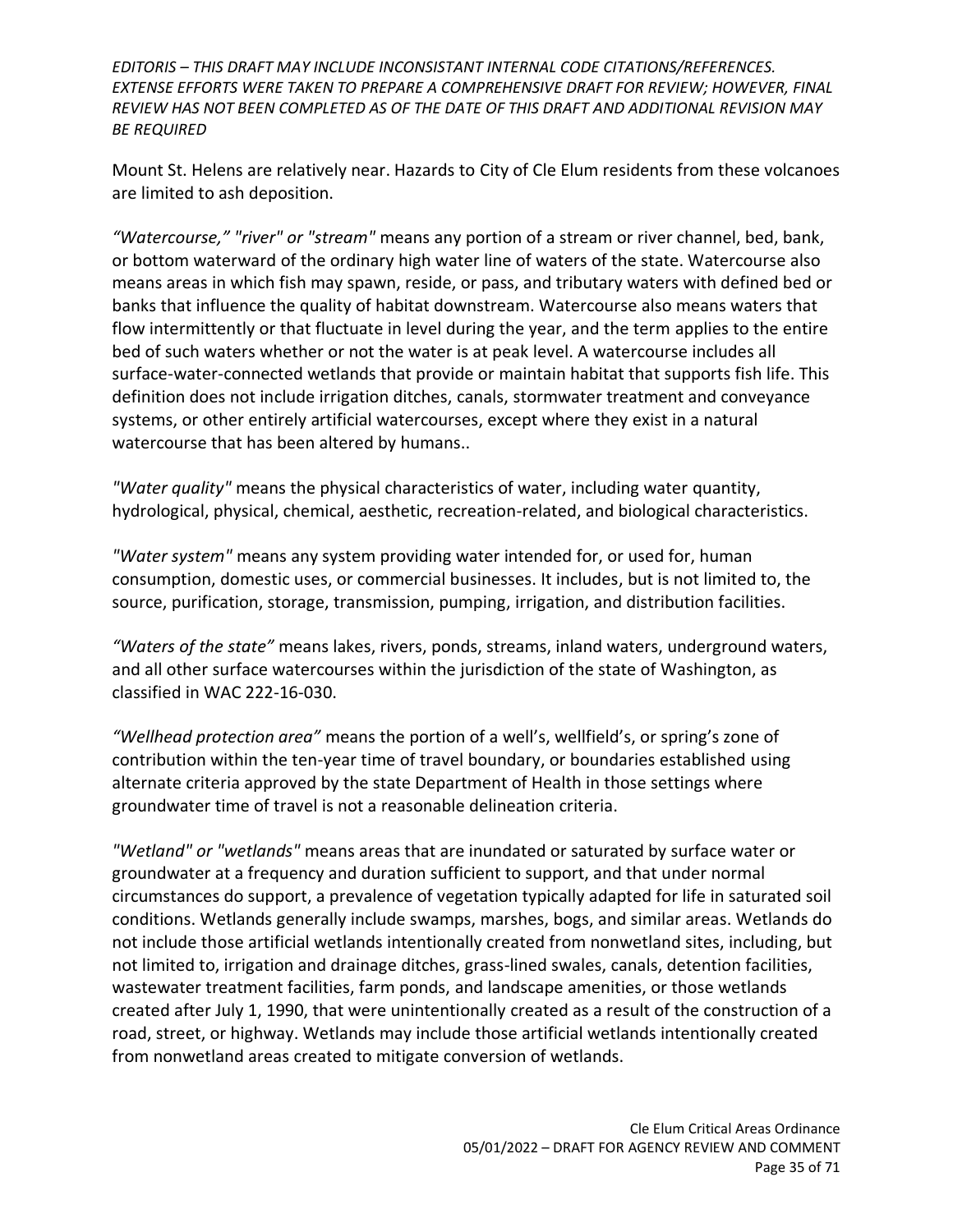# <span id="page-35-0"></span>**14.70.170 Critical Aquifer Protection Areas (CARAs)**

# **A. Purpose and Intent**

The purpose of this chapter is to protect critical aquifer recharge areas from degradation resulting from alterations and development. It is the intent of this chapter to safeguard groundwater resources against contaminants from alterations and development.

### **B. Designation, and Mapping.**

- 1. **Classification and Designation.** Critical aquifer recharge areas are areas of unconsolidated deposits within the Roslyn and Kittitas Basins, and all Group A well head protection areas, as shown on the Source Water Assessment Program (SWAP) mapping tool through the Department of Health. The City of Cle Elum finds that all groundwater sources should be protected equally, and requires that all projects proposing uses listed in 14.70.030 that are City Limits of the City of Cle Elum shall be reviewed for potential hazards to groundwater.
- 2. **Mapping.** Group A well head protection areas are depicted upon official mapping from the Washington State Department of Health on the Source Water Assessment Tools; however, it should be noted that all areas within the existing and future incorporated limits of the City of Cle Elum are hereby designated as Critical Aquifer Recharge Areas.

# **C. Applicability.**

This chapter regulates the following uses when located in a critical aquifer recharge area:

- 1. Storage tanks;
- 2. Commercial vehicle repair, servicing, and salvaging facilities;
- 3. Reclaimed wastewater;
- 4. New landfills, including hazardous or dangerous waste, municipal solid waste, special waste, wood waste of more than two thousand (2,000) cubic yards, and inert and demolition waste landfills;
- 5. Injection wells used for disposal of waste products including, but not limited to, stormwater discharge, hazardous or radioactive waste, or industrial waste;
- 6. Wood treatment facilities that allow any portion of the treatment process to occur over permeable surfaces (both natural and manmade);
- 7. Commercial coal, ore mining operations, and natural gas exploration and extraction;
- 8. Facilities that store, process, or dispose of chemicals containing perchloroethylene (PCE) or methyl tertiary butyl ether (MTBE) or other chemicals with the potential to contaminate groundwater;
- 9. Dairy farms and feedlots;
- 10.Man-made stormwater detention or infiltration ponds, manure lagoons, and irrigation ponds; and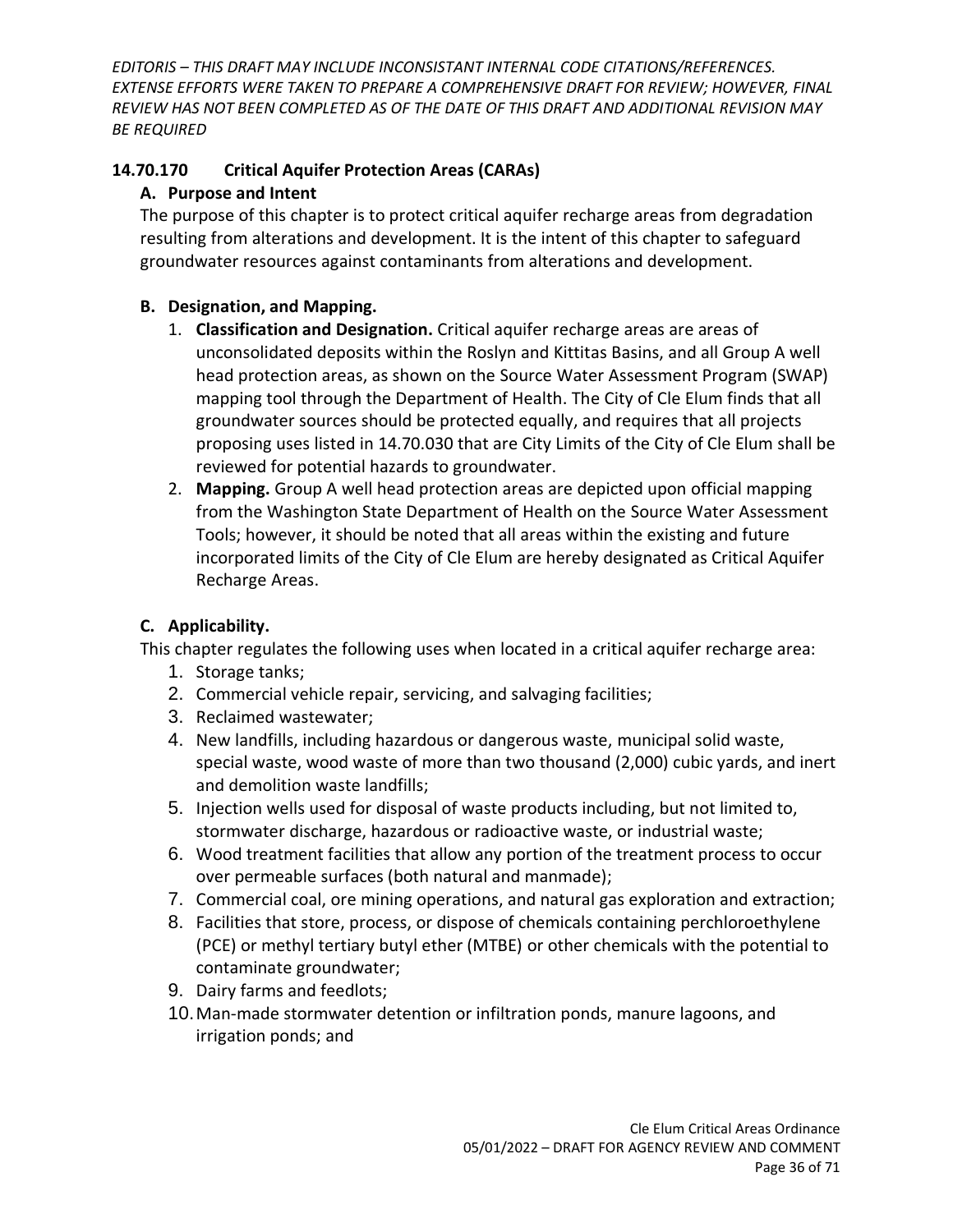11.Any other alteration or development that the Designated Official determines – based on best available science– is likely to have a significant adverse impact on ground water.

#### **D. Protection Standards.**

- 1. **Storage tanks.** Aboveground and underground storage tanks or vaults used for the storage of hazardous substances, animal wastes, sewage sludge, fertilizers, other chemical or biological hazards, dangerous wastes as defined in WAC Chapter 173- 303, or any other substances, solids, or liquids in quantities identified by City of Cle Elum Public Health as a risk to groundwater quality, shall be designed and constructed to:
	- a. Prevent the release of such substances to the ground, ground waters, or surface waters;
	- b. Include an impervious containment area with a volume greater than the volume of the storage tank or vault to avoid an overflow of the containment area;
	- c. Provide for release detection;
	- d. Provide written spill response and spill notification procedures to the local fire district;
	- e. Use material in the construction or lining of the storage containment area which is compatible with the substance to be stored to protect against corrosion or leakage, or otherwise designed in a manner to prevent the release or threatened release of any stored substance; and
	- f. Comply with WAC 173-303 and 173-360 as well as International Building Code requirements.
- 2. **Commercial vehicle repair, servicing, and salvaging facilities**. Vehicle repair and servicing activities shall be conducted over impermeable pads and within a covered structure capable of withstanding normally expected weather conditions. Chemicals used in the process of vehicle repair, servicing, and salvaging must be stored in a manner that protects them from weather and provides containment should leaks occur. Dry wells shall not be allowed on sites used for vehicle repair, servicing, and salvaging. Dry wells existing on the site prior to facility establishment must be abandoned using techniques approved by the Washington State Department of Ecology prior to commencement of the proposed development.
- 3. **Reclaimed wastewater**. Use of reclaimed wastewater must be in accordance with adopted water or sewer comprehensive plans that have been approved by Ecology.
- 4. **Other regulated uses**. Protection standards for other uses regulated under CEMC 14.70.030 shall be based on analysis and recommendations contained in the hydrogeologic reports required for specific projects**.**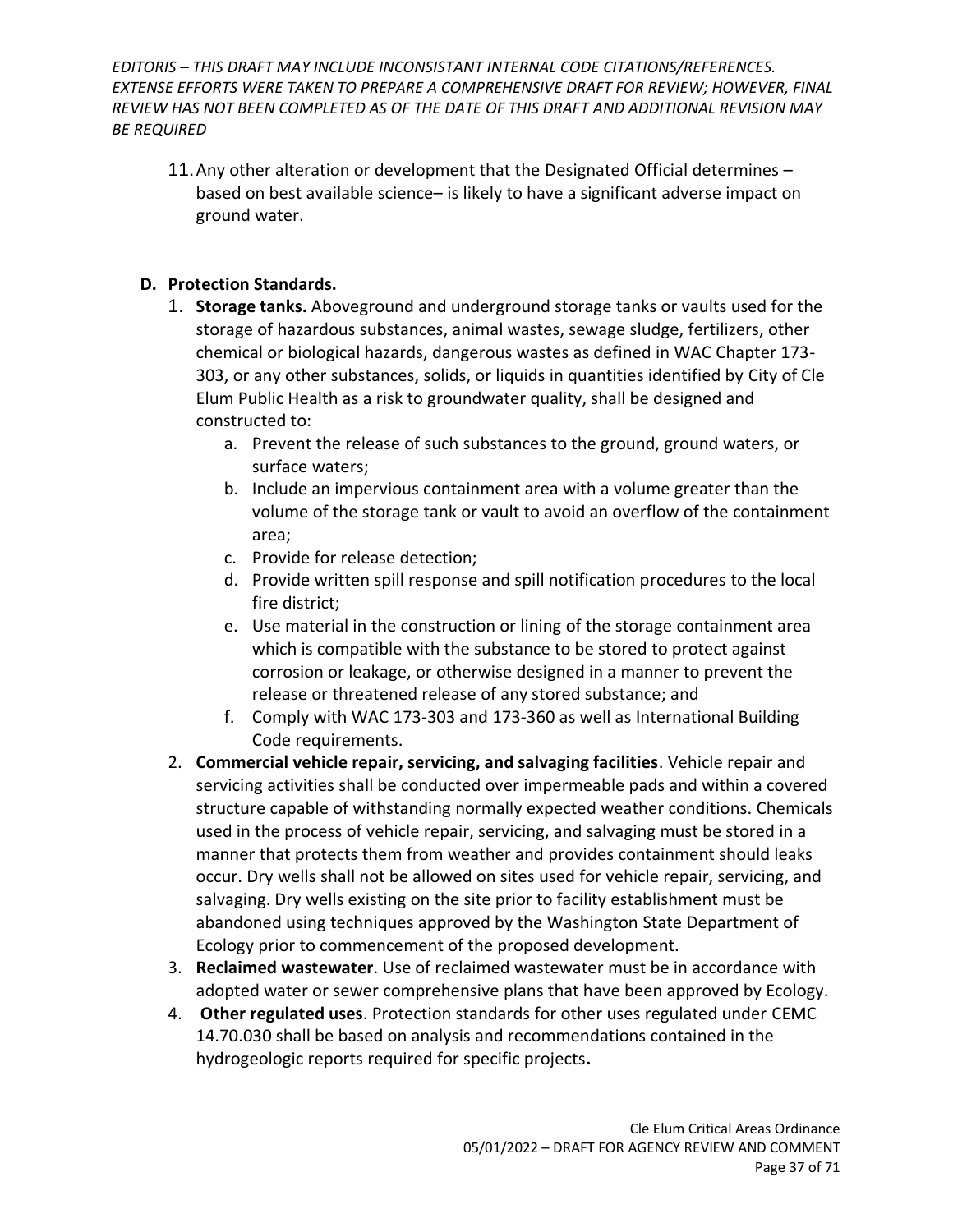#### **E. Reporting**

- 1. **When required.** Except for storage tanks, all uses listed in CEMC 14.70.030 require City review and approval of a special hydrogeological assessment prepared by a qualified professional.
- 2. **Contents.** The hydrogeological assessment shall include the general critical areas report requirements of CEMC 14.70.080 in addition to the following:
	- a. Geologic setting and soils information for the site and surrounding area;
	- b. Water quality data, including pH, temperature, dissolved oxygen, conductivity, nitrates, and bacteria;
	- c. Location and depth of perched water tables;
	- d. Recharge potential of site (permeability/transmissivity);
	- e. Hydrologic budget;
	- f. Local groundwater flow, direction, and gradient;
	- g. Location, depth, and other water quality data on the three (3) shallowest wells or springs located within one thousand (1,000) feet of the site;
	- h. Potential impacts to wellhead protection areas located within the site;
	- i. Surface water locations within one thousand (1,000) feet of the site;
	- j. Discussion of the effects of the proposed development on groundwater quality and quantity;
	- k. Recommendations on appropriate mitigation, if any, to assure that there shall be no measurable exceedance of minimum state groundwater quality standards or measurable reduction in available quantity of groundwater;
	- l. Emergency management plan; and
	- m. Containment release detection.

### <span id="page-37-0"></span>**14.70.180 Fish and Habitat Conservation Areas**

### **A. Purpose and Intent.**

The purpose of this chapter is to identify, designate, and protect regulated critical fish and wildlife species and habitats, including anadromous species and their habitats, consistent with best available science.

# B. **Designation, and Mapping, Checklist, and Classification.**

- 1. **Designation**. Fish and wildlife habitat conservation areas include:
	- a. Waters of the state.
	- b. Areas with which federally-designated endangered, threatened, and sensitive fish and wildlife species have a primary association. The U.S. Fish and Wildlife Service and the National Marine Fisheries Service should be consulted for current federal listing status.
	- c. Areas with which state-designated endangered, threatened, and sensitive fish and wildlife species have a primary association. The Washington State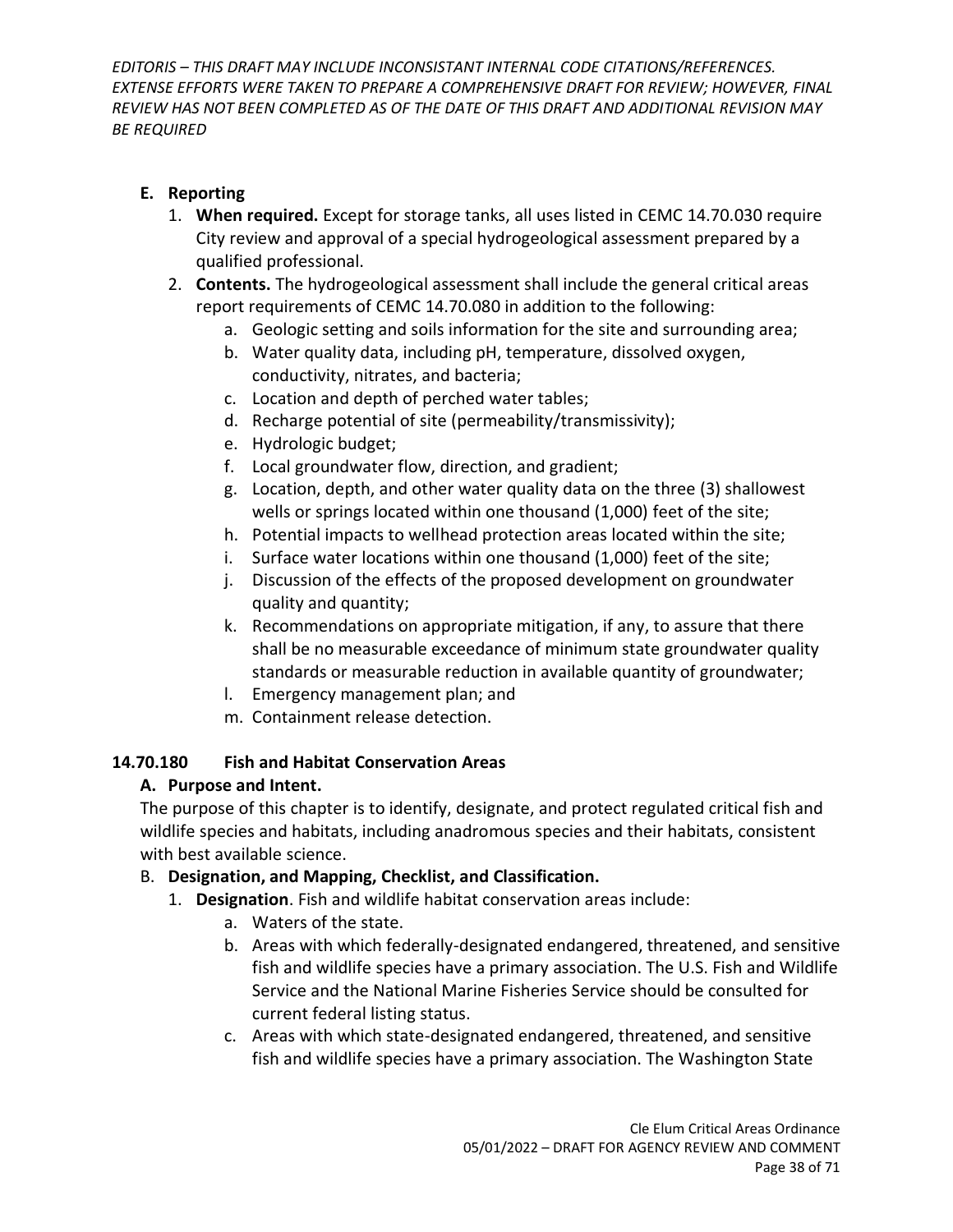> Department of Fish and Wildlife should be consulted for current state listing status.

- d. **State priority habitats and areas associated with state priority species.** The state Department of Fish and Wildlife should be consulted for current listing of priority habitats and species.
- e. **Habitats and species of local importance.** City of Cle Elum recognizes that the priority habitats and species designated by the Washington Department of Fish and Wildlife that occur within the City are locally important and are hereby designated as habitats and species of local importance.
- f. Naturally occurring ponds smaller than twenty (20) acres.
- g. Lakes, ponds, streams, and rivers planted with game fish by a government or tribal entity.
- h. **State natural area preserves, natural resource conservation areas.** Natural area preserves and natural resource conservation areas are defined, established, and managed by the Washington State Department of Natural Resources.
- i. **State wildlife areas.** State wildlife areas are defined, established, and managed by the Washington State Department of Fish and Wildlife.
- 2. **Mapping.** The approximate location and extent of fish and wildlife habitat conservation areas are shown through BAS resources, including the WDFW Priority Habitats and Species maps, the United States Fish and Wildlife Service, and the NOAA Fisheries critical habitat maps. These maps are to be used as a guide and do not provide definitive information about fish and wildlife habitat conservation area size or presence. Fish and wildlife habitat conservation areas may exist that do not appear on the maps. The City shall encourage state and federal agencies to update their mapping sources periodically as new fish and wildlife habitat conservation areas are identified and as new information becomes available.
- 3. **Habitat boundary survey.** If the Designated Official determines that a fish and wildlife habitat conservation area may be present within the project vicinity, he/she may require the habitat area to be delineated and/or mapped by a qualified professional who is knowledgeable about fish and wildlife habitat conservation areas within City of Cle Elum, or confirmed by the Washington Department of Fish and Wildlife. The existing maps showing the locations of fish and wildlife habitat conservation areas are coarse-scaled, and for planning purposes only. A survey performed by a qualified biologist may be necessary to determine the precise boundary of a habitat area. Unless otherwise defined in this Chapter, the boundary of aquatic habitats shall be the ordinary high water mark of the waterbody. The management recommendations for Washington's priority habitats and species or federal equivalent should be used as a tool for identifying and delineating fish and wildlife habitat boundaries. The City may waive this requirement if there is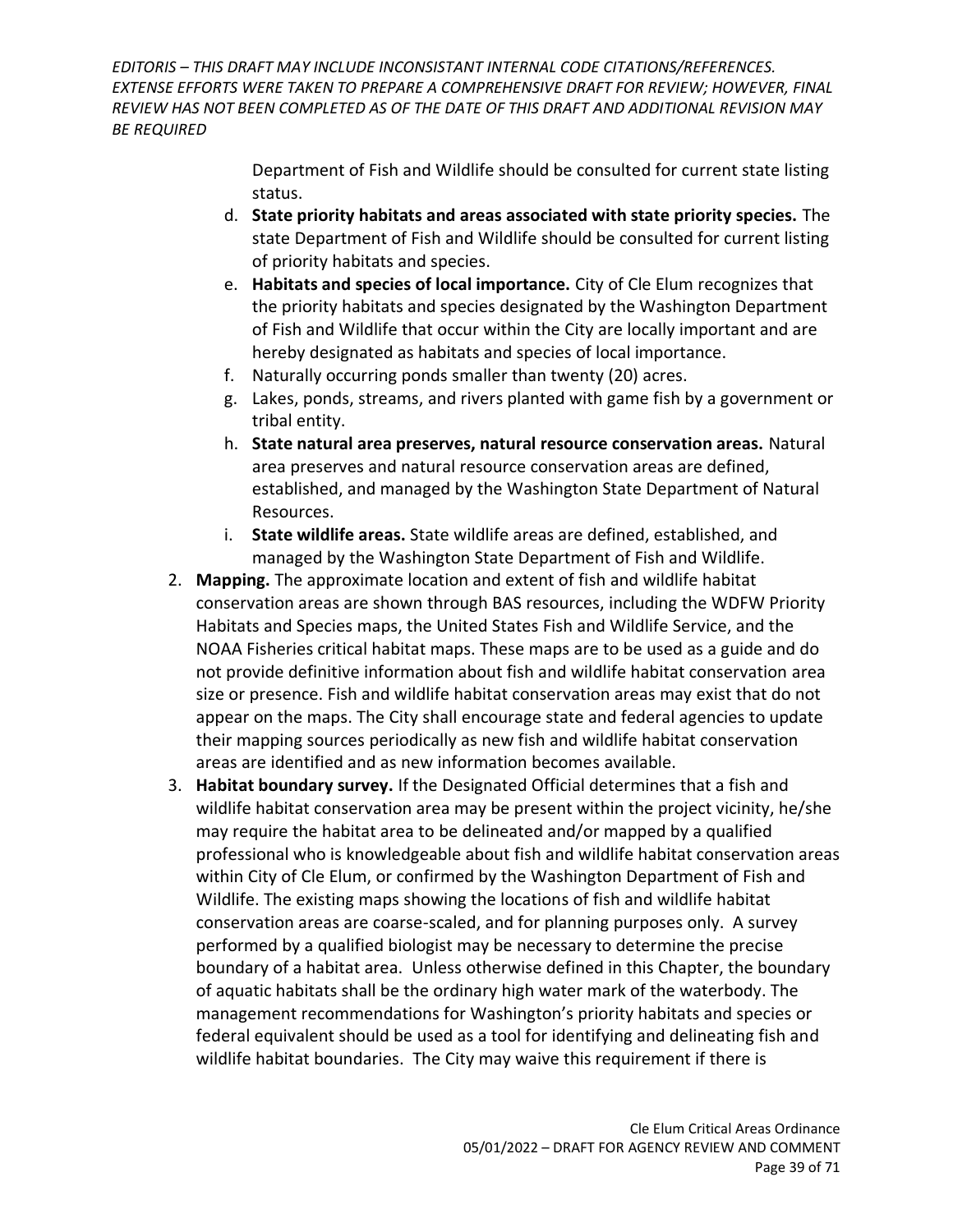> adequate information available on the area proposed for development to determine the impacts of the proposed development and appropriate mitigating measures.

- 4. **Waters of the state classification.** For purposes of this Chapter, City of Cle Elum hereby adopts the water typing system specified in WAC 222-16-030, as described below:
	- a. **Type S**: all waters, within their ordinary high water mark, meeting the criteria as "shorelines of the state" and "shorelines of statewide significance" under RCW Chapter 90.58. The current list of Shoreline waters, along with their specific shorelines environments, is provided in the City of Cle Elum Shoreline Master Program (CEMC Chapter 18.02). Type S streams and lakes are protected by the Shoreline Master Program, rather than through this Title.
	- b. **Type F**: segments of natural waters other than Type S Waters, which are within the bankfull widths of defined channels and periodically inundated area of their associated wetlands, or within lakes, ponds, or impoundments having a surface area of 0.5 acre or greater at seasonal low water and which in any case contain fish habitat.
	- c. **Type Np**: all segments of natural waters within the bankfull width of defined channels that are perennial non-fish habitat stream. Perennial stream waters do not go dry any time of a year of normal rainfall. However, for the purpose of water typing, Type Np Waters include the intermittent dry portions of the perennial channel below the uppermost point of perennial flow.
	- d. **Type Ns**: All segments of natural waters within the bankfull width of the defined channels that are not Type S, F, or Np waters. These are seasonal, non-fish habitat streams in which surface flow is not present for at least some portion of a year of normal rainfall and are not located downstream from any stream reach that is a Type Np, F or S Water. Ns Waters must be upstream from and physically connected by an above-ground channel system to Type S, F, or Np Waters. *[WAC 222-16-030]*

# **C. Riparian Management Zones and Buffers.**

- 1. **Purpose**. Riparian Management Zones (RMZs) and Buffers shall be established and maintained to protect fish and wildlife habitat conservation areas. RMZs refer to areas established and maintained to protect streams. Buffers refer to areas established and maintained to protect nonaquatic fish and wildlife habitat conservation areas.
- 2. **Measurement.** RMZs for streams shall be measured in all directions from the ordinary high water mark (OHWM) as identified in the field. Building setbacks (14.70090.5) are in addition to RMZs and buffers and are measured outward from the edge of the RMZ or buffer boundary. (See 14.70.030(8) for information regarding nonaquatic fish and wildlife habitat conservation area buffers.)
- 3. **RMZ and Buffer Condition**. RMZs and buffers shall be maintained in a predominantly well-vegetated and undisturbed condition to ensure that they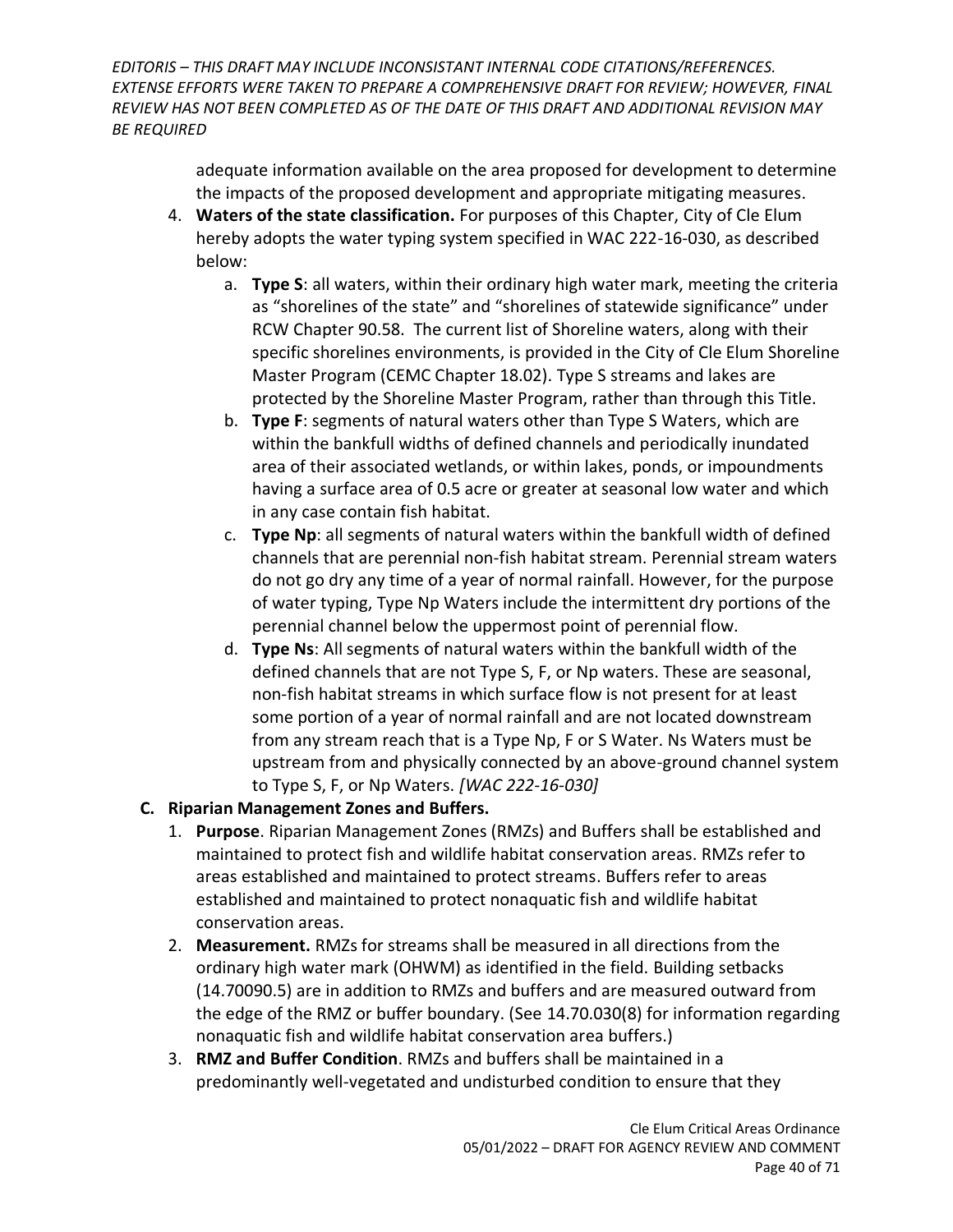> perform their intended function of protecting the FWHCA. Tree removal is prohibited in RMZs and FWHCA buffers other than in accordance with 14.70.050.3.j.

| Stream Type        | <b>RMZ</b> for<br>development<br>defined as "infill" <sup>1</sup> | RMZ for all other<br>development                      |
|--------------------|-------------------------------------------------------------------|-------------------------------------------------------|
| Type S (Shoreline) | See the SMP                                                       | See the SMP                                           |
| Type F             | 150                                                               | Site Potential Tree<br>Height (200 year) <sup>2</sup> |
| Type Np            | 100                                                               | Site Potential Tree<br>Height (200 year) <sup>2</sup> |
| Type Ns            | 50                                                                | Site Potential Tree<br>Height (200 year) <sup>2</sup> |

4. **Standard Riparian Management Zones.** 

 $<sup>1</sup>$  For the purposed of this code, "infill" is defined as any development or redevelopment</sup> proposed within the existing incorporated limits of the City of Cle Elum, where existing development trends, property dimensions, and age of the original plat disallow Reasonable Use through implementation of a stricter standard or current Best Available Science.

<sup>2</sup> In accordance with Washington State Department of Fish and Wildlife (WDFW), Site Potential Tree Height (SPTH) shall be utilized to determine the Riparian Management Zone width. Best Available Science reports, SPTH tools and collaboration with WDFW staff may be utilized to determine the SPTH.

- 5. **Increased RMZs.** The Designated Official shall increase the fish and wildlife habitat conservation area RMZ width where the standard RMZ is inadequate to prevent significant adverse environmental impacts or to address hazards associated with the site or the proposed alteration or development. The Designated Official may increase the buffer up to a maximum of two times the standard width. The Designated Official shall consider increasing the RMZ when any of the following conditions are present:
	- a. The composition, quality and density of the buffer vegetation is insufficient to protect the habitat area;
	- b. There is evidence of historical or current susceptibility to severe erosion, channel instability, or aggrading;
	- c. There are multiple channels or islands present; or
	- d. The land adjacent to the ordinary high water mark and extending throughout the standard habitat buffer is steeply sloped (greater than forty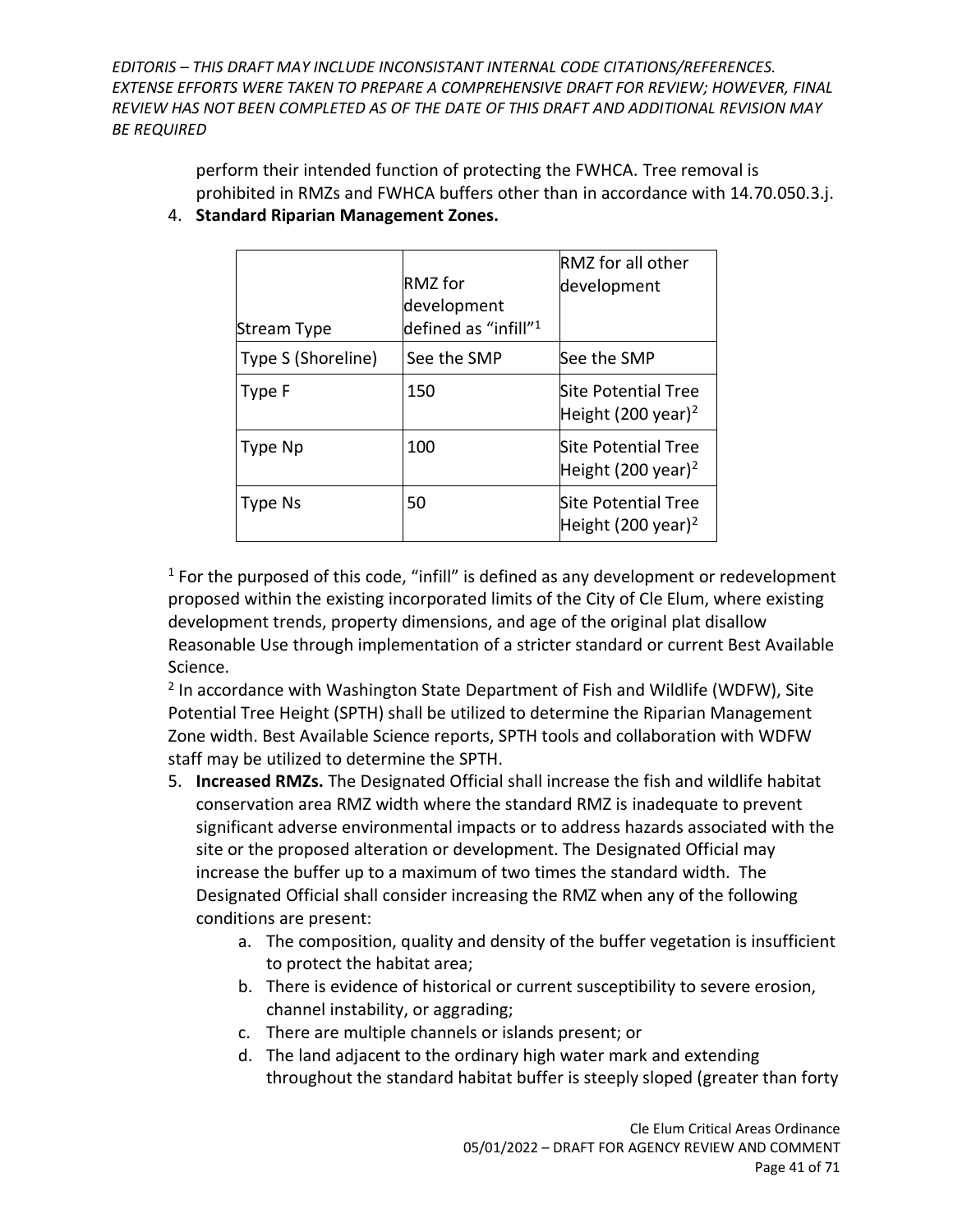> percent (40%) slope) and there are no designated landslide hazards such that an increased buffer may be required to protect ecological functions.

- 6. **Riparian Management Zone or Buffer averaging.** The Designated Official may allow averaging of the standard RMZ or buffer widths of fish and wildlife habitat sites in accordance with an approved habitat management plan on a case-by-case basis. With RMZ or buffer averaging, the RMZ or buffer width is reduced in one location and increased in another location to maintain the same overall standard area. Proposals for RMZ or buffer averaging shall meet all the following:
	- a. The Fish and wildlife habitat conservation area RMZ or buffer has not been averaged or reduced by any prior actions administered by City of Cle Elum;
	- b. No feasible site design could be accomplished without buffer averaging;
	- c. The RMZ or buffer averaging will not reduce habitat functions or adversely affect anadromous fish habitat;
	- d. The minimum width of the RMZ or buffer at any given point is at least seventy-five percent (75%) of the standard width, or thirty (30) feet, whichever is greater; and
	- e. The area that is added to the RMZ or buffer to offset the reduction is wellvegetated or will be densely planted with native vegetation along with monitoring and management to ensure that it becomes so. The Designated Official may require such native vegetation enhancement if needed to ensure this criterion is met.
- 8. **Buffers for non-aquatic habitats.** Appropriate site- and species-specific buffers for nonaquatic fish and wildlife habitat conservation areas shall be based upon best available science, and recommendations by the Washington Department of Fish and Wildlife or a qualified professional biologist. Buffers will be measured in all directions from the habitat boundary, as mapped by the Washington State Department of Fish and Wildlife or qualified professional pursuant to 14.70.020 and verified by the Designated Official.
	- a. Interrupted Buffers: When a fish and wildlife habitat conservation area buffer contains an existing legally established public or private road and/or a legally established development which creates a significant interruption of buffer function, the Designated Official may allow an alteration or development on the opposite side of the road from the habitat area provided that the actions will not have a detrimental impact to the habitat area. The Designated Official may require a habitat management plan if – after considering the hydrologic, geologic, and/or biological habitat connection potential and the extent and permanence of the buffer interruption – such a plan is deemed necessary to confirm the lack of detrimental impact on the habitat area.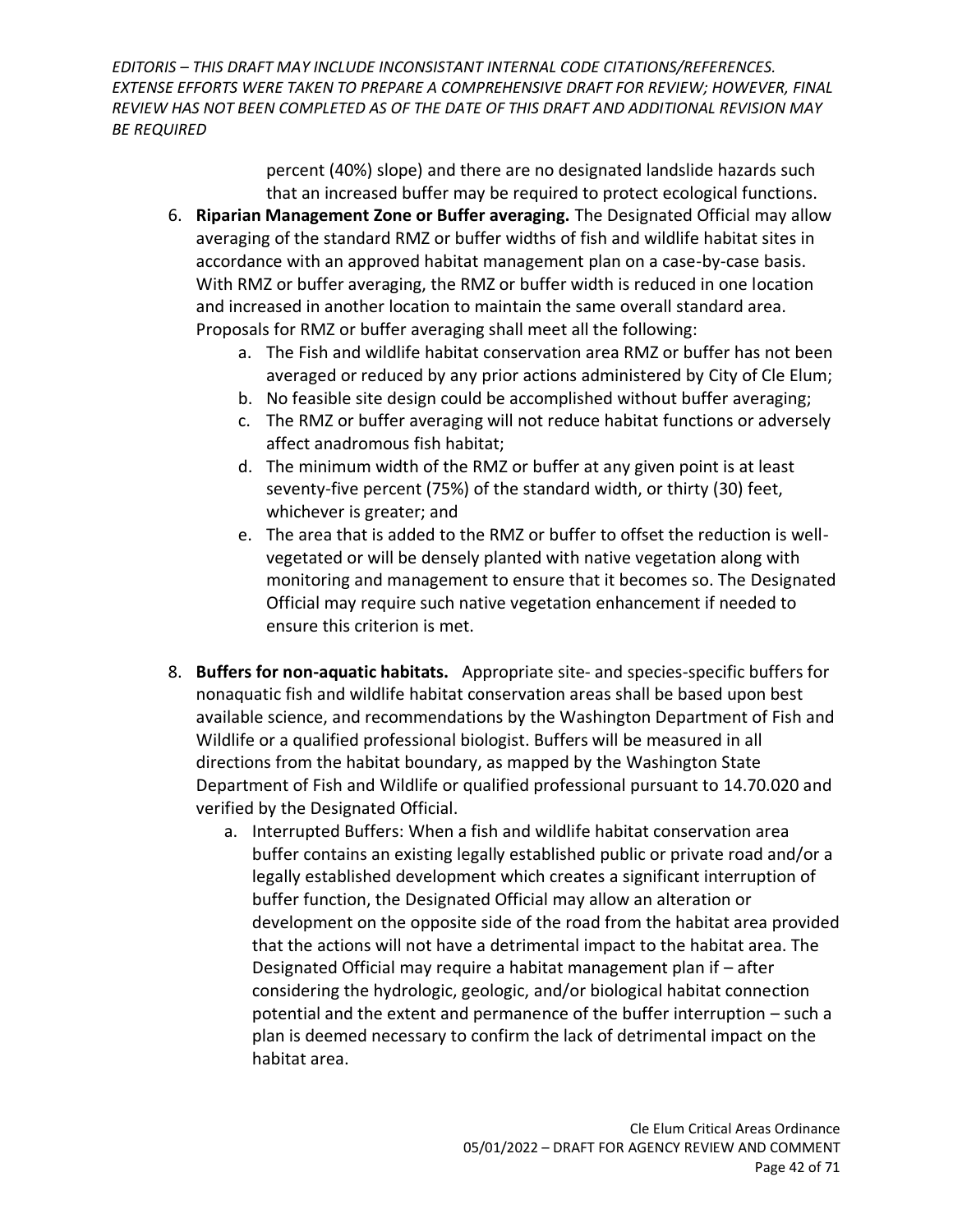> b. Multiple buffers: In the event that buffers for any fish and wildlife habitat conservation area or other critical area (including RMZs) are contiguous or overlapping, the most protective of the collective buffers shall apply.

### **D. General Protection Standards.**

- 1. **Alterations.** All alterations and development shall be prohibited from fish and wildlife habitat conservation areas and their buffers, except in accordance with this Title. A fish and wildlife habitat conservation area, RMZ, or buffer may be altered only if the proposed alteration of the habitat and/or any required compensatory mitigation does not degrade the functions and values of the habitat.
- 2. **Mitigation requirement.** Mitigation of alterations to fish and wildlife habitat conservation areas and their buffers shall meet the requirements of CEMC 14.70.040.
- 3. **Anadromous fish.** All alterations and development proposed to be located in aquatic fish and wildlife habitat conservation areas used by anadromous fish or in areas that affect such aquatic habitat areas shall give special consideration to the preservation and enhancement of anadromous fish habitat, including, but not limited to, adhering to the following standards:
	- a. An alternative alignment or location for the alteration or development is not feasible;
	- b. The alteration or development is designed so that it will not degrade the functions or values of the fish habitat or other critical areas;
	- c. Stream bank erosion control measures shall be designed to use bioengineering methods or soft armoring techniques, according to the WDFW Integrated Stream Bank Protection Guidelines (WDFW, 2003) (an approved habitat management plan, and
	- d. Any impacts to the functions or values of the aquatic fish and wildlife habitat conservation area are mitigated in accordance with a habitat management plan.

### 4. **Timing restrictions.**

- a. **Fish.** In-water work alteration or development shall be timed to occur only during the allowable work window as designated by the Washington State Department Fish and Wildlife (WDFW) for the applicable species and aquatic fish and wildlife habitat conservation area type.
- b. **Wildlife.** The City shall impose limitations on construction activities during breeding and/or nesting periods for priority species when necessary to protect the species and avoid adverse impacts. Appropriate timing restrictions for wildlife species shall be based upon best available science and WDFW recommendations.

### **E. Permitted Alterations and Development.**

The following alterations and development may be permitted in fish and wildlife habitat conservation areas and/or their riparian management zones or buffers when all feasible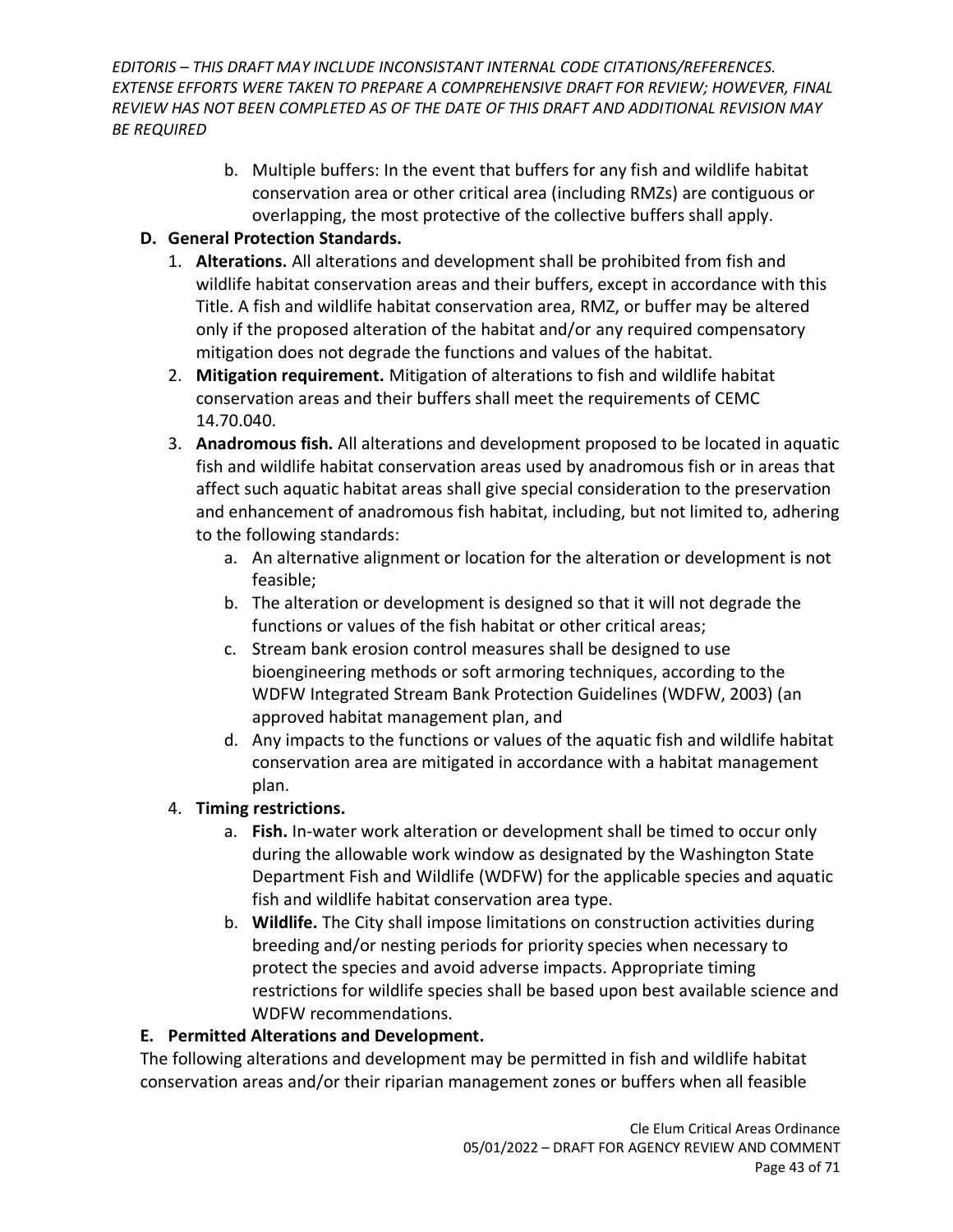measures have been taken to avoid and mitigate adverse effects on species and habitats and a net loss of habitat functions will not occur.

- 1. **Clearing and grading.** When clearing and grading is permitted in a fish and wildlife habitat conservation area or its associated RMZ or buffer as part of an authorized alteration or development or as other allowed in these standards, the following shall apply:
	- a. Grading is allowed only during the dry season, as determined by the Designated Official;
	- b. Clearing and grading shall be limited to the minimum necessary to accomplish the alteration or development; and
	- c. Erosion and sediment control will meet or exceed the standards set forth in the current version of the Stormwater Manual for Eastern Washington.
- 2. **Stream bank stabilization.** Stream bank stabilization and protection shall be permitted subject to all the following standards, and those standards described in WDFW's Integrated Streambank Protection Guidelines (WDFW, 2003), WDFW's 2012 Stream Habitat Restoration Guidelines (SHRG), and CEMC 14.70.120(4):
	- a. Natural riverine processes, including channel migration, will be maintained to the maximum extent practicable;
	- b. The alteration or development will not result in increased erosion and will not alter the size or distribution of stream substrate;
	- c. Nonstructural measures, such as placing or relocating the development further from the aquatic habitat area, planting vegetation, or installing onsite drainage improvements, are not feasible or not sufficient to protect the stream bank;
	- d. Stabilization is achieved through bioengineering or soft armoring techniques; and
	- e. Hard bank armoring may occur only when the property contains a primary, already existing, legally-established, permanent structure, which is unable to be relocated, that is in danger from erosion caused by riverine processes, as documented in a geotechnical analysis prepared by a qualified professional. The armoring shall not expand beyond the original structural footprint, unless necessary to protect existing permanent buildings, roads or utility infrastructure adjacent to the bank, and shall not increase erosion or flooding on adjacent properties.
- 3. **Docks and launching ramps.** Construction, reconstruction, repair, and maintenance of docks and public or private launching ramps are subject to all the following, and those standards described in CEMC 14.70.120(4):
	- a. The dock or ramp is located and oriented and constructed in a manner that minimizes adverse effects on water quality, movement of aquatic and terrestrial life, ecological processes, spawning habitat, and wetlands;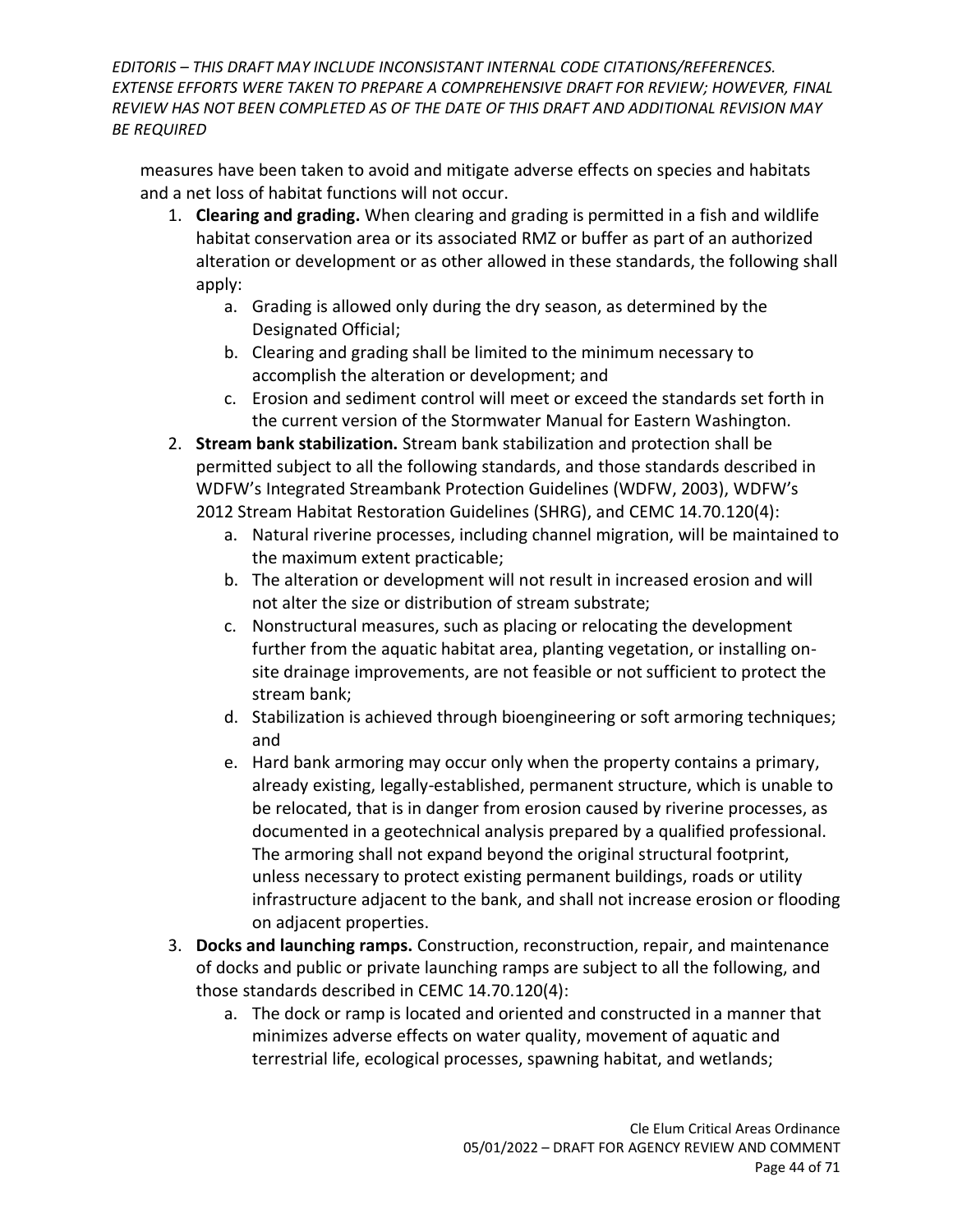- b. Docks and ramps shall meet or exceed all relevant state and federal permit requirements; and
- c. No adverse impact to fish or wildlife habitat areas or associated wetlands will occur.
- 4. **Roads, trails, bridges, and rights-of-way.** Construction of trails, roadways, and bridges through or across streams, other fish and wildlife habitat conservation areas and/or their RMZs or buffers are subject to all the following, and those standards described in WDFW's Water Crossing Guidelines and CEMC 14.70.120(4):
	- a. There is no other feasible alternative route with less impact on the fish and wildlife habitat conservation area;
	- b. The crossing minimizes interruption of downstream movement of wood, ice, sediment, and the movement of all fish and wildlife. Bridges are preferred for all stream crossings and should be designed to maintain the existing stream substrate and gradient, provide adequate horizontal clearance on each side of the ordinary high water mark, and provide adequate vertical clearance above the ordinary high water mark;
	- c. Roads within a stream buffer shall not run parallel to the water body when there is an alternative alignment that has less adverse effect on stream functions;
	- d. Trails shall be located on the outer edge of the fish and wildlife habitat conservation area buffer, except for limited viewing platforms and at the crossing, and shall use pervious materials where feasible;
	- e. Stream crossings, where necessary, shall be perpendicular with the stream, or as close to perpendicular as possible, and shall be the minimum width necessary. Common or shared crossings are the preferred approach where multiple properties can be accessed by one crossing; and
	- f. Culverts and bridges shall be designed according to applicable state and federal guidance criteria for fish passage as identified in Fish Passage Design at Road Culverts, WDFW, 2003, and/or the National Marine Fisheries Services Guidelines for Anadromous Salmonid Passage Facility Design, 2011, (and subsequent revisions) or WDFW's Water Crossing Design Guidelines (WDFW, 2013). The applicant or property owner shall maintain fish passage through the culvert.
- 5. **Utility facilities.** New utility lines and facilities may cross streams or Fish and wildlife habitat conservation areas if they comply with the following standards, and those standards described in CEMC 14.70.120(4):
	- a. There is no other feasible alternative route with less impact on the Fish and wildlife habitat conservation area;
	- b. Installation at a stream crossing shall be accomplished by boring beneath the scour depth and hyporheic zone of the stream and the entire channel migration zone width, where feasible;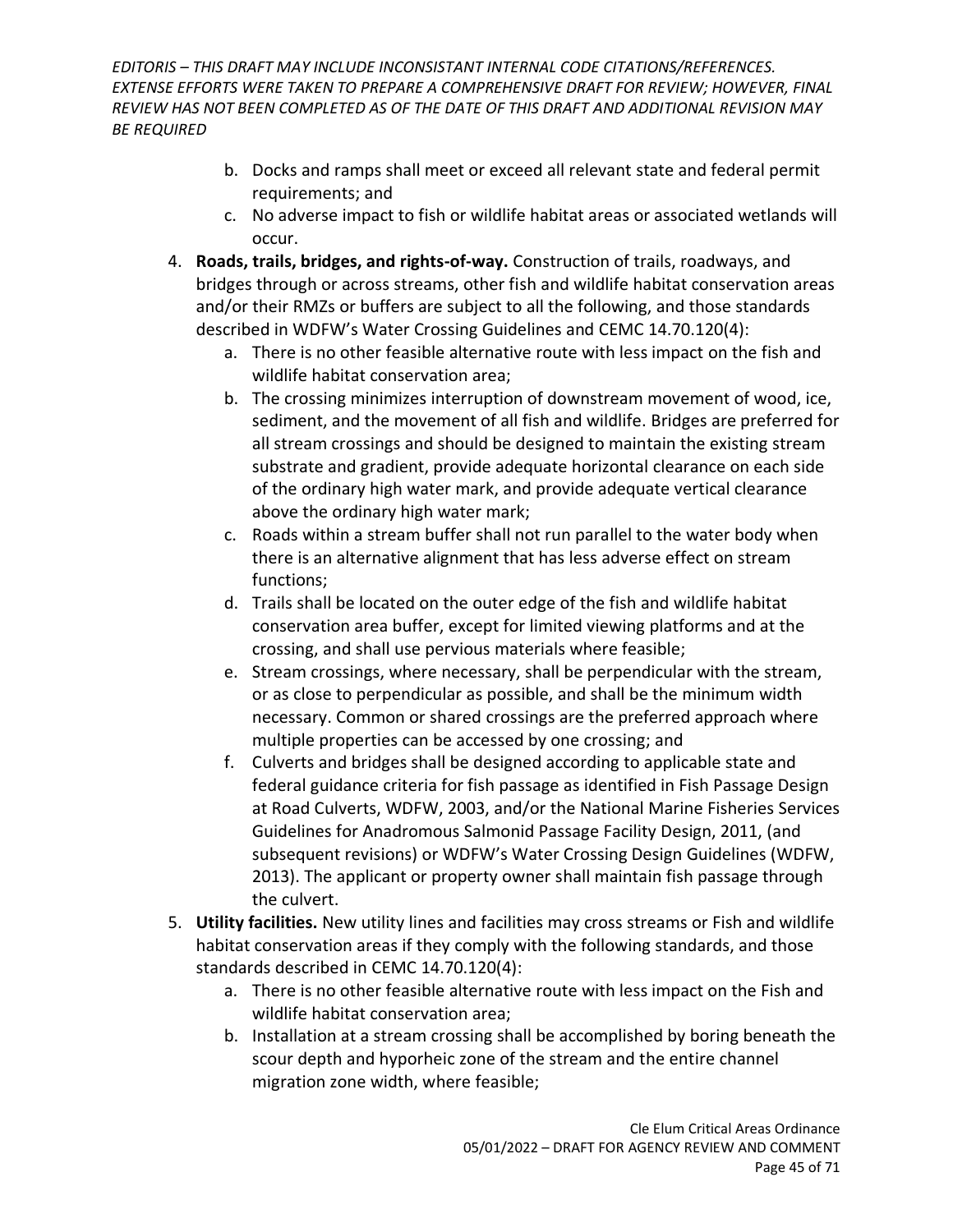- c. Where boring under the channel is not feasible. the utilities shall cross at an angle of no less than sixty (60) degrees, but as close to ninety (90) degrees as possible, relative to the centerline of the channel;
- d. Crossings shall be contained within the footprint of an existing road, bridge or utility crossing where possible;
- e. The utility route shall avoid paralleling the stream or following a down-valley course near the channel; and
- f. The utility installation shall not increase or decrease the natural rate of channel migration.
- 6. **Instream structures.** Instream structures shall only be allowed as part of a Cityapproved restoration project. The structure shall be designed to avoid modifying flows and water quality in ways that may adversely affect habitat conservation areas.
- 7. **Stormwater conveyance and discharge facilities.** Stormwater conveyance or discharge facilities such as dispersion trenches, level spreaders, and outfalls may be placed within the outer 25% of a standard fish and wildlife habitat conservation area buffer on a case-by-case basis when the Designated Official determines that all the following are met:
	- a. Due to topographic or other physical constraints, there are no feasible locations for these facilities outside the standard fish and wildlife habitat conservation buffer;
	- b. The discharge is located as far from the ordinary high water mark (OHWM) as possible and in a manner that minimizes disturbance of soils and vegetation;
	- c. The discharge outlet is located in the outer 25% of the standard buffer and is designed to prevent erosion and promote infiltration; and
	- d. The discharge meets state water quality standards, including total maximum daily load (TMDL) standards as appropriate at the point of discharge.

### **F. Reporting.**

- 1. **When required**. If a proposed development is located within or adjacent to a known or suspected fish and wildlife habitat conservation area, the Designated Official shall require the applicant to submit a habitat management plan prepared by a qualified professional, defined in CEMC 14.70.080, which includes the information listed in this section. The requirement to provide a habitat management plan for fish and wildlife habitat conservation areas may be waived on a case by case basis if the Designated Official determines that there are no potential direct and/or indirect impacts on designated species or habitats that would result from the proposed development.
- 2. **Contents.** When required by this chapter, habitat management plans for habitat conservation shall include the general critical areas report requirements, in addition the following: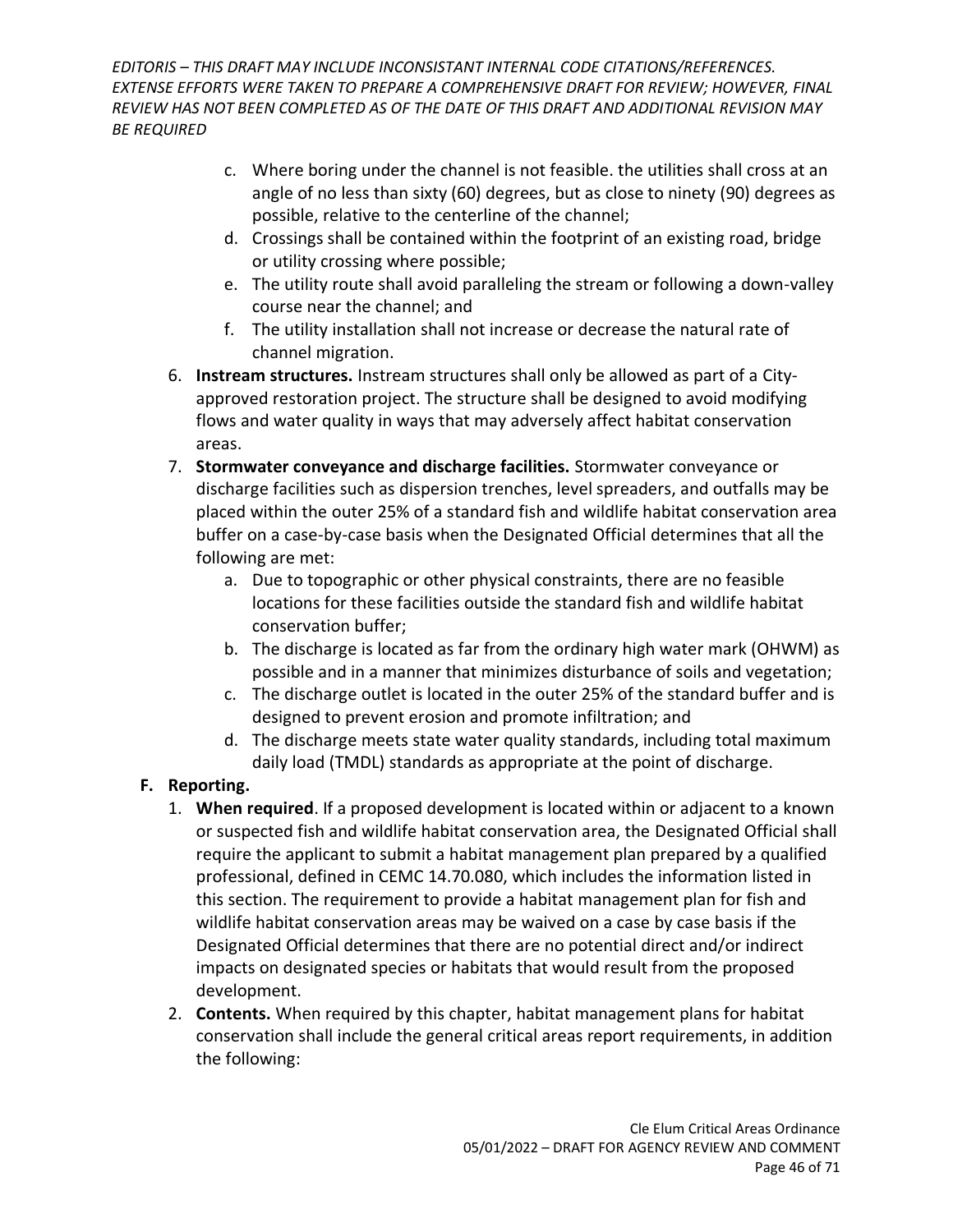- a. Identification of any state or federal endangered, threatened, sensitive, or candidate species that have a primary association with habitat on the project area;
- b. Map showing the location of the ordinary high water mark and/or locations of fish and wildlife habitat conservation area(s) and their buffers in;
- c. The vegetative, faunal, topographic, and hydrologic characteristics of the fish and wildlife habitat conservation area;
- d. A discussion of any federal, state, or local special management recommendations, including Washington Department of Fish and Wildlife habitat management recommendations, that have been developed for species or habitat located on or adjacent to the project area;
- e. A detailed discussion of the direct and/or indirect potential impacts on the fish and wildlife habitat conservation area by the project. Such discussion shall include a discussion of the ongoing management practices that will protect habitat after the project site has been developed;
- f. The general mitigation plan requirements of CEMC 14.70.100 as well as the fish and wildlife habitat conservation area mitigation requirements of CEMC 14.70.100, if the alteration or development will result in unavoidable impacts to fish and wildlife habitat conservation areas; and
- g. Methods and measures to avoid, minimize and/or compensate for adverse impacts associated with the proposed development, including, but not limited to:
	- i. Prohibition or limitation of use, alteration, and development within the fish and wildlife habitat conservation area;
	- ii. Retention of vegetation and/or re-vegetation of areas/habitats critically important to species;
	- iii. Special construction techniques;
	- iv. Implementation of erosion and sediment control measures;
	- v. Habitat restoration or enhancement (e.g., fish passage barrier removal);
	- vi. Seasonal restrictions on construction activities on the subject property;
	- vii. Clustering of alterations or development on the subject property; and
	- viii. Any other requirements and/or recommendations from federal, state, or local special management recommendations, including the Washington State Department of Fish and Wildlife's habitat management guidelines.

### **G. Mitigation Requirements.**

1. **General Mitigation Requirements.** Mitigation for alteration or impacts to fish and wildlife habitat conservation areas shall achieve equivalent or greater biological functions and shall include mitigation for adverse impacts upstream and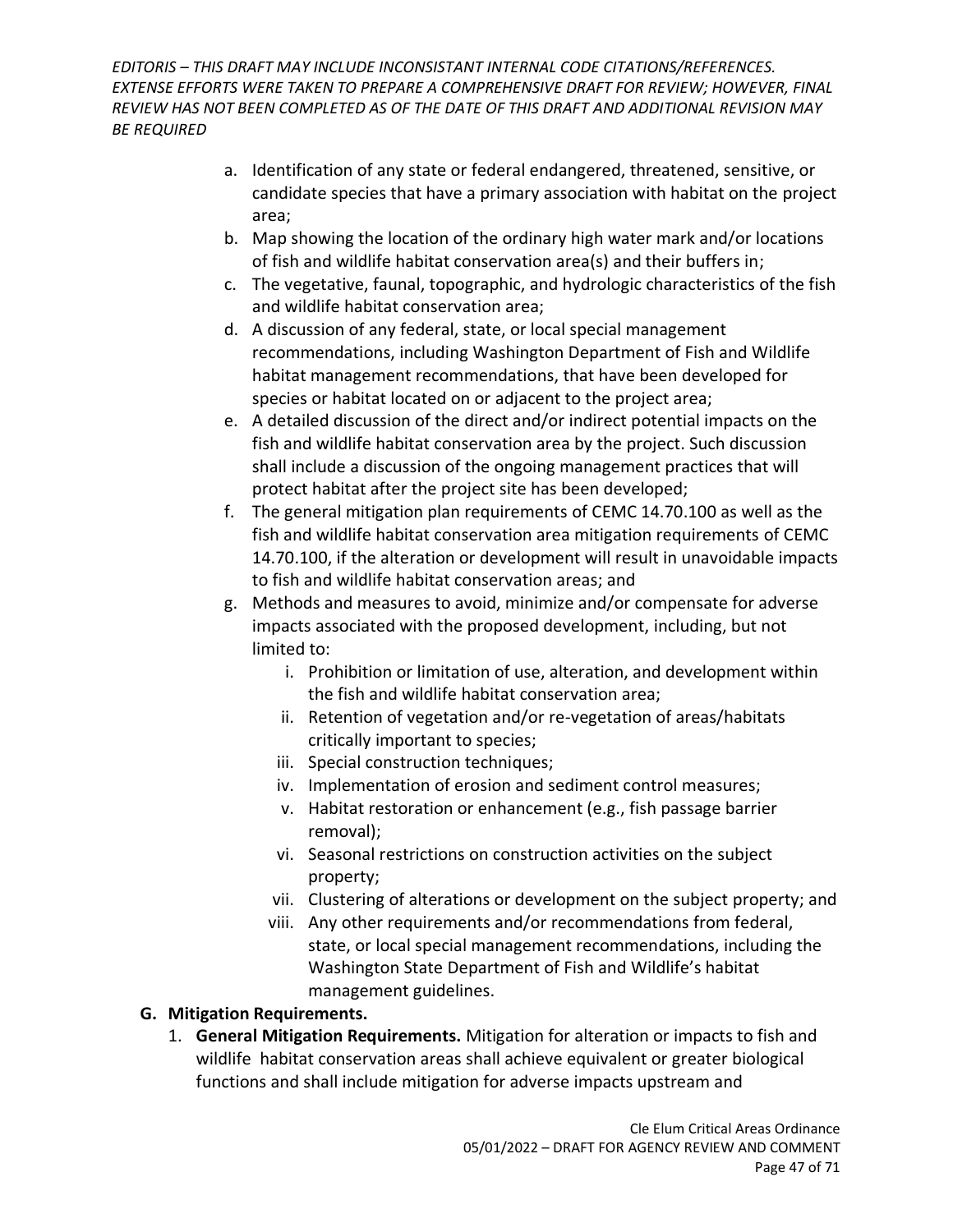> downstream of the development project site. Mitigation shall address each functional attribute affected by the alteration to achieve functional equivalency or improvement on a per function basis. Mitigation elements may include, but are not limited to: restoration of previously degraded areas and key habitat features; restoration of riparian vegetation communities to provide shade and large woody debris; addition of large woody debris; and installation of upland habitat features.

- 2. **Buffer for aquatic habitat conservation mitigation sites.** Any aquatic fish and wildlife habitat conservation area that is created, restored, or enhanced as compensation for approved alterations shall be assigned the same buffer as would be required for the category of the original aquatic fish and wildlife habitat conservation area.
- 3. **Type of mitigation required.** In determining the extent and type of mitigation required, the Designated Official may consider all the following:
	- a. The ecological processes that affect and influence habitat structure and function within the watershed or sub-basin;
	- b. The individual and cumulative effects of the action upon the functions of the critical area and associated watershed;
	- c. Observed or predicted trends regarding the gains or losses of specific habitats or species in the watershed, in light of aggregated natural and human processes;
	- d. The likely success of the proposed mitigation measures;
	- e. Effects of the mitigation actions on neighboring properties; and
	- f. Opportunities to implement restoration actions formally identified by any of the following plans (or equivalent plans): an adopted shoreline restoration plan; a watershed planning document prepared and adopted pursuant to Chapte[r 90.82](http://www.codepublishing.com/cgi-bin/rcw.pl?cite=90.82) RCW; and/or a salmonid recovery plan or project that has been identified on the Salmon Recovery Board Habitat Project List or by the Washington State Department of Fish and Wildlife as essential for fish and wildlife habitat enhancement.
- 4. **Timing.** Where feasible, mitigation projects shall be completed prior to or concurrently with permitted and approved alterations and development that will disturb fish and wildlife habitat conservation areas. In all other cases, as approved by the Designated Official, mitigation shall be completed as quickly as possible following disturbance and, aside from monitoring requirements, shall be completed prior to use or occupancy of the alteration or development. Construction of mitigation projects shall be timed to reduce impacts to existing fish, wildlife and flora; provided, that the Designated Official may adjust the timing requirements to allow grading, planting, and other alterations to occur during the appropriate season(s).
- 5. **Location.** Compensatory mitigation shall be provided on-site or off-site in the location that will provide the greatest ecological benefit to the species and/or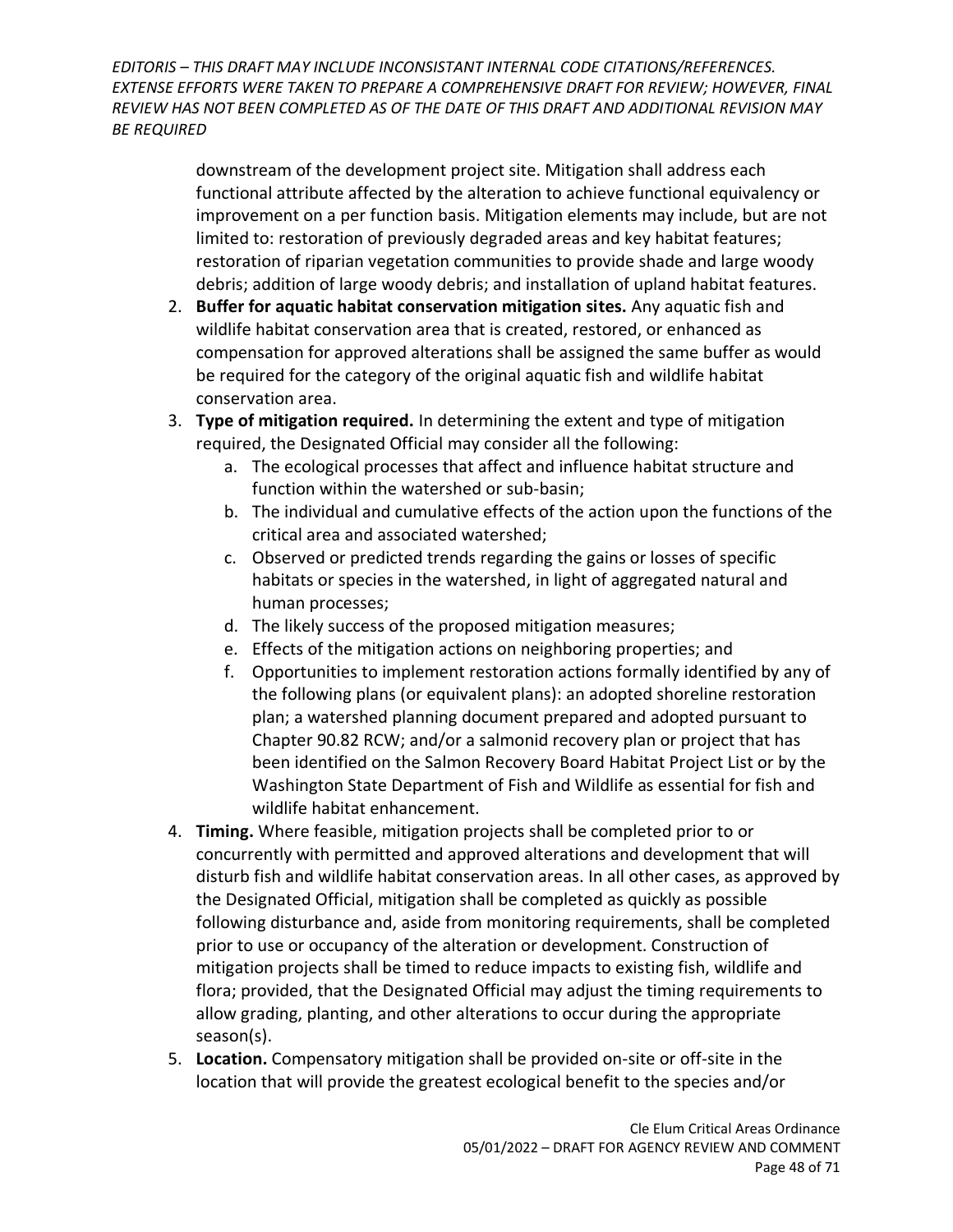> habitats affected and have the greatest likelihood of success. Mitigation shall occur as close to the impact site as possible, within the same sub-basin, and in a similar habitat type as the permitted alteration unless the applicant demonstrates to the satisfaction of the Designated Official through a watershed- or landscape-based analysis that mitigation within an alternative sub-basin of the same watershed would have greater ecological benefit.

6. **Design.** Mitigation projects involving in-water work including, but not limited to, stream relocation and installation of engineered large woody debris structures shall be professionally engineered and designed to ensure there are no adverse hydraulic effects on upstream or downstream properties, and shall comply with all applicable permits such as a hydraulic project approval (HPA) from the WA Department of Fish and Wildlife.

### <span id="page-48-0"></span>**14.70.190 Frequently Flooded Area**

### **A. Purpose and Intent**

It is the purpose of this chapter to reduce the risk to life, property damage, and public facilities that result from floods; mitigate flood hazards that may be exasperated by climate change; and to protect fish and wildlife habitat conservation areas that occur wholly or partially within frequently flooded areas. Based on historical observation and information collected by the Federal Emergency Management Agency (FEMA), the City endorses a cautious posture that limits construction within areas that are designated to be flood prone.

### **B. Classification**

- 1. **Classification.** Classification of frequently flooded areas, according to the minimum guidelines, should include, at a minimum, the 100-year floodplain designations of FEMA and the National Flood Insurance Program (NFIP). The following are categories of frequently flooded areas established for the purpose of classification:
	- a. **Floodways.** The channel of the stream, plus any adjacent floodplain areas, that must be kept free of encroachment in order to ensure that the base flood be carried without substantial increases in flood heights.
	- b. **Special Flood Hazard Areas.** The areas adjoining the floodway which are subject to a one percent or greater change of flooding in any given year, as identified and determined by FEMA.
	- c. **Floodplains**. The floodway and special flood hazard areas.

# **C. Designation**

All city lands and waters which are currently identified within the 100-year floodplain in the FEMA publication entitled "Flood Insurance Study for Kittitas County, Washington and Incorporated Areas" dated September 24, 2021, and any amendments hereto, with accompanying flood insurance rate maps are designated a frequently flooded areas.

### **D. Protection Standards.**

All new development within designated frequently flooded areas shall be in compliance with CEMC Chapter 15.24 – Flood Hazard Prevention.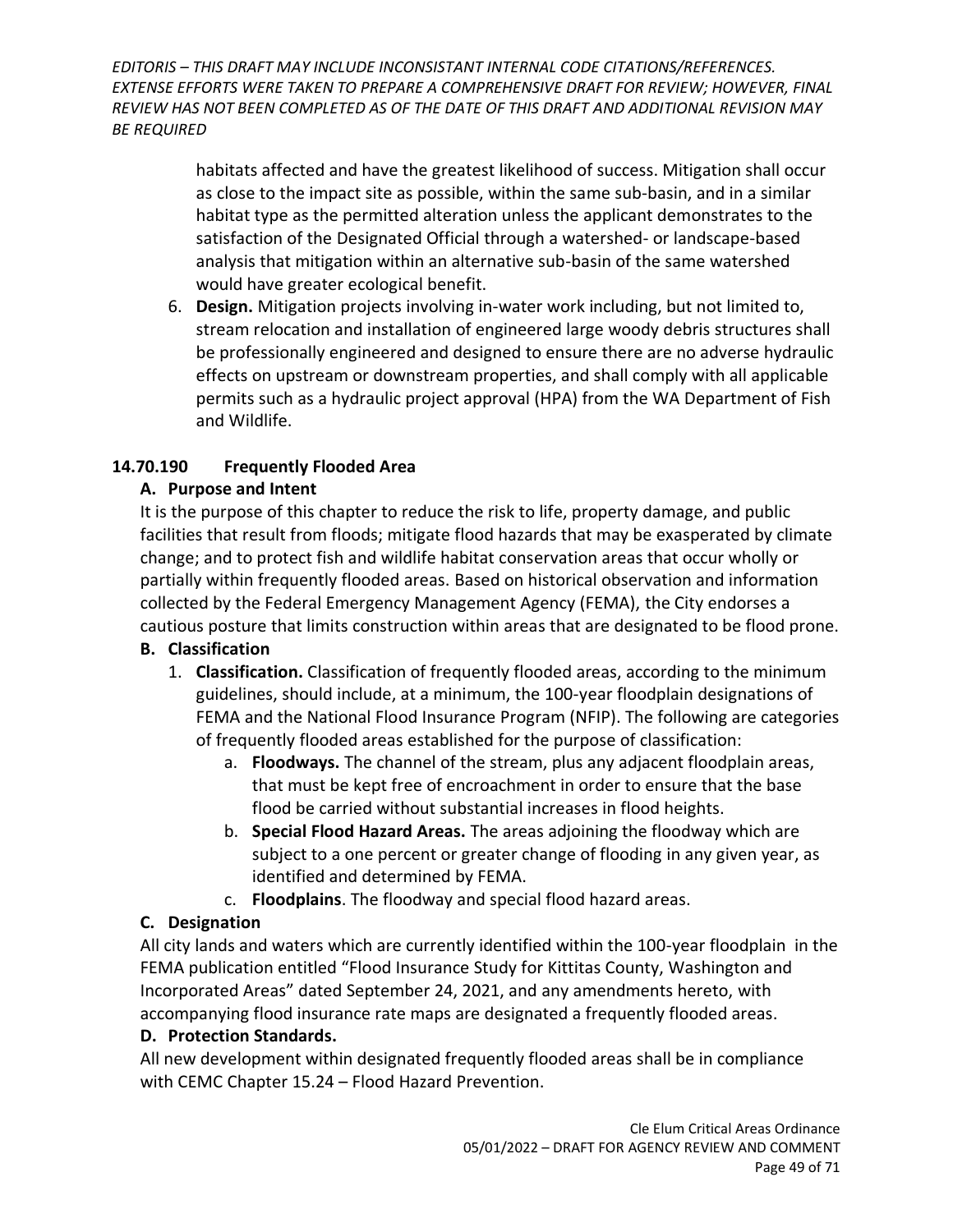### <span id="page-49-0"></span>**14.70.200 Geologically Hazardous Areas**

### **A. Purpose and Intent**

The purpose of this Chapter is to protect human life and safety, prevent damage to structures and property, and minimize impacts to water quality and fish and wildlife caused by geologic hazards.

### **B. Designation, Classification, and Mapping**

- 1. **Designation**. Lands classified as landslide, erosion (including channel migration zones), alluvial fan, seismic, and mine hazard areas, are hereby designated as geologically hazardous areas.
- 2. Classification.
	- a. **Potential Landslide Hazard Areas.** Landslide hazard areas shall include areas potentially subject to landslides based on a combination of geologic, topographic, and hydrologic factors. They include any areas susceptible because of any combination of bedrock, soil, slope (gradient), slope aspect, structure, hydrology, or other factors. Potential landslide hazard areas include but are not limited to the following areas:
		- i. Areas of historic failures;
		- ii. Areas designated as quaternary slumps, earth-flows, mudflows, or landslides on maps published by the U.S. Geological Survey or Washington State Department of Natural Resources;
		- iii. Areas with all three (3) of the following characteristics:
			- 1. Slopes steeper than fifteen percent (15%);
			- 2. Hillsides intersecting geologic contacts with a relatively permeable sediment overlying a relatively impermeable sediment or bedrock; and
			- 3. Springs or groundwater seepage;
		- iv. Areas that have shown movement and/or are underlain or covered by mass wastage debris;
		- v. Slopes that are parallel or sub-parallel to planes of weakness (which may include but not be limited to bedding planes, soft clay layers, joint systems, and fault planes) in subsurface materials;
		- vi. Slopes having gradients steeper than eighty percent (80%) subject to rock fall during seismic shaking;
		- vii. Areas that show evidence of, or are at risk from snow avalanches; and
		- viii. Any area with a slope of forty percent (40%) or steeper and with a vertical relief of ten (10) or more feet except areas composed of competent bedrock. A slope is delineated by establishing its toe and top and measured by averaging the inclination over at least ten (10) feet of vertical relief;
		- ix. Potentially unstable slopes resulting from river erosion or undercutting;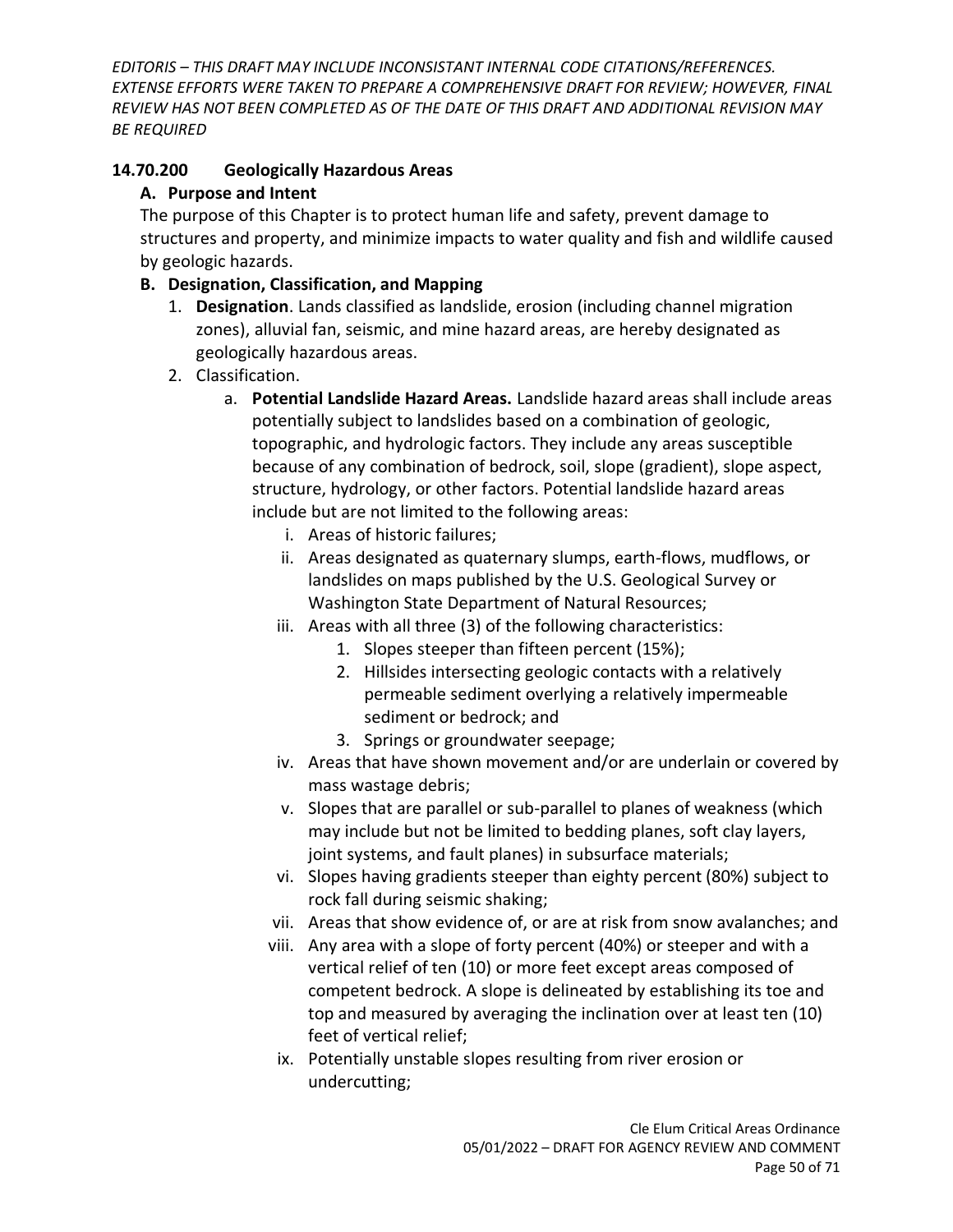- x. Areas that show past sloughing or calving of sediment or rocks resulting in a steep slope that is poorly vegetated;
- xi. Deep-seated landslide areas characterized by one or more of the following features: scalloped ridge crests at the top of the slope, crescent shaped depressions, head scarps, side scarps, ponds or sag areas on mid slopes, benches and scarps on mid slope areas, hummocky ground, linear fractures in the ground. These features may be evident in aerial images, topographic maps, LiDAR imagery or on the ground;
- xii. Areas below unstable slopes or that have been identified as landslide hazard areas that could be impacted by landslide run out; and
- xiii. Areas above or adjacent to unstable slopes that could be impacted if the landslide area expands.
- b. **Potential Erosion Hazard Areas.** Erosion hazard areas shall include areas containing soils that may experience significant erosion, including:
	- i. Soil areas identified by the Natural Resources Conservation Service as having "severe" or "very severe" erosion hazard.
	- ii. Slopes forty percent (40%) or steeper with a vertical relief of ten (10) or more feet, except areas composed of consolidated rock.
	- iii. Concave slope forms equal to or greater than fifteen percent (15%) with a vertical relief of ten (10) or more feet, except areas composed of consolidated rock.
	- iv. Channel migration zones, which are defined as the areas along a river or stream within which the channel(s) can be reasonably predicted to migrate over time as a result of natural and normally occurring hydrological and related processes when considered with the characteristics of the river and its surroundings.
- c. **Alluvial Fan Hazard Areas**. Alluvial fan hazard areas shall include those areas on alluvial fans where debris flows, debris floods, or clear water floods have the potential to significantly damage or harm the health or welfare of the community. They include the area generally corresponding to the path of potential flooding, channel changes, sediment and debris deposition, or debris flow paths as determined by analysis of watershed hydrology and slope conditions, topography, valley bottom and channel conditions, potential for channel changes, and surface and subsurface geology.
	- i. If the approval authority determines that a proposed use along a Type S or F stream is within a historic channel migration zone, based on field conditions, historic information, LIDAR imagery or aerial photography, and the one-hundred-year channel migration hazard area has not been mapped, the approval authority shall require the applicant to determine if a one-hundred-year channel migration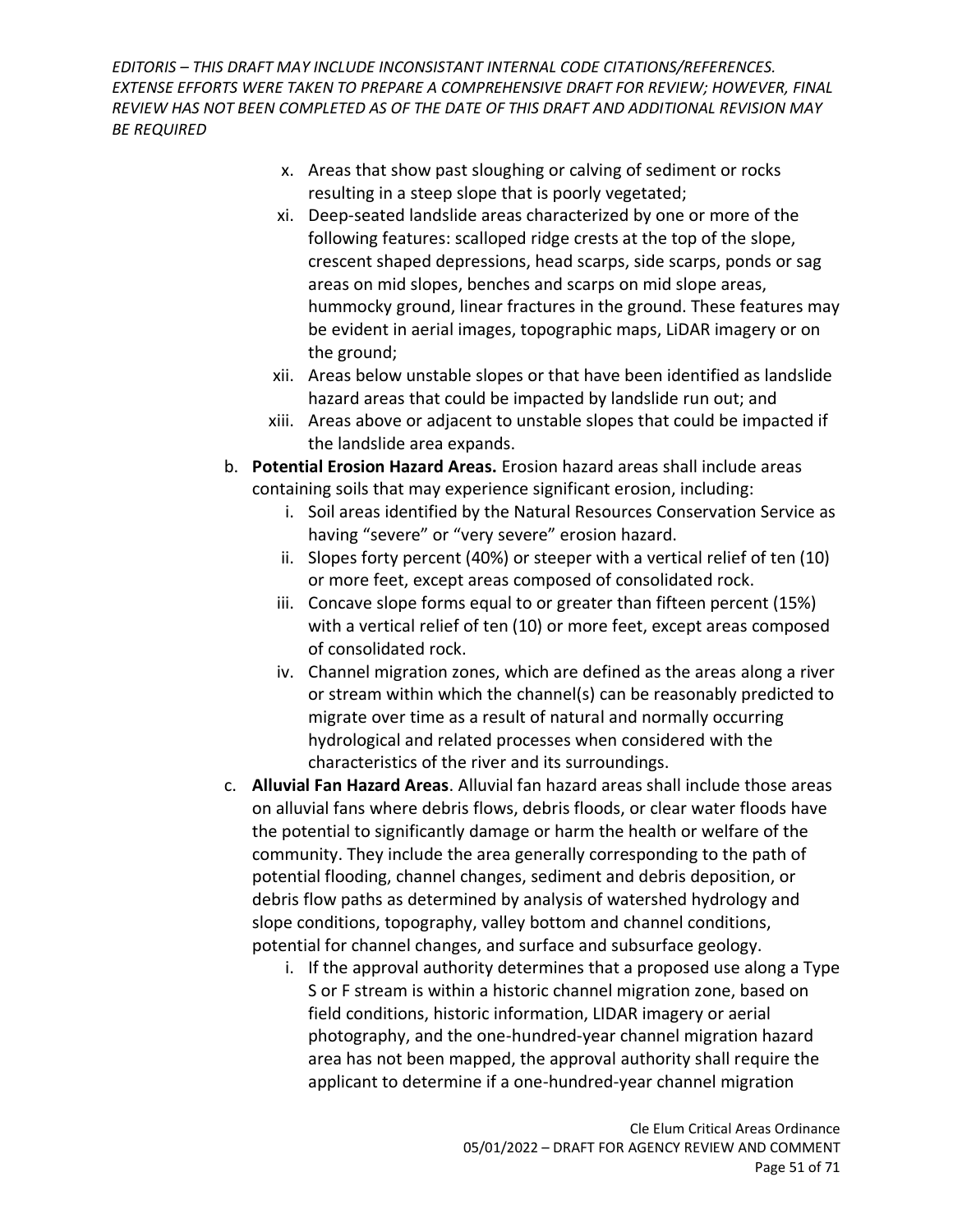> hazard area is present on the site and, if so, delineate its location and extent.

- ii. The determination as to whether the one-hundred-year channel migration hazard area affects the subject property shall be based on the findings of a qualified professional proficient in fluvial geomorphology using a reliable methodology to determine channel migration accepted by the department (e.g., as described in the Washington Department of Natural Resources' Forest Practices Board Manual, Standard Methods for identifying Channel Migration Zones and Bankfull Channel Features, dated 8/2001, as amended; or in "A Framework for Delineating Channel Migration Zones," Washington Department of Ecology, 2003, as amended). Maps delineating the one-hundred-year channel migration hazard area shall be of a scale and format specified by the department.
- d. **Seismic Hazard Areas.** Seismic hazard areas shall include areas subject to severe risk of damage as a result of earthquake induced ground shaking, slope failure, settlement, soil liquefaction, lateral spreading, or surface faulting.
- **e. Volcanic Hazard Areas**. Volcanic hazard areas shall include areas subject to pyroclastic flows, lava flows, debris avalanche, inundation by debris flows, mudflows, or related flooding resulting from volcanic activity. There are no active or dormant volcanoes located within City of Cle Elum; however, Mount Rainer and Mount St. Helens are relatively near. Hazards to City of Cle Elum residents from these volcanoes are likely limited to ash deposition.
- f. **Mine Hazard Areas**. Mine hazard areas shall include areas underlain by abandoned mine shafts, secondary passages between shaft tunnels, or air vents. Mine hazards include subsidence, which is the uneven downward movement of the ground surface caused by underground workings caving in; contamination to ground and surface water from tailings and underground workings; concentrations of lethal or noxious gases; and underground fires.
- 3. **Mapping.** The approximate location and extent of geologically hazardous areas are shown on maps maintained by the City. These maps are useful as a guide for project applicants and/or property owners but do not provide a conclusive or definitive indication of geologically hazardous area presence or extent. Other geologically hazardous areas may exist that do not appear on the maps, and some geologically hazardous areas that appear on the maps may not meet the geologically hazardous areas designation criteria. The City shall update the maps periodically as new information becomes available and may require additional studies during the development review process to supplement and/or confirm the mapping. Historic maps showing the locations of known coal mines within the City are available from the Washington Department of Natural Resources.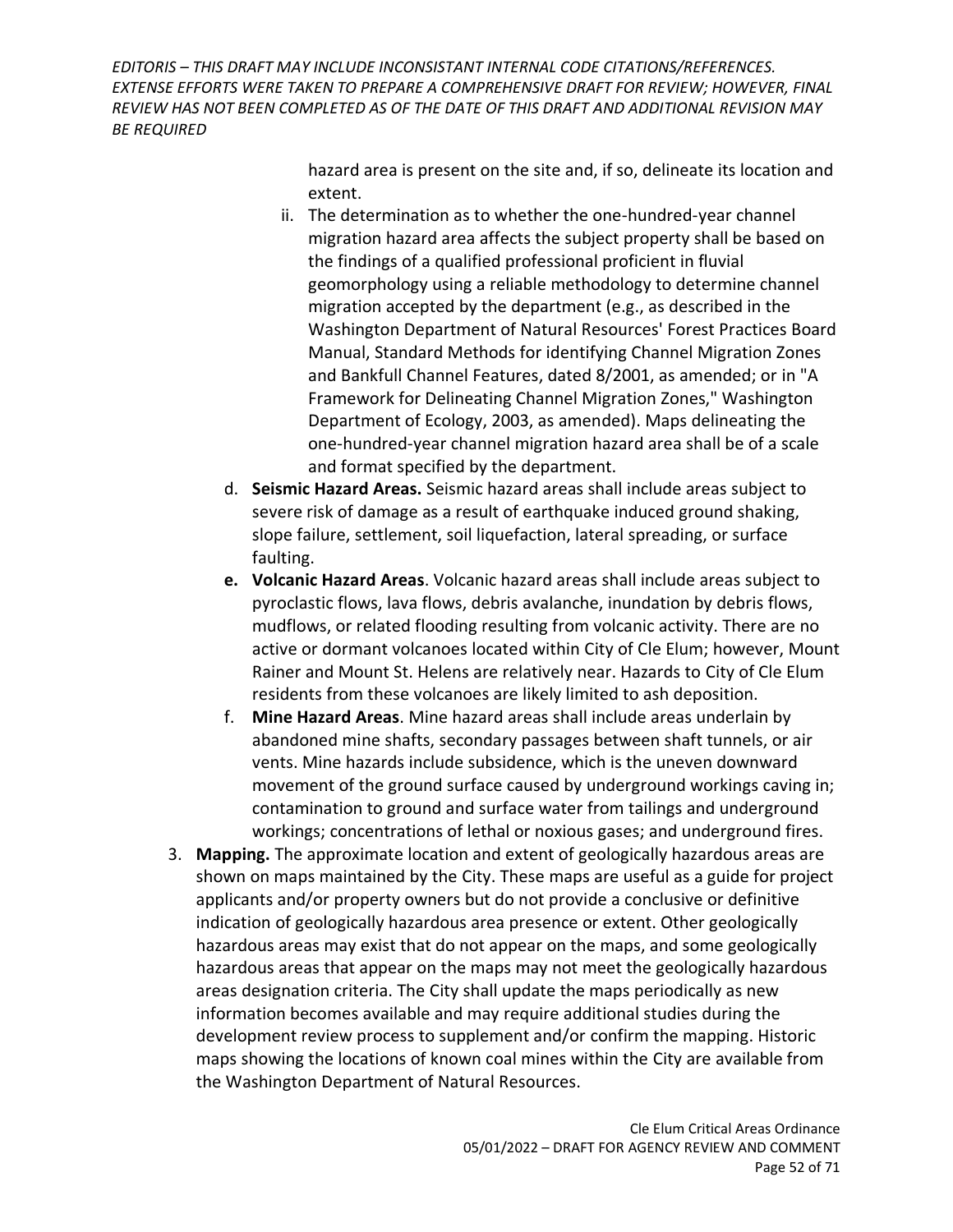#### **C. General Protection Standards**

- 1. **Generally**. New developments shall be located and/or engineered and constructed to minimize risk to health and safety, protect the building and occupants from the hazard, and not increase the risk of landslides or erosion that could impact either other properties, public resources, or other critical areas such as wetlands and fish and wildlife habitat conservation areas. If impacts to other properties, public resources or other critical areas cannot be avoided these impacts should be mitigated for. The Designated Official may impose conditions on alterations and development in a geologically hazardous area as needed to:
	- a. Protect slope stability and minimize erosion, seismic, and/or landslide hazard risks;
	- b. Maintain natural sediment and erosion processes that are integral to the health and sustainability of freshwater ecosystems as well as minimizing impacts to stream and river processes such as channel infill, channel migration or flooding;
	- c. Minimize the potential for property damage related to seismic events, erosion and/or landslides;
	- d. Minimize the need for stream or river bank stabilization in the future;
	- e. Protect human health and safety; and
	- f. Reduce public liabilities for damages associated with seismic events, erosion and/or landslides
- 2. **Impact Avoidance**. Impact avoidance measures shall include, but not be limited to, locating the use/development outside of the hazard area, reducing the number, size or scale of buildings, driveways and other features; altering the configuration or layout of the proposed development; using environmentally favorable construction materials; implementing special engineering methods for construction, drainage, runoff management etc.; foregoing construction of accessory structures; preserving native vegetation; and other reasonable measures.
- 3. **Location of Alterations**. New development shall be directed toward portions of a parcel or parcels under contiguous ownership that are not subject to, or at risk from, geological hazards and/or are outside any setback or buffer established by this Chapter.
- 4. **Critical Facilities Prohibited**. Critical facilities shall not be sited within landslide, erosion, alluvial fan, or mine hazard areas unless there is no other practical alternative.
- 5. **Review by Qualified Professional**. A qualified geologist or engineering geologist, or professional engineer licensed in the state of Washington, shall review development projects that occur in potentially geologically hazardous areas to determine the risk. If development takes place within an identified geologically hazardous area requiring design or structural elements to mitigate the hazard, a report describing the geologically hazardous area and conditions shall be prepared as described in CEMC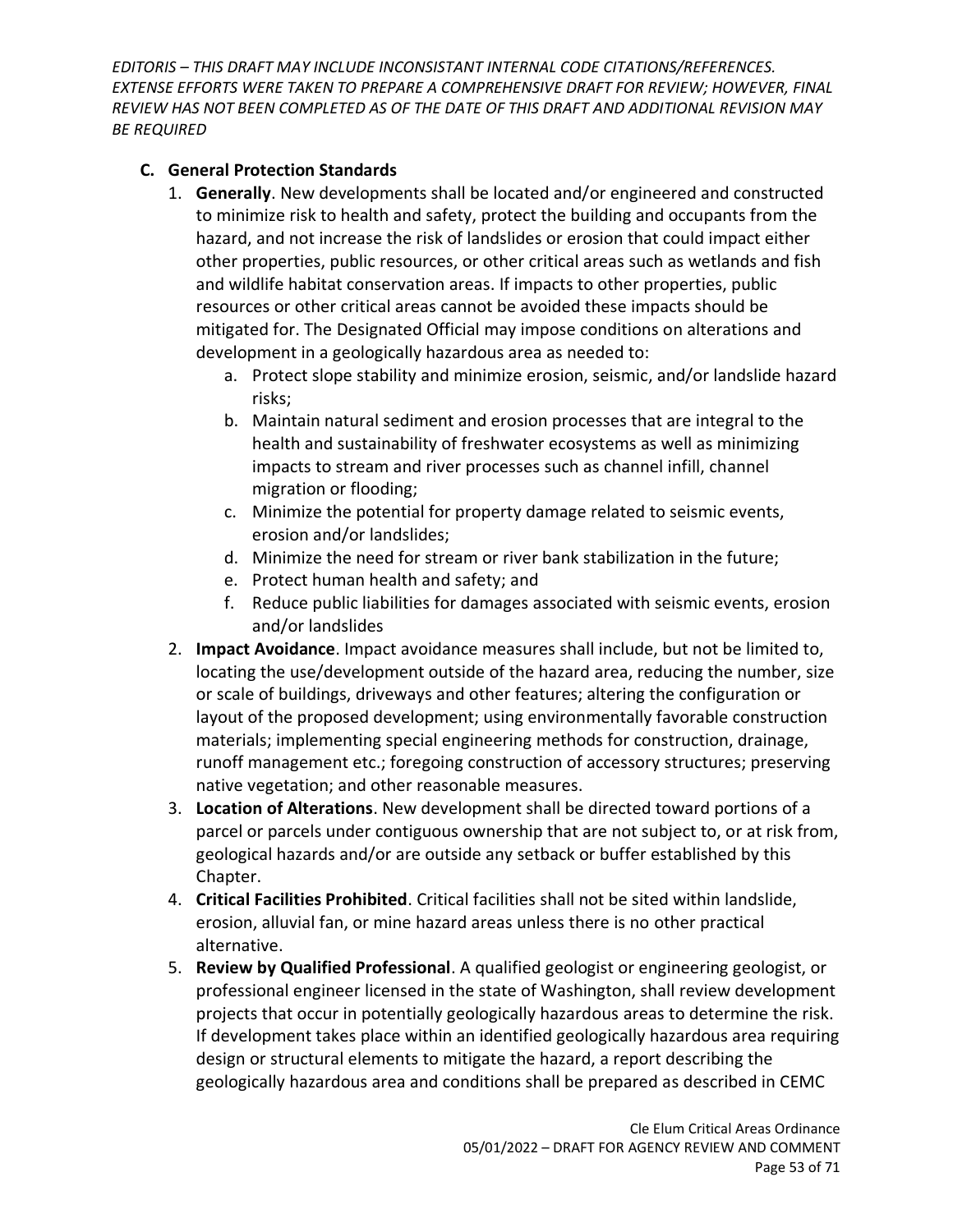> 14.70.080, the design shall be approved by an qualified engineering geologist, or professional engineer licensed in State of Washington with expertise in geologically hazard mitigation.

6. **Life of Structure**. Proposed developments shall be sited far enough from erosion and landslide hazard areas to ensure at least one hundred (100) years of useful life for the proposed structure(s) or infrastructure. The location should be determined by a qualified geologist or engineering geologist, licensed in the state of Washington and be should be based on site specific evaluation of the landslide and/or erosion hazard.

#### **D. Landslide Hazard Area Standards**

- 1. **Generally.** Alterations and development may be allowed adjacent to landslide hazard areas, provided that all responsible measures have been taken to minimize risks and other adverse effects, and the amount and degree of the alteration are limited to minimum needed to accomplish the project purpose. Prior to approving a new alteration or development in or adjacent to a landslide hazard area the Designated Official shall determine that all the following standards are met:
	- a. A minimum setback equal to the height of the slope or 40 feet, whichever is greater or as recommended in an approved geotechnical report;
	- b. The alteration or development includes all appropriate measures to eliminate, reduce, or otherwise mitigate risks to health and safety;
	- c. The alteration or development is located outside of a landslide hazard area and any required setback, as determined by a qualified engineer, engineering geologist, or geologist, licensed in the state of Washington;
	- d. The alteration or development will not decrease slope stability on adjacent properties;
	- e. The alteration or development shall not increase the risk or frequency of landslide occurrences;
	- f. The removal and disturbance of vegetation, clearing, or grading shall be limited to the area of the approved alteration or development;
	- g. The alteration or development will not increase surface water discharge or sedimentation to adjacent properties beyond predevelopment conditions;
	- h. The proposed alterations will not adversely impact other critical areas; and
	- i. Structures and improvements including drainage and vegetation management are designed to have no impact on the slope stability; and
	- j. If development takes place within an identified geologically hazardous area, the development must be designed to fully mitigate the risk to the structure(s) and not increase the risk to the public, other properties or public infrastructure or resources.
- 2. **Permitted Alterations and Development**. The following alterations and development may be allowed in landslide hazard areas when all reasonable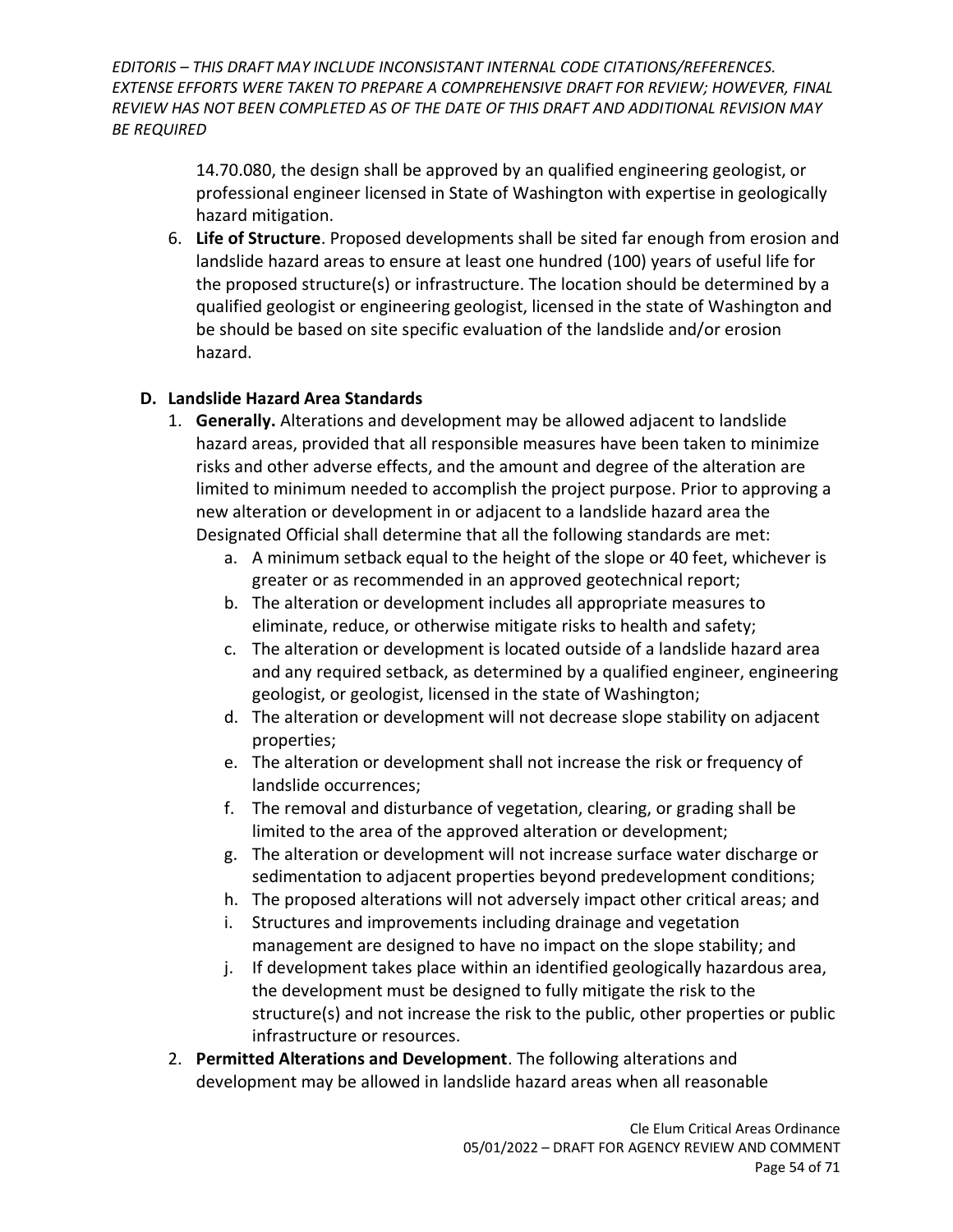> measures have been taken to minimize risks and other adverse effects associated with landslide hazards, and when the amount and degree of alteration is limited to the minimum needed to accomplish the alteration or development:

- a. **Above-Ground Utility Lines and Pipes**. Utility lines and pipes that are aboveground, properly anchored and/or designed so that they will not increase the risk or consequences of static or seismic slope instability or result in an increased risk of mass wasting. Such utility lines may be permitted only when the applicant demonstrates that no other feasible alternative is available to serve the affected population. For pipelines, automatic shut off valves should be located as close as practical to the landslide area so that the release from the pipe upon breakage is minimized.
- b. **Access Roads and Trails**. Access roads and trails that are engineered and built to standards that avoid the need for major repair or reconstruction beyond that which would be required in non-hazard areas. Access roads and trails may be permitted only if the applicant demonstrates that no other feasible alternative route exists. Standards to minimize impacts may be specified by the Designated Official.
- c. **Stormwater Conveyance**. Stormwater conveyance through a properly designed stormwater pipe when no other stormwater conveyance alternative is available. The pipe shall be located above-ground and be properly anchored and/or designed so that it will continue to function in the event of a slope failure or movement of the underlying materials and will not increase the risk or consequences of static or seismic slope instability or result in increased risk of mass wasting activity.
- 3. **Setbacks**. The Designated Official shall require setbacks from the edges of any landslide hazard area in accordance with the following:
	- a. The size of the setbacks shall be based on the findings of a qualified engineering geologist or geologist, licensed in the state of Washington, and shall protect critical areas and minimize the risk of property damage, death, or injury resulting from landslides caused in whole or part by the alteration or development and shall be sized to provide protection for a period of at least 100 years based on the assessment of the geologic processes within the landslide hazard area;
	- b. The setback above the landslide hazard area shall include consideration of hydrologic contribution to the landslide area and/or the area subject to the potential for mass movement, and the setback down slope from the landslide hazard area shall include consideration of landslide run out; and
	- c. The Designated Official shall have the authority to require appropriate management of vegetation or land use within the setback area to minimize the risk of increasing the risk of landslides.
- **E. Erosion Hazard Area Standards**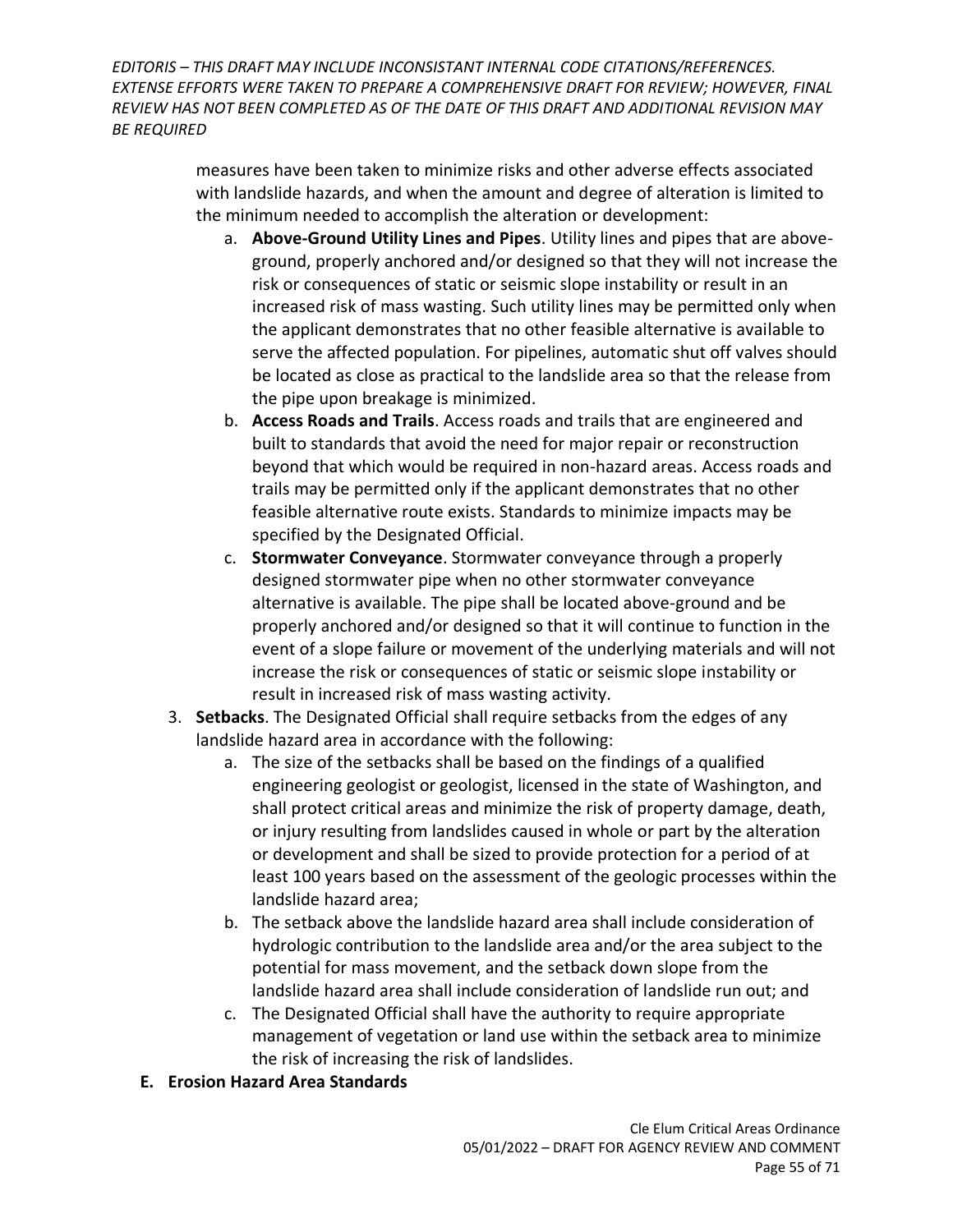- 1. **Generally.** Alterations or development may be allowed within erosion hazard areas, provided that all responsible measures have been taken to minimize risks and other adverse effects with erosion hazards, and the amount and degree of the alteration are limited to minimum needed to accomplish the project purpose. Prior to approving a development or alteration in or adjacent to an erosion hazard area, a report will be prepared as defined in CEMC 14.70.080. Based on this information, the Designated Official shall determine whether all the following standards are met.
	- a. The alteration or development includes all appropriate measures to eliminate or otherwise mitigate risks to health and safety;
	- b. The alteration or development includes best management practices to prevent, control and minimize erosion;
	- c. The alteration or development will not increase erosion potential;
	- d. The removal and disturbance of vegetation, clearing, or grading shall be limited to the area of the approved alteration or development;
	- e. The alteration or development will not increase surface water discharge or sedimentation to adjacent properties beyond predevelopment conditions, as documented in a geologically hazardous area risk assessment and/or geotechnical report;
	- f. The proposed alterations will not adversely impact other critical areas; and
	- g. Structures and improvements are designed to minimize alterations to the erosive soils and slopes.
- 2. **Channel Migration Zones**. If City maps or consultation by the Designated Official with qualified professionals or agencies with expertise indicate that a potential channel migration zone hazard exists on or adjacent to a proposed development site, the applicant shall either:
	- a. Locate the proposed development outside of an already defined channel migration hazard area as indicated on the map; or
	- b. Submit a Channel Migration Zone Report prepared by a qualified geologist, or engineering geologist, or professional engineer, licensed in the state of Washington with experience in analyzing channel response in the fluvial systems of the Pacific Northwest.
- 3. **Permitted Alterations and Development in Channel Migration Zones**. The following alterations and development shall be allowed as specified below and previous sections:
	- a. **Surface Water Discharge**. Discharge of surface water, provided there are no other alternatives for discharge. The pipe shall be located on the surface of the ground and be properly anchored so that it will continue to function under erosion conditions and not create or contribute to adverse effects on downstream critical areas.
	- b. **Utility Lines**. Utility lines, when no feasible location is available. Aboveground lines shall be anchored and/or designed so that it will not preclude or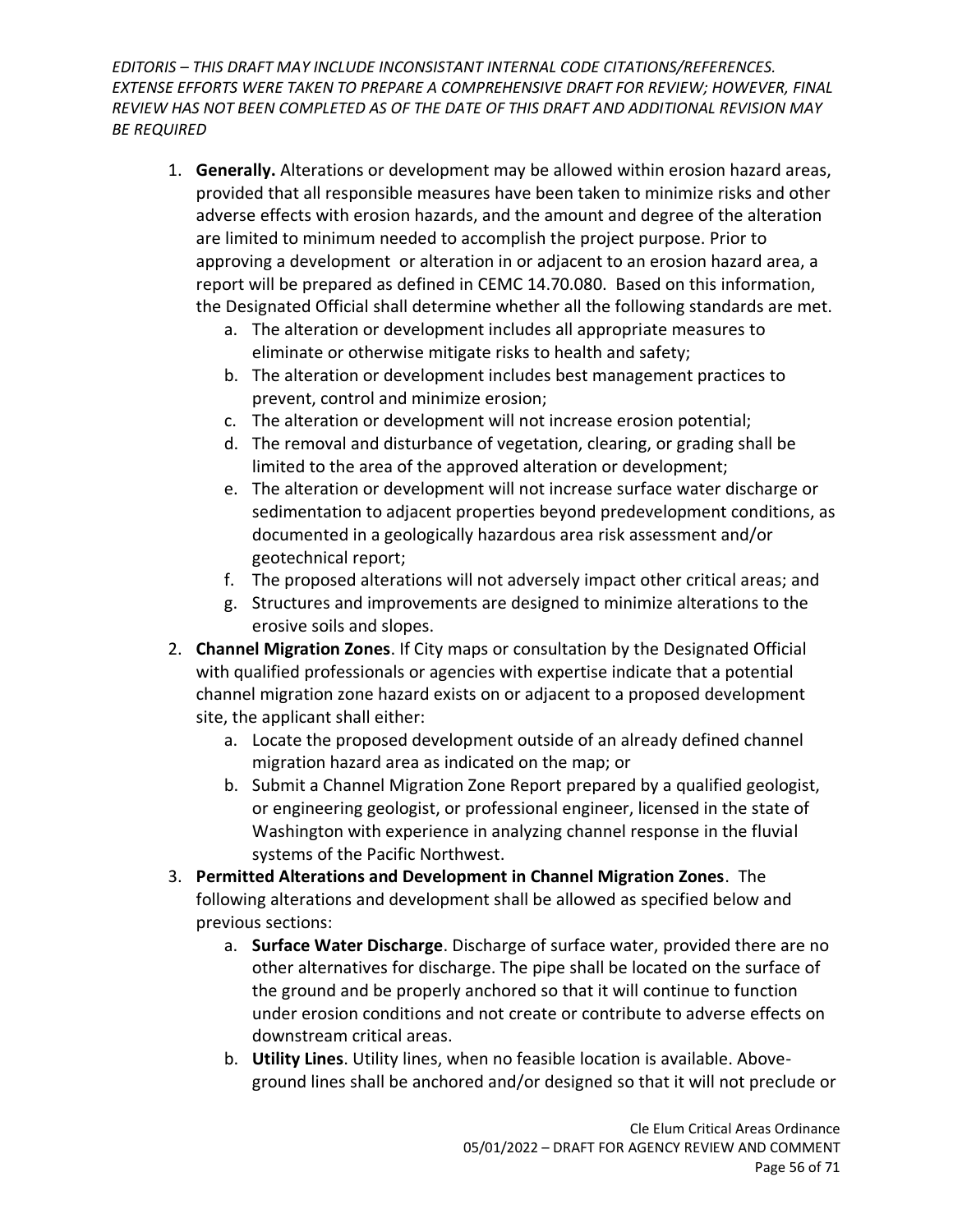> interfere with channel migration. Below ground lines shall be of sufficient depth as to not be affected by future channel migration.

- c. **Public Roads, Bridges, and Trails**. Public roads, bridges, and trails when no feasible alternative alignment is available. Facilities shall be designed such that the roadway prism and/or bridge structure will not be susceptible to damage from active erosion.
- d. **Stream Bank Stabilization**. Stream bank stabilization may be permitted subject to all of the standards listed in CEMC 14.70.050.
- 4. **CMZ Buffers or Setbacks**. Based upon the results of the channel migration zone assessment, the Designated Official shall prohibit or limit use or development within a channel migration zone and may require a setback or a buffer of undisturbed natural vegetation from the edge of the channel migration zone in accordance with the following:
	- a. The size of the setback or buffer shall be based on the findings of a qualified engineer, engineering geologist, or geologist, licensed in the state of Washington, and shall protect critical areas and processes and minimize the risk of property damage, death, or injury resulting from channel migration;
	- b. The buffer shall include the area subject to bank failure as a result of erosion; and
	- c. If the designated buffer lacks adequate woody vegetation, the Designated Official shall have the authority to require vegetation enhancement or other measures to improve natural channel processes and large wood recruitment.

### **F. Alluvial Fan Hazard Standards**

- 1. **Permitted Alteration and Development.** Alluvial fan hazards will be determined by City maps, LIDAR, and aerial photography. The following alterations and development may be allowed in alluvial fan hazard areas, after accounting for restrictions defined by other critical area regulations, when all reasonable measures have been taken to minimize risks and other adverse effects associated with alluvial fan hazards, and when the amount and degree of alteration are limited to the minimum needed to accomplish the alteration or development:
	- a. **Roads, Utilities, Bridges, and Other Infrastructure.** Roads, utilities, bridges, and other infrastructure when located and designed to prevent adverse impacts on critical areas and avoid the need for channel dredging or diking or other maintenance activities that have the potential to substantially degrade river and stream functions.
	- b. **Residential and Commercial Developments**. Permanent residential structures and commercial developments shall be allowed in alluvial fan hazard areas only if the alluvial fan has undergone a City-approved study to assess potential hazards, determine risks, and identify mitigation measures and is deemed suitable for development. The Designated Official shall make this determination based on a detailed assessment by a qualified engineer,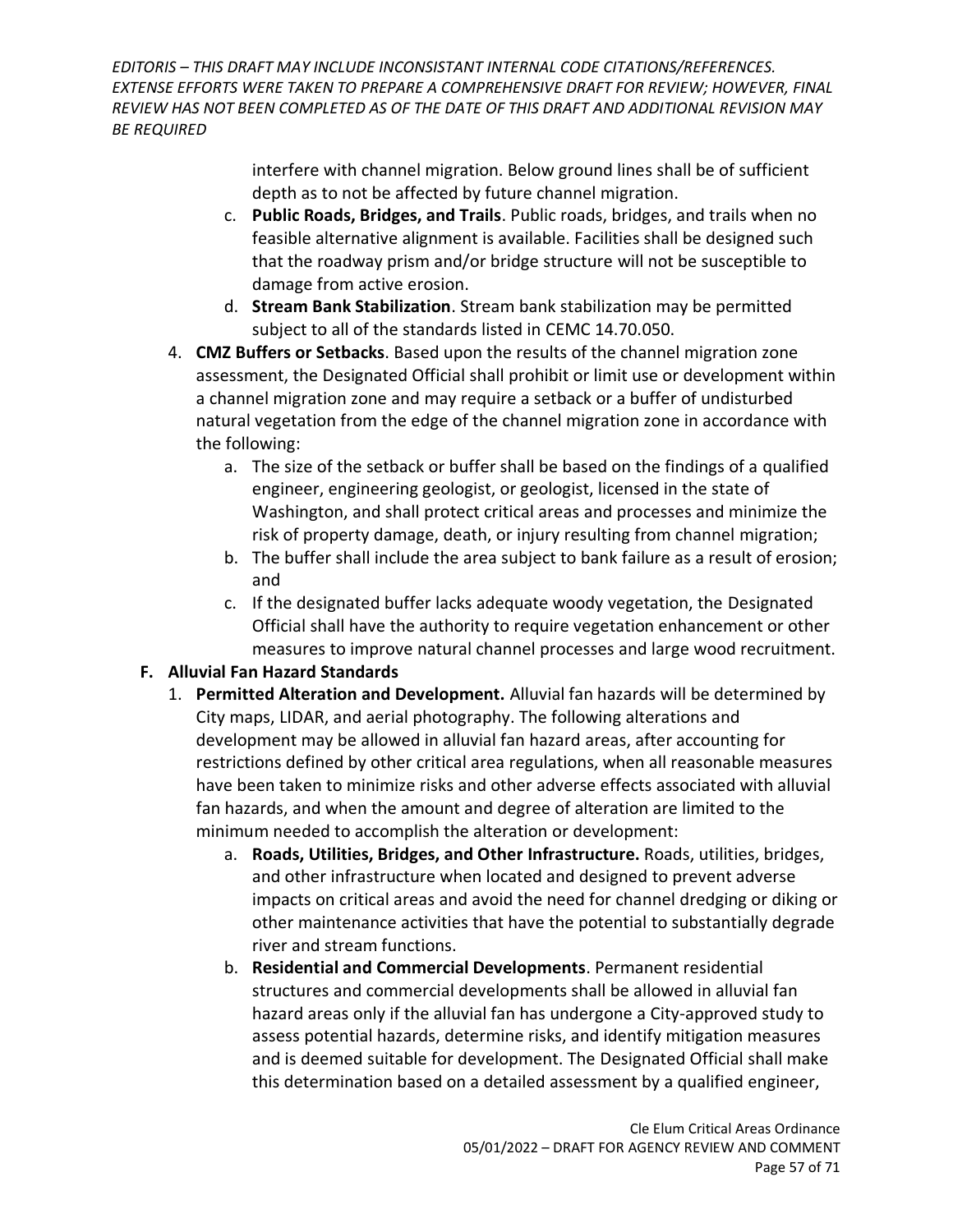> engineering geologist, or geologist, licensed in the state of Washington, that identifies the risks associated with a 500-year return period debris flow or the maximum credible event that could impact the alluvial fan.

c. **Accessory Structures**. Accessory structures not involving human occupancy shall be allowed.

#### **G. Seismic Hazard Standards**

1. **Permitted Alterations and Development.** Alterations and development within seismic hazard areas shall follow the provisions of the City of Cle Elum-adopted version of the Uniform Building Code. Alterations and development within seismic hazard areas shall not require the submission of a geologically hazardous area risk assessment or geotechnical report.

#### **H. Volcanic Hazard Areas**

- 1. **Permitted Alterations and Development. Because** volcanic hazards in City of Cle Elum are limited to ash deposition, alterations and development located only within volcanic hazard areas, and not other geologically hazardous areas, shall not require the submission of a geologically hazardous area risk assessment or geotechnical report.
- **I. Mine Hazard Areas**
	- 1. **Alteration.** There are no additional protection standards for mine hazard areas; the standards of CEMC 14.70.030 shall apply.
- **J. Reporting** 
	- 1. **Geologically Hazardous Area Risk Assessment** . If a proposed development is located within or adjacent to a known or suspected landslide, mine, alluvial fan, or erosion hazard area, the applicant shall submit a Geologically Hazardous Area Risk Assessment prepared by a qualified professional geologist or engineering geologist. No further analysis shall be required if the Geologically Hazardous Area Risk Assessment concludes that the alteration or development is not at risk from potential geologic hazards, and that there is no geologic hazard present on or adjacent to the site. If the Geologically Hazardous Area Risk Assessment and/or the Designated Official concludes that a geologically hazardous area is located on or adjacent to the alteration or development and/or the alteration or development is at risk from potential geologic hazards, the applicant shall submit a Geotechnical Report consistent with the provisions of CEMC 14.70.120(J)(3), and prepared by a qualified engineer or engineering geologist*.*
	- 2. **Geologically Hazardous Area Risk Assessment Contents**. When required by this Chapter, Geologically Hazardous Area Risk Assessments shall include the general critical areas report requirements of CEMC 14.70.080 in addition to the following:
		- a. A description of the geology of the site and the proposed development;
		- b. An assessment of the potential impact the project may have on the geologic hazard;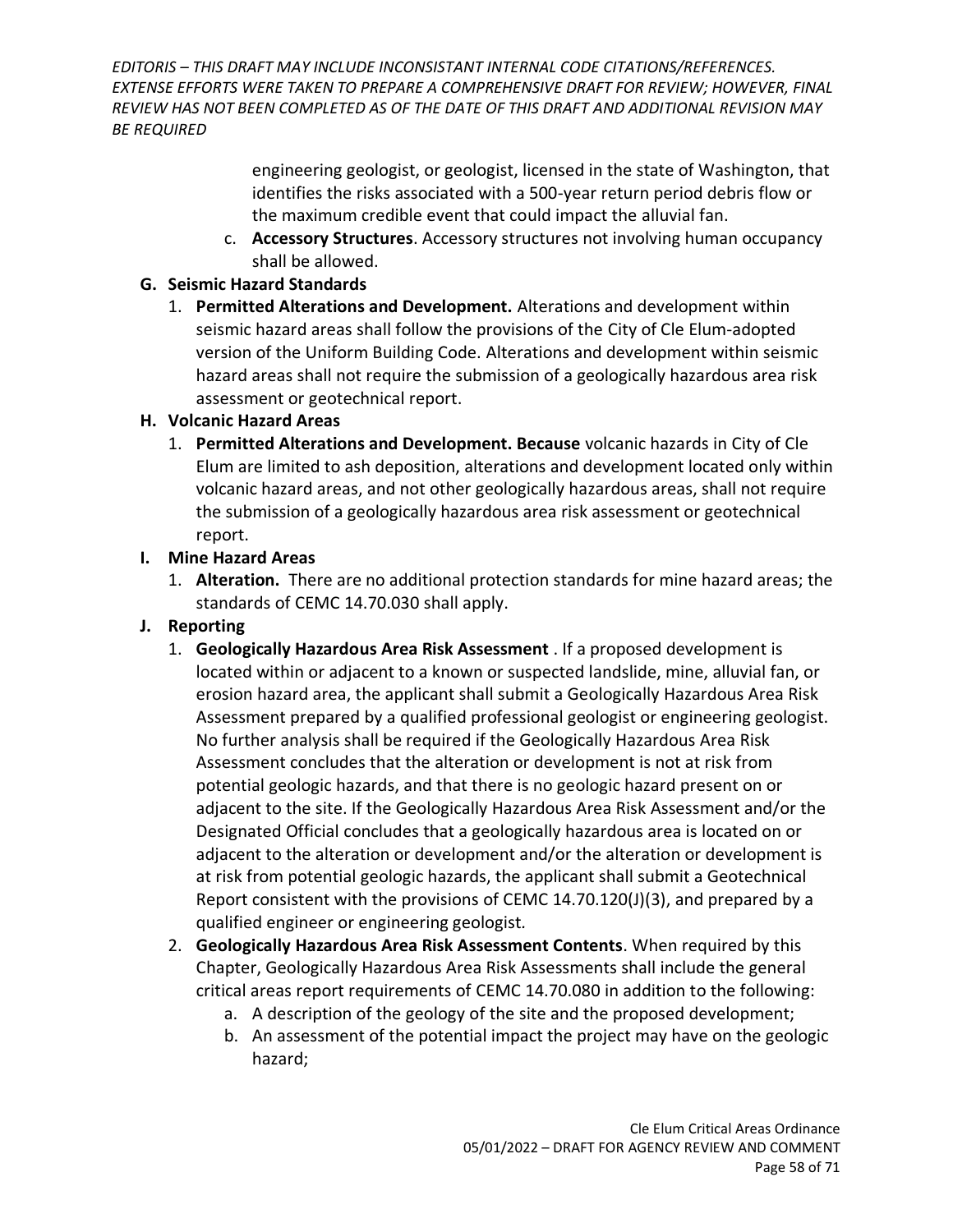- c. An assessment of what potential impact the geologic hazard may have on the project;
- d. Appropriate mitigation measures, if any;
- e. A conclusion as to whether further analysis is necessary; and
- f. The signature and stamp of the engineering geologist, or geologist that prepared the assessment.
- 3. **Geotechnical Report Contents**. When required by this Title, the Geotechnical Report shall include the general critical areas report requirements of CEMC 14.70.080 in addition to the following:
	- a. A detailed description of the geology and soil conditions of the site;
	- b. Evaluation of the geologic conditions giving rise to the geologic hazard;
	- c. An evaluation of the safety of the proposed project;
	- d. Conclusion and recommendations regarding the effect of geologic conditions on the proposed development;
	- e. Conclusions and recommendations on the suitability of the site to be developed;
	- f. A statement regarding the risk of damage from the project, both on- and offsite; and whether or not the project will materially increase the risk of occurrence of the hazard;
	- g. Recommendations concerning drainage practices, vegetation retention and other mitigation and monitoring measures which may be needed to ensure slope stability;
	- h. Recommended erosion and sediment control measures;
	- i. A bibliography of scientific citations;
	- j. Any other specific measures which must be incorporated into the design and operational plan of the project to eliminate or reduce the risk of damage due to the hazard. This shall include a recommendation on the required buffer or setback distance that must be maintained between the proposed development and the hazard to ensure the safety of the development; and The signature and stamp of the engineer or engineering geologist who prepared the Geotechnical Report.

### 4. **Channel Migration Zones Studies Contents**

When required by this Chapter, Channel Migration Zone Studies shall include the general critical areas report requirements of CEMC 14.70.080, and shall demonstrate the following:

a. The parcel on which the development is proposed is effectively protected (disconnected) from channel movement due to the existence of permanent levees that are actively maintained by public agencies or infrastructure such as roads and bridges constructed and maintained by public agencies (not all roads and levees will be considered disconnection points): or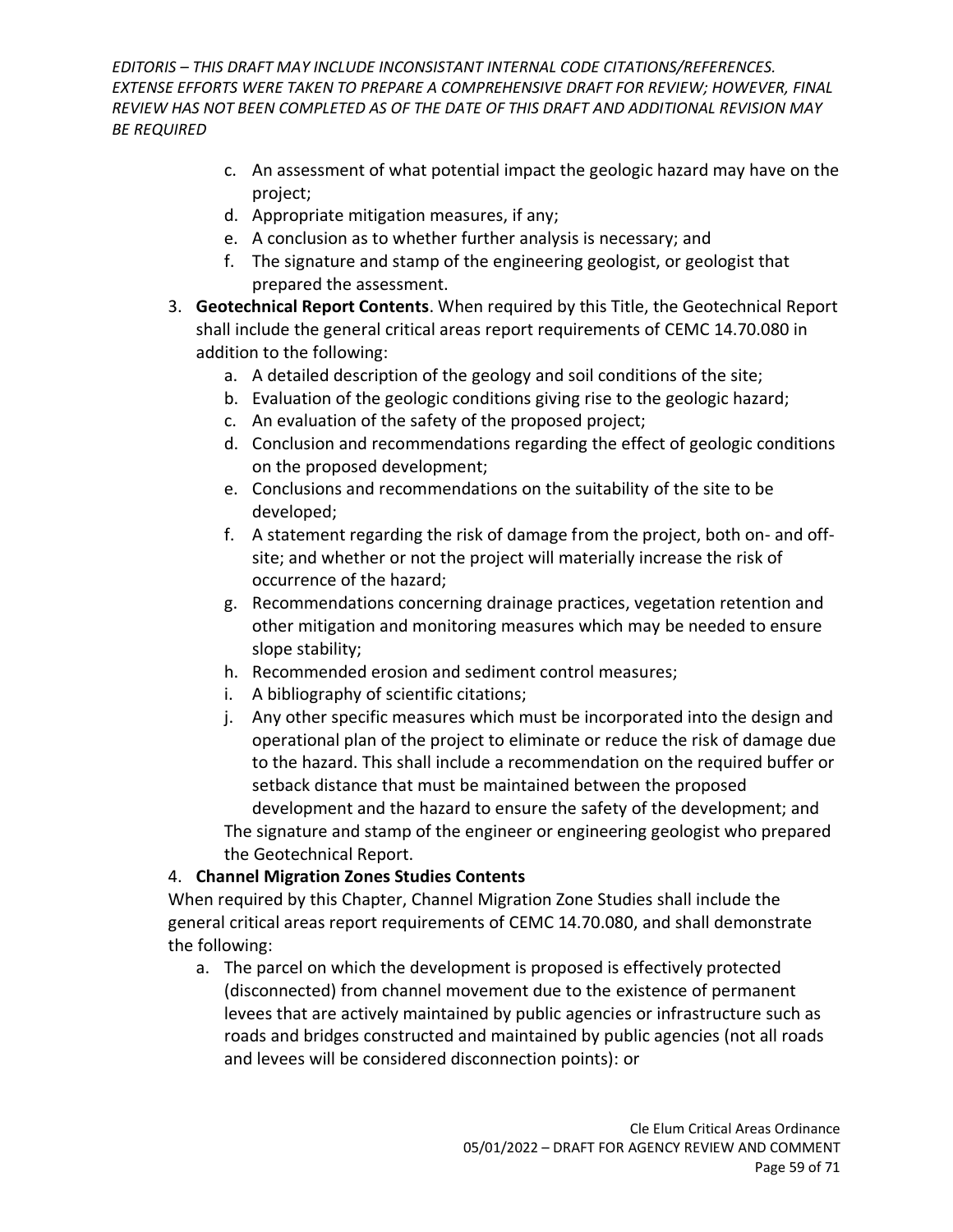> b. The proposed development site has minimal risk of channel migration during the next one hundred (100) years as indicated by the existing channel type, land cover (and low likelihood of future alterations in land cover), presence of adjacent toe slope landslide hazard areas, surficial geology, low soil erosion potential, lack of evidence of likely avulsion pathways (including areas upstream of, but proximate to, the site), and/or low inundation frequency(ies). The assessment shall include a review of available data regarding historical channel locations at the site; identification of the site within a broader geomorphic reach of the river system and the general characteristics of that reach; description of existing channel type, existing channel alteration and likelihood of future alterations with changes in land cover; surficial geology, soils and erosion potential; and geotechnical setbacks relating to erosion at the toe of adjacent slope(s). The approach to assessing location shall be generally equivalent to the methods detailed in "A framework for Delineating Channel Migration Zones" (Ecology Publication # 03-06-027), or similar method approved or sanctioned by Ecology.

#### <span id="page-59-0"></span>**14.70.210 Wetlands**

#### A. **Purpose and Intent.**

The purpose of this Chapter is to maintain the biological and physical functions and values of wetlands with respect to groundwater recharge and discharge, water quality, stormwater and floodwater retention, storage and conveyance, fish and wildlife habitat conservation areas, recreation, and education.

### **B. Designation, Mapping, Delineation, and Categorization**

- 1. **Designation**. Wetlands are those areas that are inundated or saturated by surface or groundwater at a frequency and duration sufficient to support, and that under normal circumstances do support, a prevalence of vegetation typically adapted for life in saturated soil conditions. Wetlands generally include, but are not limited to, swamps, marshes, bogs, ponds, and similar areas. Wetlands do not include those artificial wetlands intentionally created from non-wetland sites, including, but not limited to, irrigation and drainage ditches, grass-lined swales, canals, detention facilities, wastewater treatment facilities, farm ponds, and landscape amenities, or those wetlands created after July 1, 1990, that were unintentionally created as a result of the construction of a road, street, or highway. Wetlands may include those artificial wetlands intentionally created from non-wetland areas to mitigate the conversion of wetlands.
- 2. **Mapping.** The approximate location and extent of wetlands are shown on maps maintained by the City, most current National Wetland Inventory (NWI), and other best available science sources. These maps are useful as a guide for project applicants and/or property owners but do not provide a conclusive or definitive indication of wetland presence or extent. Other wetlands may exist that do not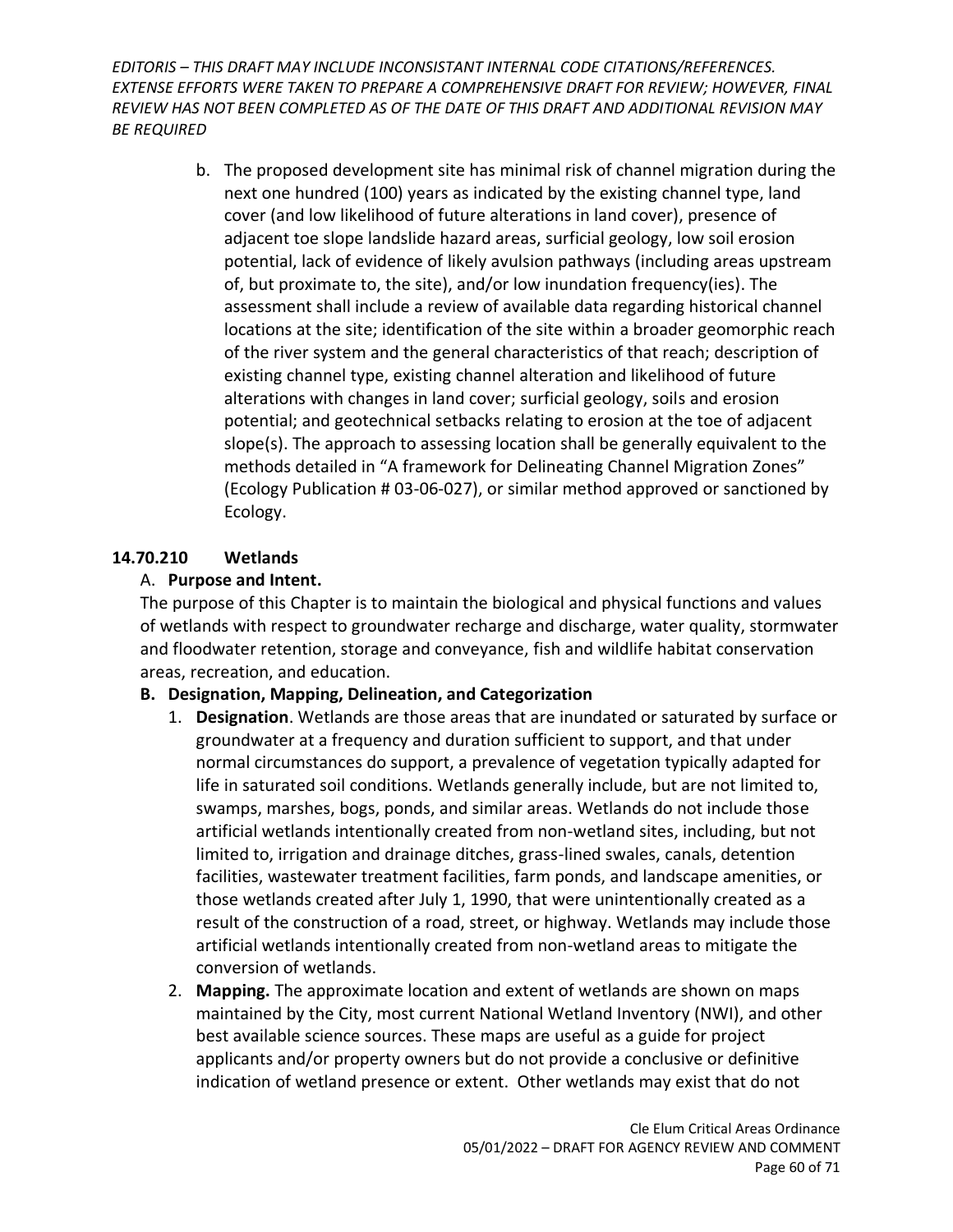> appear on the maps, and some wetland areas that appear on the maps may not meet all of the wetland designation criteria. The City shall update the maps periodically as new wetland areas are identified and as new wetland information becomes available.

- 3. **Delineation**. The City may require the applicant to identify the location or presence of any wetlands within two hundred fifty (250) feet of a proposed development. Wetlands shall be identified and delineated by a qualified wetland professional in accordance with the approved federal wetland delineation manual and applicable regional supplements. This professional shall field stake, flag or otherwise mark the wetland boundary to aid the City in reviewing the development proposal. The City may require the on-site wetland boundary to be surveyed by a professional land surveyor. Wetlands that occur outside of or extend beyond the boundaries of the development site, onto adjoining properties, do not need to be flagged or formally delineated but their general location must be determined and disclosed in order to assess wetland buffer impacts.
- 4. **Categorization**. Wetlands shall be categorized by a qualified wetland professional in accordance with the current version of the Washington State Wetland Rating System for Eastern Washington and the appropriate rating forms approved by the Washington State Department of Ecology. These categories are generally defined as follows:
	- a. Category I wetlands are those that represent a unique or rare wetland type, are more sensitive to disturbance than most wetlands, are relatively undisturbed and contain ecological attributes that are impossible to replace within a human lifetime or provide a high level of functions. Category I wetlands include:
		- i. Alkali wetlands;
		- ii. Wetlands with high conservation value that are identified by scientists of the Washington Department of Natural Resources Natural Heritage Program;
		- iii. Bogs and calcareous fens;
		- iv. Mature and old-growth forested wetlands over ¼ acre with slowgrowing trees;
		- v. Forests with stands of aspen; and
		- vi. Wetlands scoring between twenty-two and twenty-seven (22-27) points in the Eastern Washington Rating System.
	- b. Category II wetlands are difficult, though not impossible, to replace, and provide high levels of some functions. These wetlands occur more commonly than Category I wetlands, but still need a relatively high level of protection. Category II wetlands include:
		- i. Forested wetlands in the floodplains of rivers;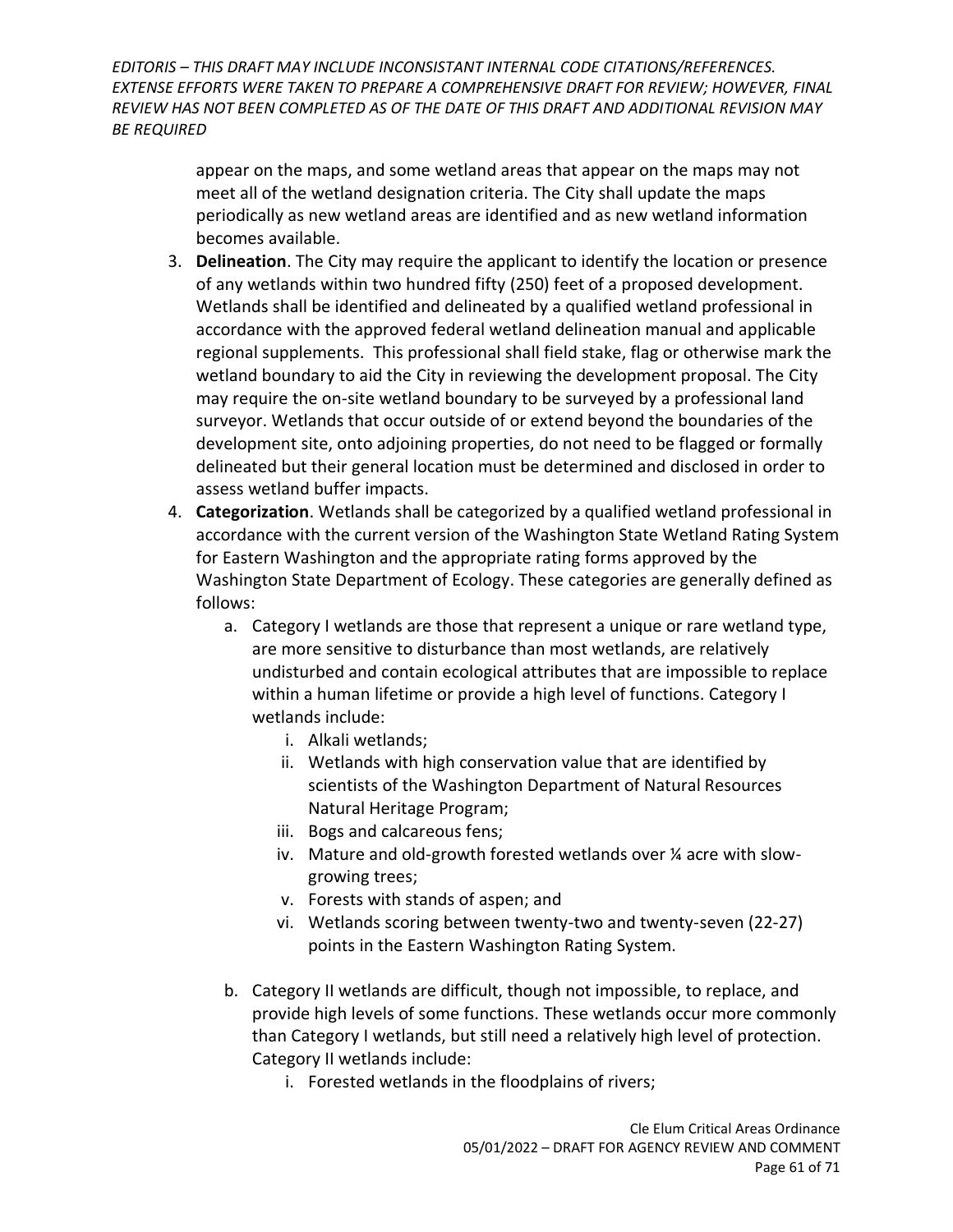- ii. Mature and old-growth forested wetlands over ¼ acre with fastgrowing trees;
- iii. Vernal pools; and
- iv. Wetlands scoring between nineteen and twenty-one (19-21) points in the Eastern Washington Rating System.
- c. Category III wetlands have a moderate level of functions and score between sixteen and eighteen (16-18) points in the Eastern Washington Rating System. These wetlands can be often adequately replaced with a wellplanned mitigation project. Category III wetlands generally have been disturbed in some ways, and are often less diverse or more isolated from other natural resources in the landscape than Category II wetlands.
- d. Category IV wetlands have the lowest level of functions and are often heavily disturbed. They score fewer than sixteen (16) points in the Eastern Washington Rating System. These are wetlands that can usually be replaced, and in some cases improved. However, experience has shown that replacement cannot be guaranteed in any specific case. These wetlands may provide some important functions and also need to be protected.

### **C. Buffers**

- 1. **Purpose**. Buffers shall be established and maintained to protect the functions and values of regulated wetlands.
- 2. **Measurement**. Wetland buffers shall be measured horizontally in all directions from the outer edge of wetland boundary as established in the field. Building setbacks are in addition to wetland buffers and are measured outward from the edge of the wetland buffer boundary.
- 3. **Buffer Condition**. Wetland buffers shall be maintained in a predominantly wellvegetated and undisturbed condition to ensure that they perform their intended function of protecting the wetland. Tree removal is prohibited in wetlands and wetland buffers other than in accordance with CEMC 14.70.050(3)(J)
- 4. **Standard Buffer Widths**. The width of the standard buffer does not include the building setback and shall be based on the wetland category and the intensity of the proposed land use adjacent to the buffer as indicated in the proceeding table

| Category of | Land Use with           | Land Use with                | Land Use with            |
|-------------|-------------------------|------------------------------|--------------------------|
| Wetland     | Low Impact <sup>1</sup> | Moderate Impact <sup>2</sup> | High Impact <sup>3</sup> |
|             | 75 ft                   | 90 ft                        | 150 ft                   |
|             | 75ft                    | 100 ft                       | 125 ft                   |
| Ш           | 60 ft                   | 90 ft                        | 100                      |
|             | 40 ft                   | 40 ft                        | 40 ft                    |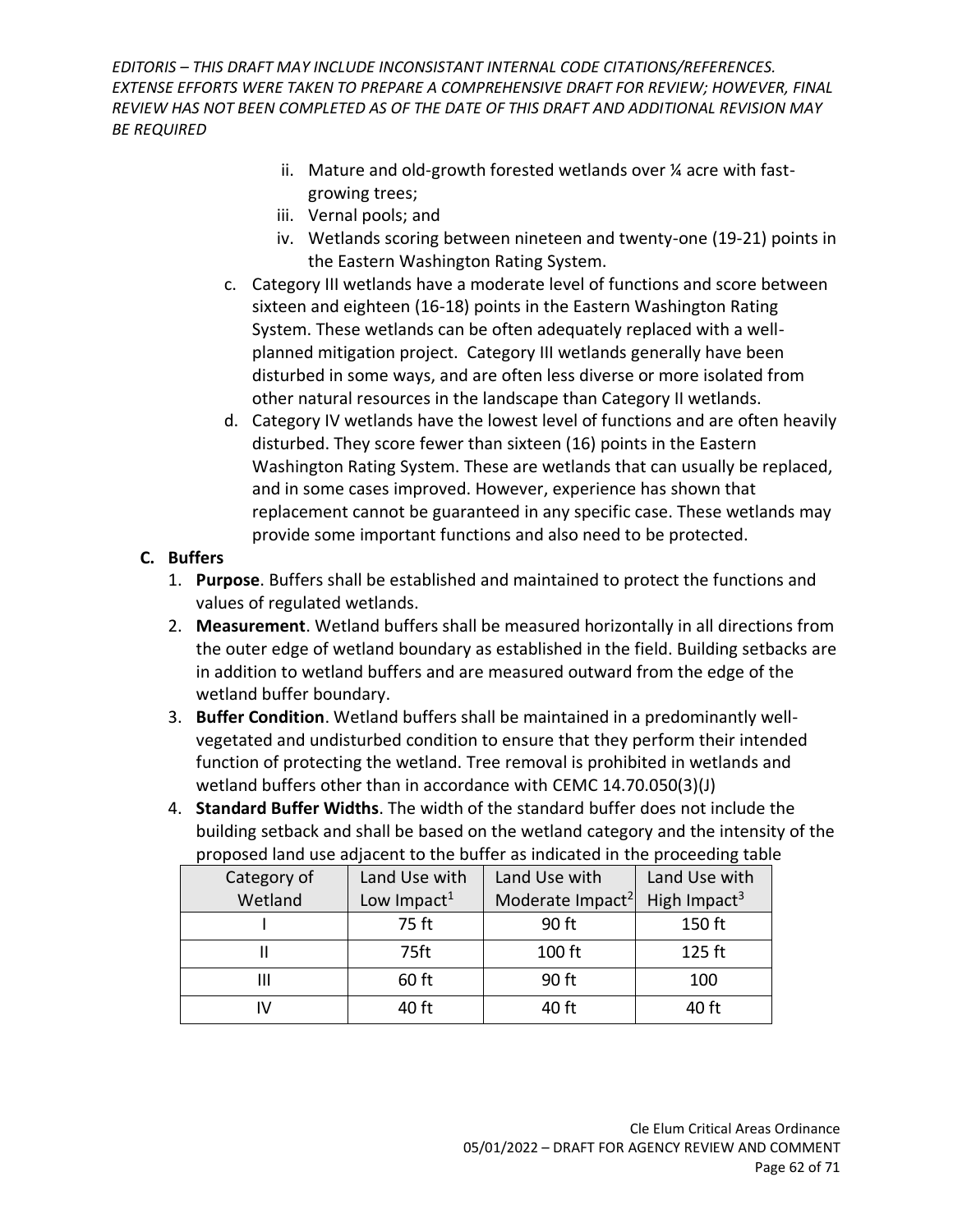$1$  Low impact use and developments include: forestry (cutting of trees only), low intensity open space (hiking, bird-watching, and like uses), unpaved trails, and utility corridor without a maintenance road and little or no vegetation management. <sup>2</sup> Moderate impact use and developments include: residential, moderate intensity open space (parks with biking, jogging, and like uses), conversion from non-agricultural lands to moderate intensity agriculture (orchard, hay fields, and like uses), paved trails, building of logging roads, and utility corridor or right-of-way shared by several utilities and including access/maintenance roads.

<sup>3</sup> High impact use and developments include: commercial, urban, industrial, institutional, retail sales, multi-family residential, conversion from non-agricultural lands to high intensity agriculture (dairies, animal feed lots, nurseries and green houses, and like uses), high intensity recreation (golf courses, ball fields, and like uses).

- 5. **Wetland buffer condition**. Wetland buffer areas shall be retained in a natural condition or may be improved to enhance buffer functions and values. Where buffer disturbance is allowed pursuant to this Title, re-vegetation with native vegetation shall be required. The City of Cle Elum noxious weed ordinance shall be adhered to. Alterations of the buffer that are inconsistent with this Title shall be prohibited.
- 6. **Multiple buffers**. In the event that buffers for any shorelines and/or critical areas are contiguous or overlapping, the landward-most edge of all such buffers shall apply.
- 7. **Interrupted buffer**. When a wetland buffer contains an existing legally established public or private road and/or a legally established development which creates a significant interruption of buffer function, the Administrator may allow development on the landward side of the road or development provided that the actions will not have a detrimental impact to the wetland. The applicant may be required to provide a wetland critical areas report to describe the potential impacts. In determining whether a critical areas report is necessary, the City shall consider the hydrologic, geologic, and/or biological habitat connection potential and the extent and permanence of the buffer interruption.
- 8. **Buffers of restored wetlands**. The buffer for a wetland created, restored, or enhanced as compensation for approved wetland alterations shall be the same as the buffer required for the category of the created, restored, or enhanced wetland.
- 9. **Increased Buffers**. The Designated Official shall increase the wetland buffers widths where the standard buffer is inadequate to prevent significant adverse environmental impacts or address hazards associated with the site or the proposed development. The Designated Official may increase the buffer up to a maximum of two times the standard width. When determining how much to increase the standard buffer, the Designated Official shall consider the following conditions:
	- a. Whether the wetland provides habitat for state priority or federally listed endangered, threatened, or sensitive species for which a habitat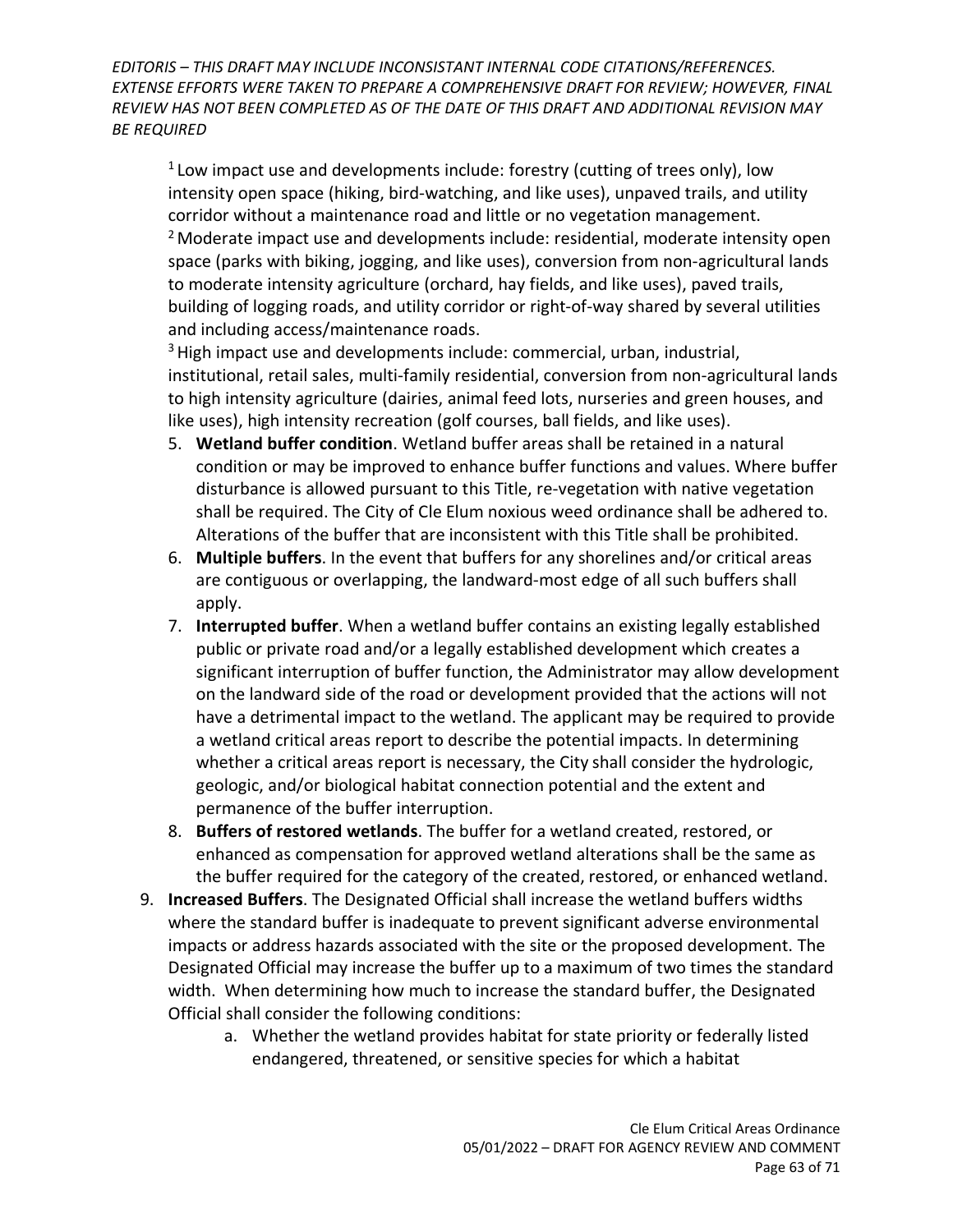> management plan indicates a larger buffer is necessary to protect habitat values for such species; or

- b. Whether the land adjacent to the wetland is susceptible to severe erosion, and erosion control best management practices will not effectively prevent adverse wetland impacts.
- 10. **Buffer Averaging**. The Designated Official may allow averaging of the standard buffer widths in accordance with an approved critical areas report on a case-by-case basis. With buffer averaging, the buffer width is reduced in one location and increased in another location to maintain the same overall buffer area. In such cases, the minimum width of the buffer at any given point shall be at least seventy-five percent (75%) of the standard width, or twenty-five (25) feet, whichever is greater. Proposals for buffer averaging shall meet all the following:
	- a. The wetland buffer has not been averaged or reduced by any prior actions;
	- b. No feasible site design could be accomplished without buffer averaging;
	- c. The wetland contains variations in sensitivity due to existing physical characteristics or the character of the buffer varies in slope, soils, or vegetation, and the wetland would benefit from a wider buffer in places and would not be adversely impacted by a narrower buffer in other places;
	- d. The averaging will not have a significant adverse impact on wetland functions and values; and
	- e. The area that is added to the buffer to offset the reduction will be wellvegetated. The Designated Official may require vegetation enhancement if needed to ensure this criterion is met.
	- 11. **Mitigation for Buffer Averaging.** Prior to approving a request for wetland buffer averaging, the Designated Official shall ensure the development is designed to separate and screen the wetland from impacts such as noise, glare, vegetation trampling, intrusion, etc to the degree feasible. The site design shall consider the varying degrees of impacts of different land uses. For example, parking lots, store entrances, and roads generally have higher noise and glare impacts than the rear of a store. Site screening should take advantage of natural topography or existing vegetation, wherever possible. Where natural screening is not available, berms, landscaping, and structural screens should be implemented as may be required by the Designated Official (e.g., orient buildings to screen parking lots and store entrances from critical areas).
	- 12. **Allowed Buffer Uses.** The Designated Official may allow the following alterations and development within a wetland buffer provided that they are conducted in a manner so as to minimize impacts to the buffer and adjacent wetland, including wetland functions and values: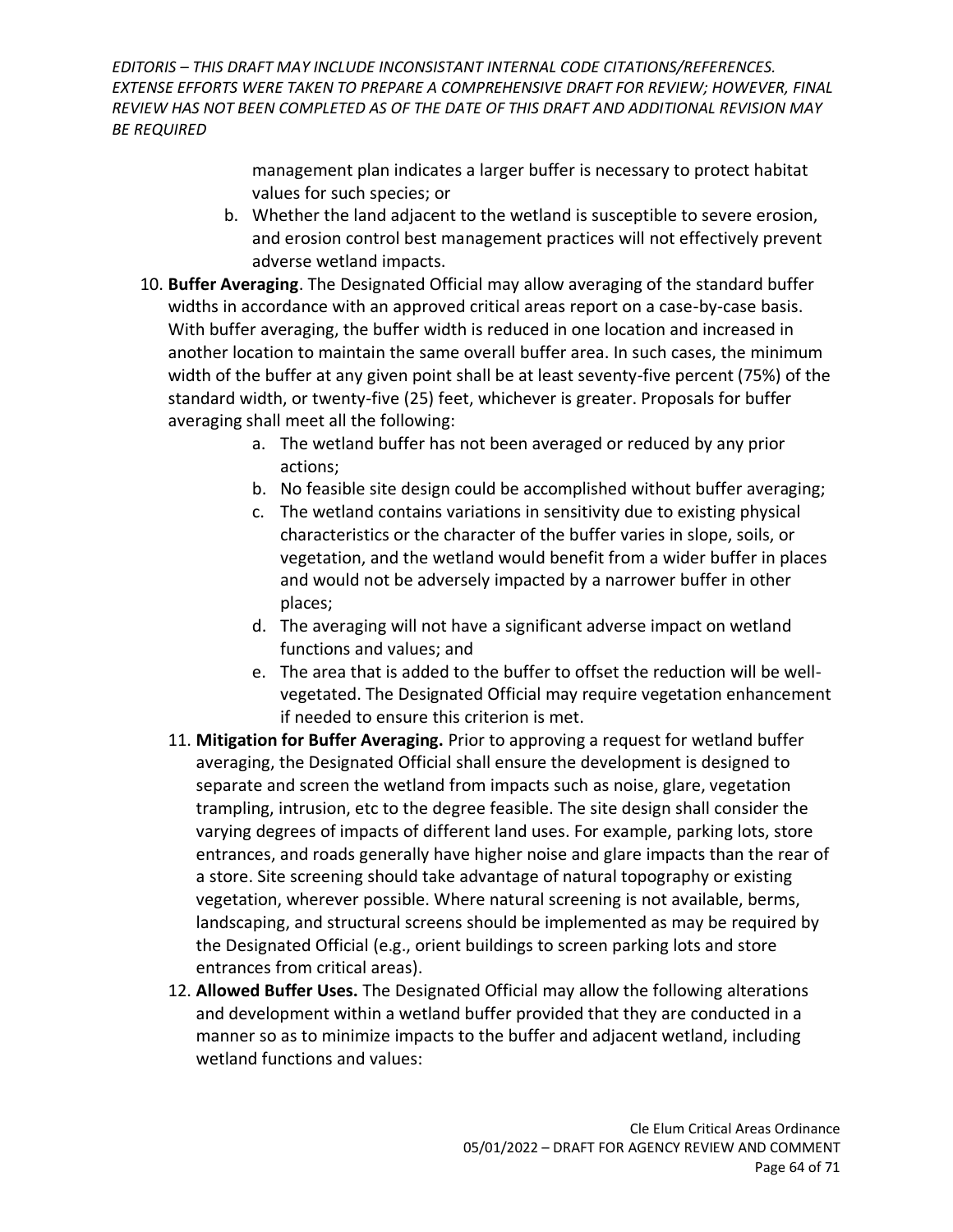- a. Conservation or restoration activities aimed at protecting or enhancing the soil, water, vegetation, or wildlife.
- b. The following passive recreation facilities designed in accordance with an approved critical areas report:
	- i. Walkways and trails; provided that those pathways which are generally parallel to the perimeter of the wetland shall be located in the outer twenty-five percent (25%) of the buffer area and constructed with a surface that is not impervious to water. Raised boardwalks utilizing nontreated pilings may be acceptable; and
	- ii. Wildlife viewing structures less than five hundred (500) square feet in size, including hunting blinds.
- c. Stormwater management facilities, limited to stormwater conveyance and dispersion facilities, outfalls and bioswales, may be allowed within the outer twenty-five percent (25%) of the buffer of wetlands in accordance with an approved critical areas report provided that:
	- i. No other location is feasible;
	- ii. The facility is designed to meet or exceed the standards set forth in the current version of the Stormwater Manual for Eastern Washington; and
	- iii. The location of such facility will not degrade the functions or values of the wetland.

# **D. General Protection Standards**

1. **Alterations.** New development shall be located outside of wetlands and their buffers, unless this Title specifically allows the development to occur in the wetland or buffer. A wetland or buffer may not be altered if the proposed alteration will result in a net loss of wetland functions and values. Developments shall be designed to avoid and minimize wetland and buffer impacts to the maximum extent practicable and to offset unavoidable impacts through compensatory mitigation as required in CEMC 14.70.130(G)

# **E. Alterations and Development Permitted without a Critical Areas Report**

The following alterations and development are permitted in wetlands and/or buffers and do not require submission of a critical areas report, provided they are designed to avoid and minimize wetland and buffer impacts to the maximum extent practicable, but are subject to review by the Designated Official:

- 1. **Conservation and Preservation Activities**. Conservation or preservation of soil, water, vegetation, fish, and other wildlife that does not entail permanently changing or altering the structure or functions of the existing wetland.
- 2. **Wetland Enhancement**. Enhancement of a wetland through the removal of non-native invasive species, provided that the weed removal does not require soil excavation or grading and provided that weed material is removed from the site and disposed of at an approved location. Bare areas that remain after weed removal shall be re-vegetated with native shrubs, trees and herbs/forbs native to City of Cle Elum.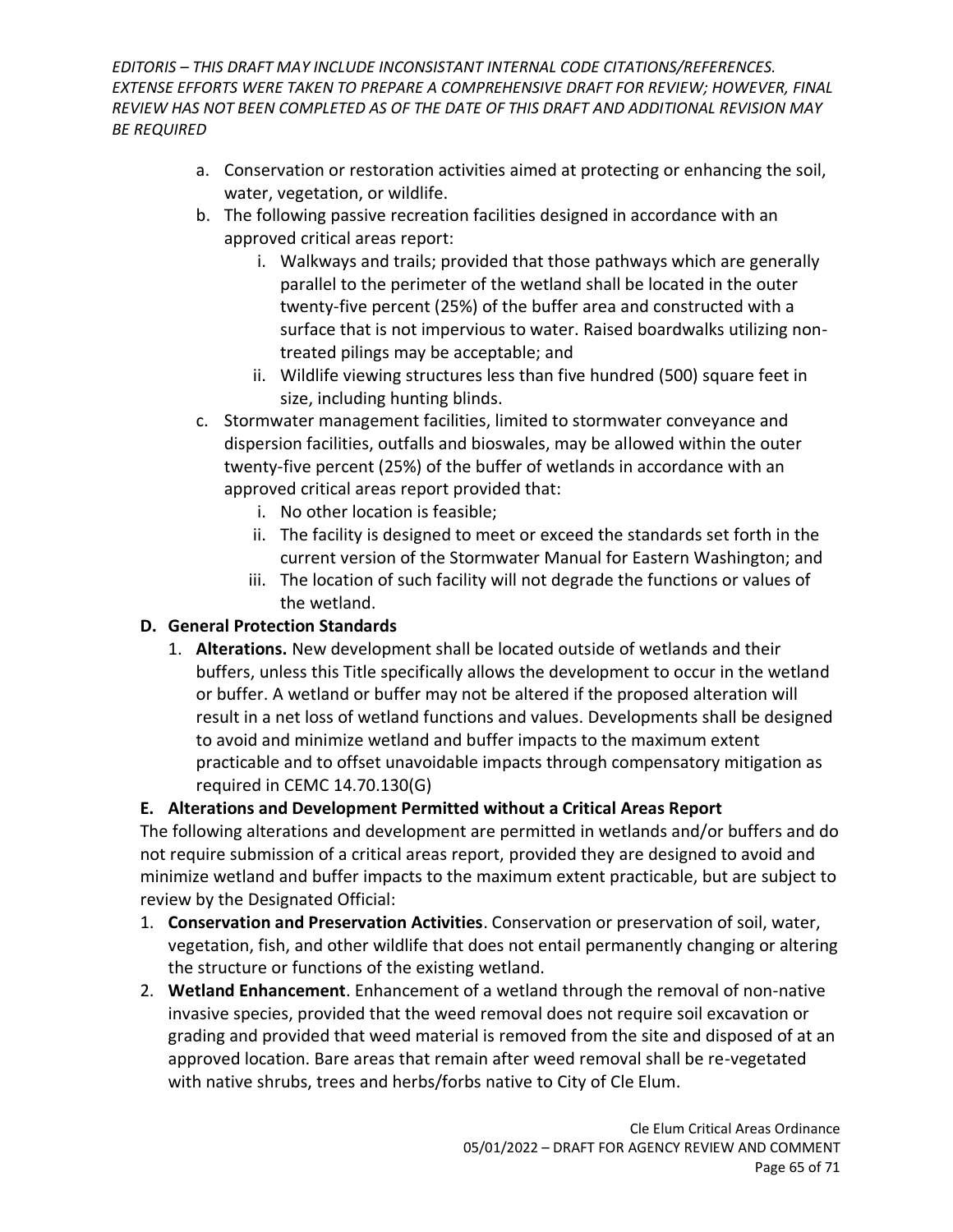### **F. Reporting**

- 1. **When Required**. If a proposed development is located within or adjacent to a known or suspected wetland, the Designated Official shall require the applicant to submit a wetland critical areas report prepared by a qualified professional that includes the information listed in this Section.
	- a. The requirement to provide a wetland critical areas report may be waived for a single-family residence where no encroachment into a regulated wetland or its standard buffer will occur. Prior to issuance of a building permit, site development permit, or on-site sewage system permit, the applicant shall submit a single-family wetland certification form completed by a wetland specialist that certifies either:
		- i. No regulated wetlands are present within 250 feet of the project area; or
		- ii. Wetlands are present within 250 feet of the project area, but all regulated alterations and development associated with the dwelling (i.e., landscaped areas, septic facilities, outbuildings, etc.) will occur outside of the standard buffer of the identified wetland.
			- 1. If regulated wetland buffers extend onto the site and are within 250 feet of the project area, the wetland specialist shall place permanent, clearly visible, wetland buffer signs at the edge of the buffer. A wetland buffer sign affidavit, signed by the wetland specialist, shall be submitted to the Department as verification that the wetland buffer signs have been placed on the site.
			- 2. The single-family certification form may be used only to authorize single-family dwellings and associated homesite features such as garages, driveways, gardens, fences, wells, lawns, and on-site septic systems. It may not be used for new agricultural activities, expansion of existing agricultural activities, forest practice activities, commercial projects, land divisions, buffer width modifications, or violations. The singlefamily form may not be used to make a claim for exemption.
				- a. The single-family certification process will be monitored by the Department for accuracy, and enforcement actions will be initiated should encroachment into a regulated wetland or buffer occur.
				- b. The applicant/property owner assumes responsibility for any and all errors of the single-family certification form and all associated mitigation imposed by the Department.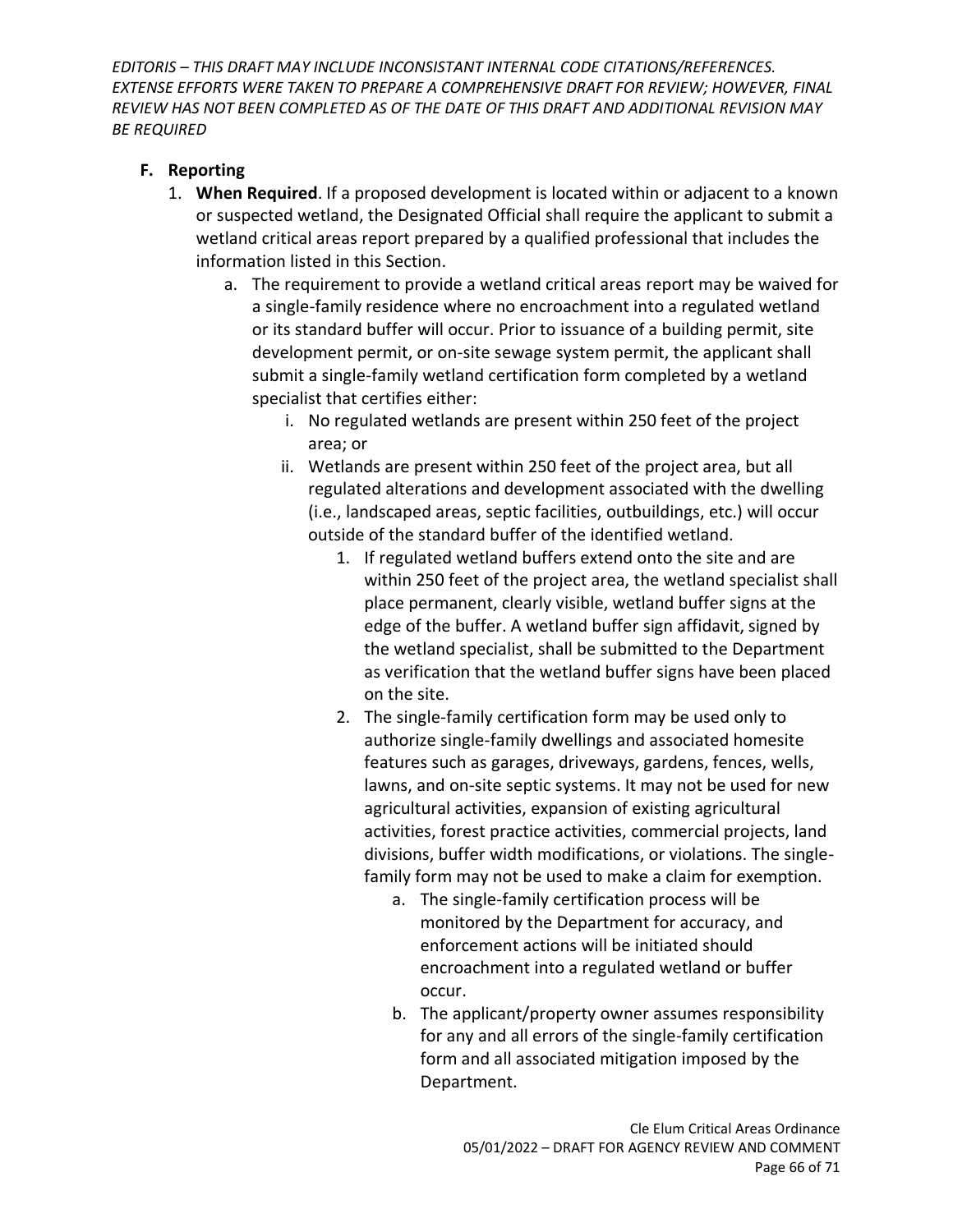- c. Single-family certification forms shall be filed with the City of Cle Elum Auditor's Office in accordance with the department standards.
- 2. **Contents.** When required by this Title, wetland critical areas reports shall include the general critical areas report requirements of CEMC 14.70.080 in addition to the following:
	- a. Map showing the location of all wetlands and required buffers within two hundred fifty (250) feet of the proposed development; and
	- b. An analysis of the onsite wetland(s) including the following site- and proposal-related information:
		- i. Historical and Existing On site and Surrounding Land use /Conditions
		- ii. Wetland acreage;
		- iii. Wetland category;
		- iv. Soils and Soil Attributes
		- v. Hydrogeomorphic position (HGM);
		- vi. Cowardin Classification and Upland/Wetland Vegetation Characterization
		- vii. Hydroperiods;
		- viii. A description of the Federal methodologies used to conduct the wetland delineations;
		- ix. Priority Habitats and Species;
		- x. Wetland delineation data sheets for the appropriate region;
		- xi. Wetland rating and forms;
		- xii. Wetland Functional Analysis;
		- xiii. Federal, State, and City Regulatory Discussion with buffer recommendations;
		- xiv. A detailed discussion of the project, direct and/or indirect potential impacts on the wetland by the project; and if impacts are expected;
		- xv. A discussion of measures, including the general mitigation sequence requirements of CEMC 14.70.100(1) proposed to preserve and protect existing wetlands;
		- xvi. A wetland mitigation plan if the alteration or development will result in unavoidable impacts to wetlands or their buffers.

### **G. Mitigation Requirements**

1. **Generally.** Compensatory mitigation is required for all unavoidable alterations to wetland or their buffers, except for buffer averaging when done in accordance with CEMC 14.70.130(10). Compensatory mitigation actions shall replace functions affected by the alteration and shall provide equal or greater functions compared to the impacted wetland.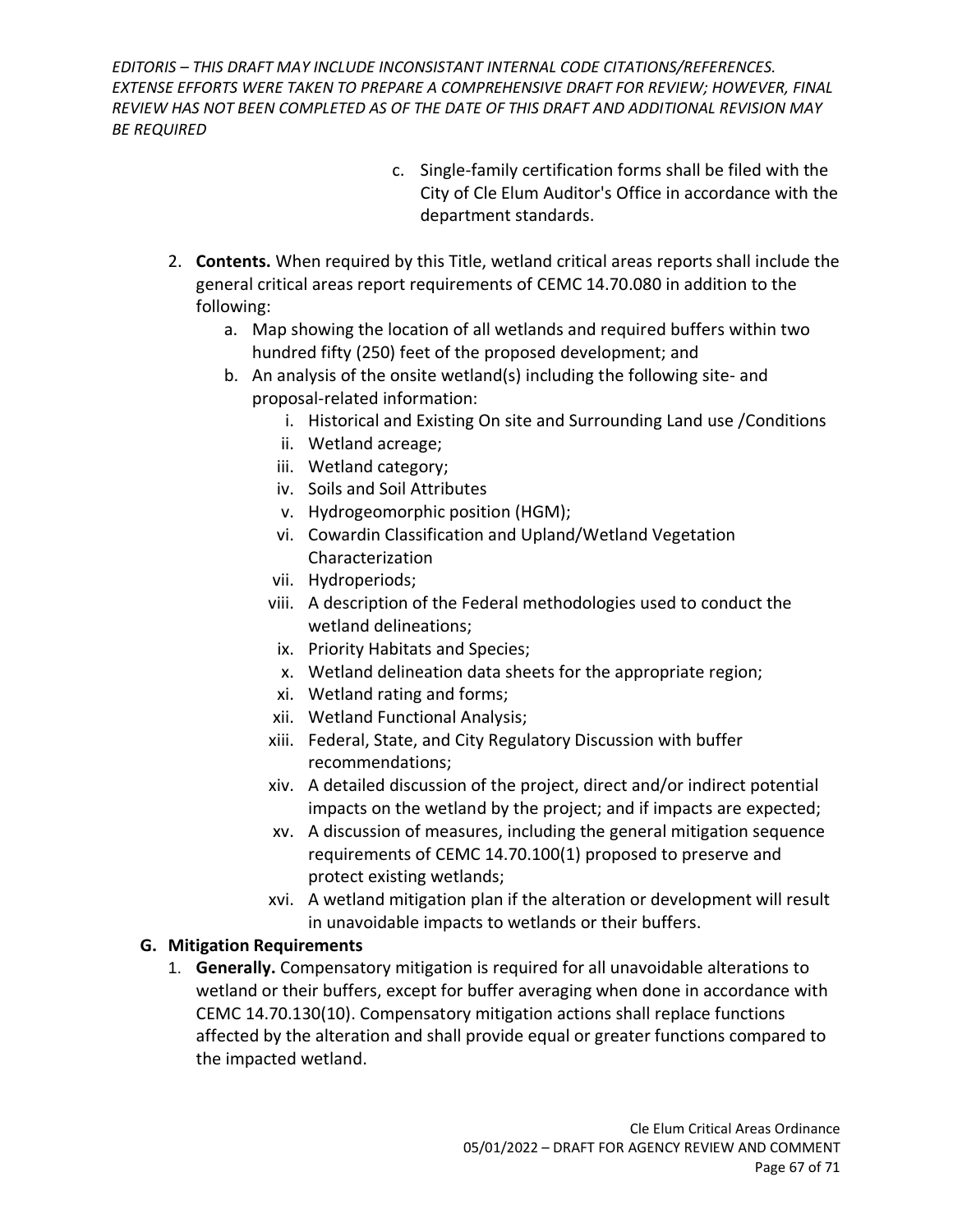- 2. **Buffer for Wetland Mitigation Sites.** Any wetland area that is created, restored, or enhanced as compensation for approved alterations shall be the same as the buffer required for the category of the created, restored, or enhanced wetland.
- 3. **Mitigation Timing.** Mitigation projects shall be completed prior to or concurrently with permitted alterations and development that will disturb wetlands. In all other cases, mitigation shall be completed immediately following disturbance and prior to use or occupancy of the alteration or development. Construction of mitigation projects shall be timed to reduce impacts to existing fisheries, wildlife, and flora.
- 4. **Delay in Mitigation.** The Designated Official may authorize a one-time temporary delay, up to one hundred eighty (180) days, in completing minor construction and landscaping when environmental conditions could produce a high probability of failure or significant construction difficulties. The delay shall not create or perpetuate hazardous conditions or environmental damage or degradation, and the delay shall not be injurious to the health, safety, and general welfare of the public. The request for the temporary delay must include a written justification that documents the environmental constraints which preclude implementation of the mitigation plan. The justification must be verified and approved by the City and include a financial guarantee.
- 5. **Preference of Mitigation Actions.** Compensatory wetland mitigation shall occur in the following order of preference:
	- a. Purchasing credits from an approved Mitigation Bank if available and feasible, Purchasing credits from an approved In-Lieu Fee program if available and feasible, and Permittee Responsible Mitigation (PRM).
	- b. In order of preference, the following PRM methods are available: (1) Restoration [re-establishment or rehabilitation], (2) Establishment [creation], (3) Preservation of existing high quality habitats, and (4) Enhancement of degraded wetlands..
- 6. **Replacement Ratios for Wetland Impacts.** The first number specifies the acreage of replacement wetlands, and the second specifies the acreage of wetlands altered. Compensatory mitigation shall restore, rehabilitate, create, or enhance equivalent or greater wetland functions. The ratios shall apply to mitigation that is in-kind, is onsite, is the same category, is timed prior to or concurrent with alteration, and has a high probability of success. The Designated Official may increase these ratios for remedial mitigation actions resulting from unauthorized wetland alterations, depending on the nature and extent of the alteration. These ratios do not apply to the use of credits from a certified wetland mitigation bank or in-lieu fee program. When credits from a certified bank or in-lieu fee program are used, replacement ratios should be consistent with the requirements of the bank's/program's certification.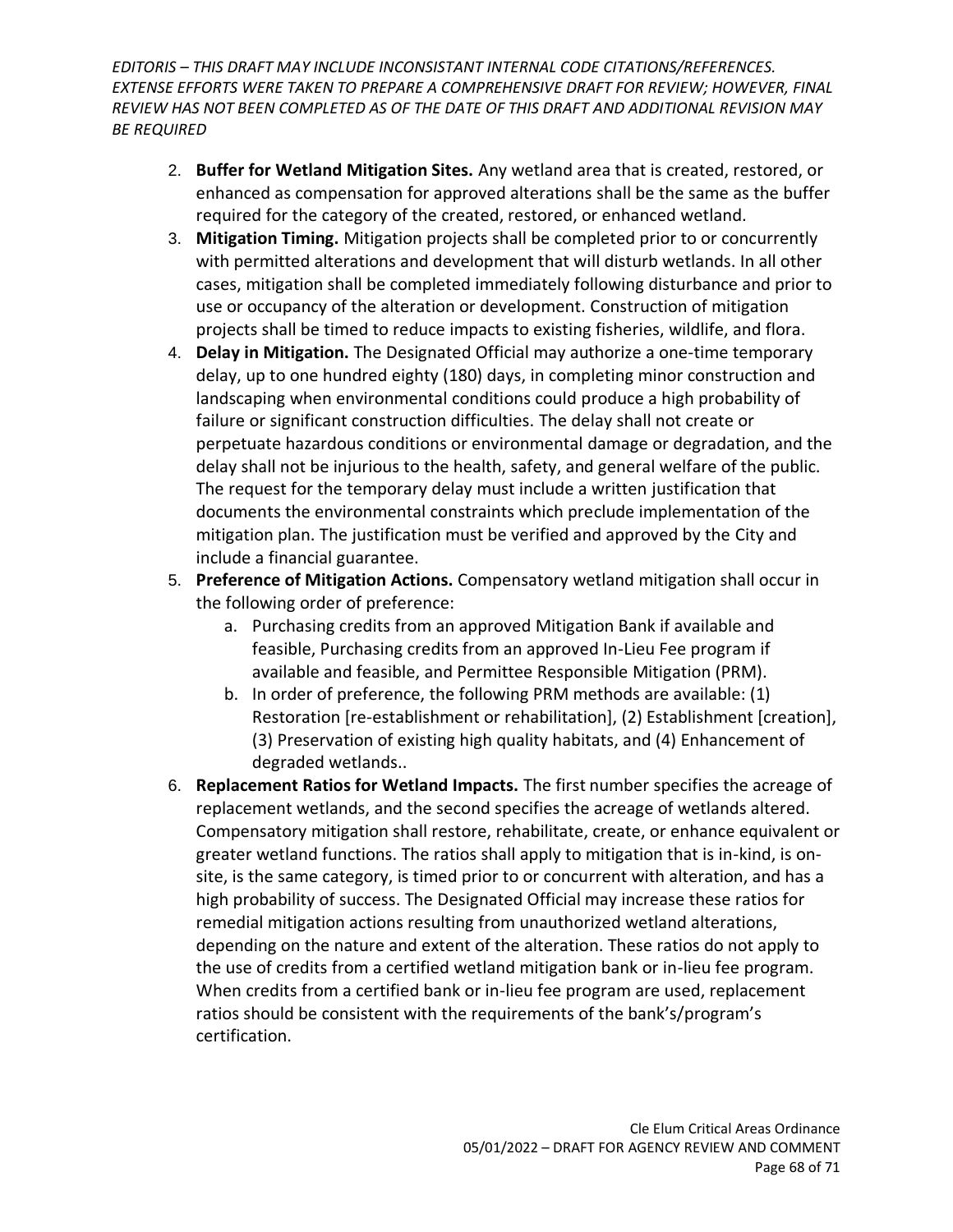| Category and<br>Type of Impacted<br>Wetland | Restoration or<br>Creation $1,2$ | Rehabilitation $1,2$ | Enhancement Only <sup>1,3</sup> |
|---------------------------------------------|----------------------------------|----------------------|---------------------------------|
| Category I,<br>forested                     | 6:1                              | 12:1                 | 24:1                            |
| Category I, non-<br>forested                | 4:1                              | 8:1                  | 16:1                            |
| Category II,<br>forested                    | 4:1                              | 8:1                  | 16:1                            |
| Category II,<br>vernal pool <sup>4</sup>    | 2:1                              | 4:1                  | Case-by-case                    |
| All other<br>Category II                    | 3:1                              | 6:1                  | 12:1                            |
| All Category III                            | 2:1                              | 4:1                  | 8:1                             |
| All Category IV                             | 1.5:1                            | 3:1                  | 6:1                             |

 $1$  Natural heritage sites, alkali wetlands, and bogs are considered irreplaceable wetlands because they perform special functions that cannot be replaced through compensatory mitigation. Impact to such wetlands would therefore result in a net loss of some functions no matter what kind of mitigation is provided.

<sup>2</sup> Provides gains in a whole suite of functions both at the site and sub-basin scale. Rehabilitation actions often focus on restoring environmental processes that have been disturbed or altered by previous and/or ongoing human activity.

 $3$  Actions which provide gains in only a few functions. Enhancement action often focuses on structural or superficial improvements to a site and generally does not address larger scale environmental processes.

 $4$  Compensatory mitigation for vernal pool impacts must be seasonally ponded wetland area(s).

- 7. **Increased Replacement Ratios.** The Designated Official may increase the wetland mitigation ratios under the following circumstances:
	- a. Uncertainty exists as to the probable success of the proposed restoration or creation;
	- b. A significant period of time will elapse between impact and replication of wetland functions;
	- c. Proposed mitigation will result in a lower category wetland or reduced functions relative to the wetland being impacts; or
	- d. The impact was an unauthorized impact.
- 8. **Alternative Mitigation Ratios.** The Designated Official may approve different mitigation ratios when the applicant proposes a combination of wetland creation, restoration, rehabilitation, and/or enhancement, provided that federal and state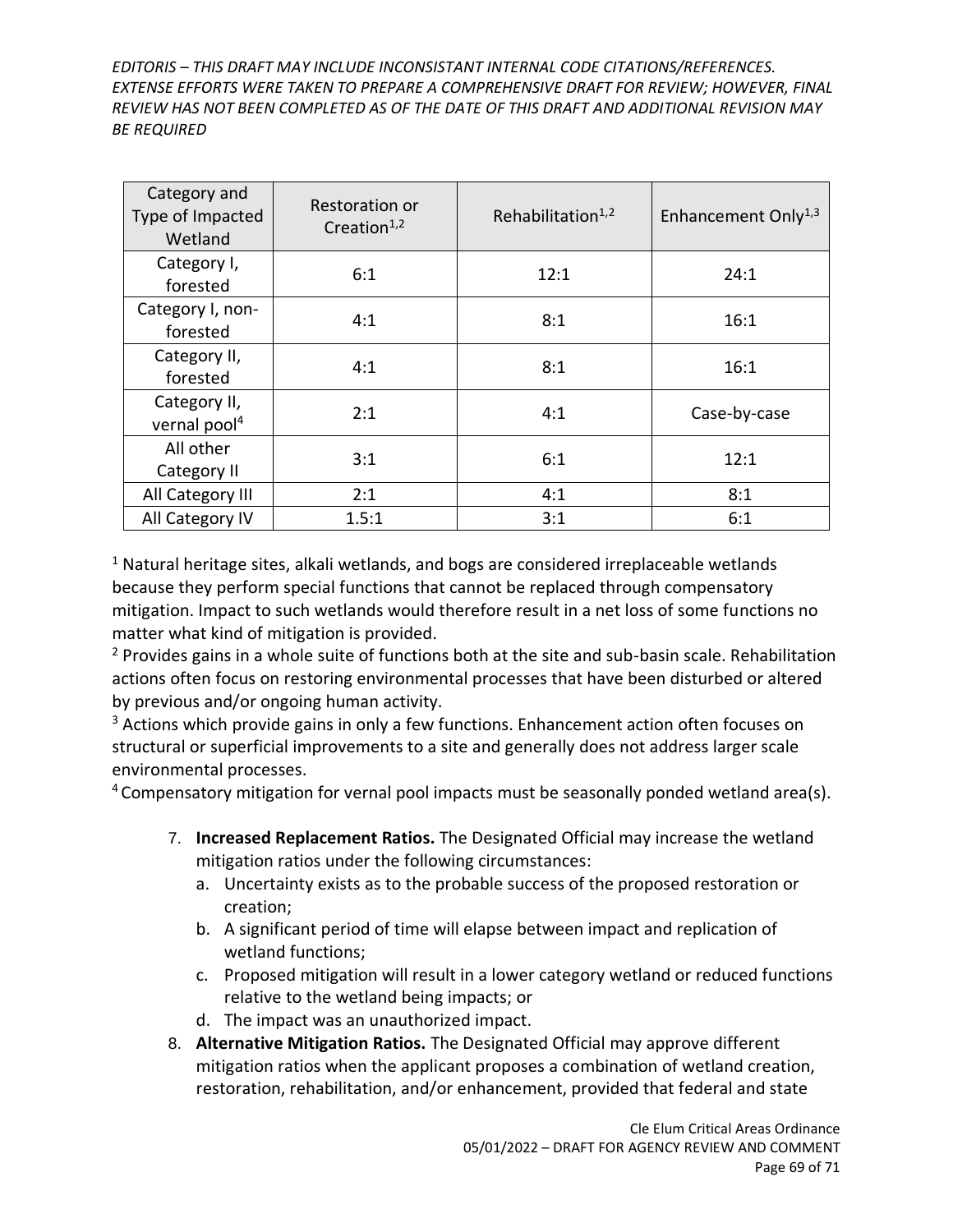> resource agencies approve the mitigation plan and the plan achieves no net loss of wetland functions and values.

- 9. **Mitigation Ratios for Wetland Buffer Impacts.** To mitigate impacts to functions and values of wetland buffers, a minimum buffer ratio of 1:1 (alteration area**:** mitigation area) is required. This ratio assumes that creation/restoration of a wetland buffer with appropriate native vegetation is sufficient to compensate for the wetland buffer functions and values affected by alteration of an existing wetland buffer. If enhancement of an existing wetland buffer is proposed as mitigation, a higher mitigation ratio may be required. For any proposed wetland buffer alterations or development, the applicant must show that the functions and values of the altered wetland buffer will be fully replaced by the proposed mitigation. The Designated Official may increase the buffer mitigation ratios under the following circumstances:
	- a. The replacement ratio needed to recover the lost functions and values of buffer area is greater than 1:1 based upon the existing type of vegetative cover of either the impact site or the proposed mitigation site.
	- b. Uncertainty exists as to the probable success of the proposed restoration or creation;
	- c. A significant period of time will elapse between impact and replication of wetland functions;
	- d. The impact was an unauthorized impact.
- 10. **Mitigation Plans.** Compensatory wetland mitigation plan shall be consistent with "Guidance on Wetland Mitigation in Washington State Part 2: Developing Mitigation Plans" (Ecology Publication # 06-06-011b), or as revised. Mitigation plans shall include the general mitigation plan requirements in CEMC 14.70.100, as well as the following information:
	- a. Existing and proposed wetland acreage;
	- b. Vegetative and faunal conditions;
	- c. Surface and subsurface hydrologic conditions including an analysis of existing and future hydrologic regime and proposed hydrologic regime for enhanced, created, or restored mitigation areas;
	- d. Relationship within watershed and to existing waterbodies;
	- e. Soils and substrate conditions, topographic elevations;
	- f. Existing and proposed adjacent site conditions;
	- g. Required wetland buffers (including any buffer reduction or averaging and mitigation proposed to enhance buffers);
	- h. Property ownership;
	- i. A discussion of ongoing management practices that will protect wetlands after the project site has been developed, including proposed monitoring and maintenance programs and an addition to the property's title identifying the wetland as a mitigation area;